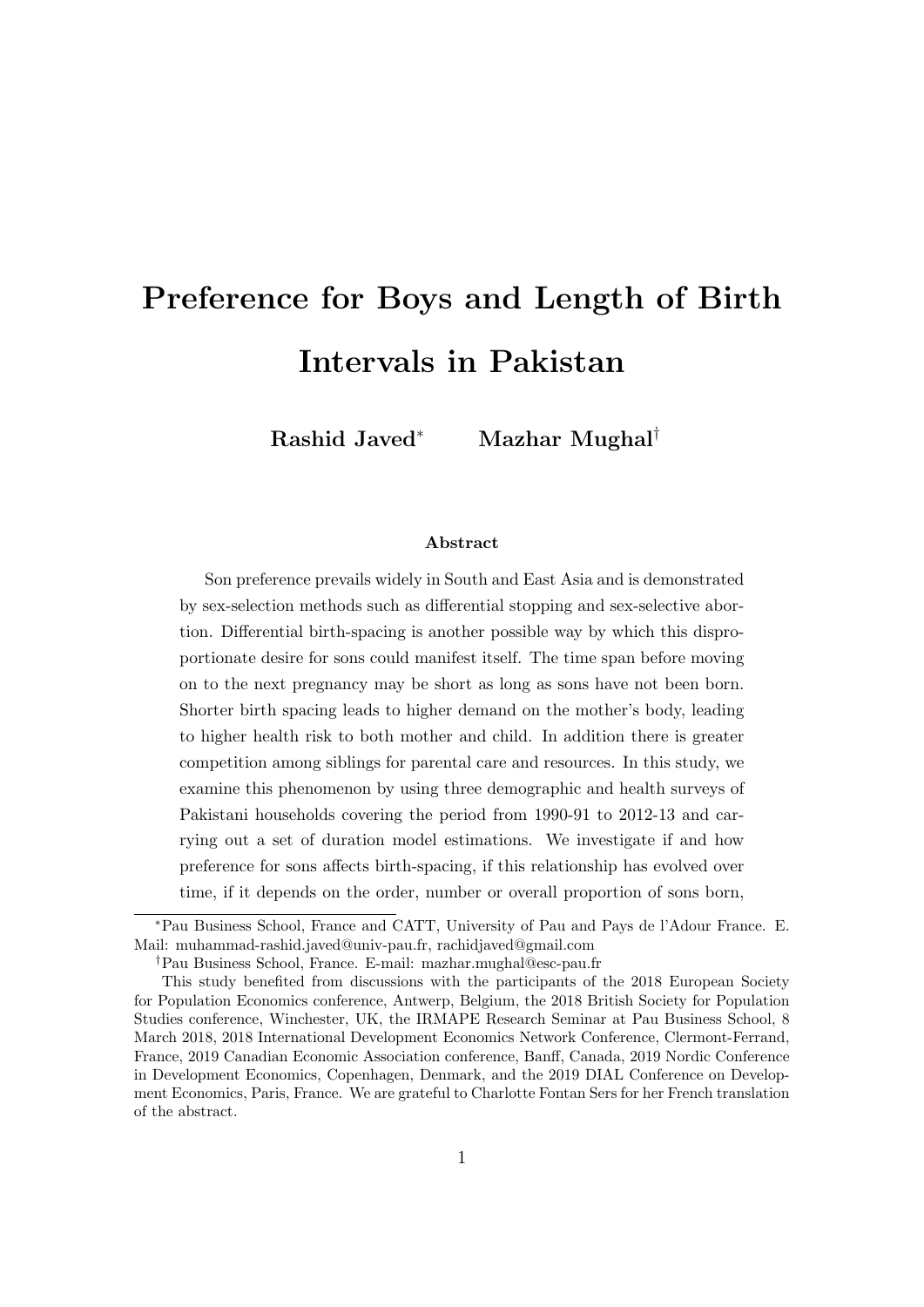and whether it increases the probability of risky births (those less than 24 or 18 months from the previous birth). We gauge the type of households in which this phenomenon appears to be more prevalent. We find strong evidence for differential behaviour at early parities throughout the period. Women whose first or second children are sons have significantly longer subsequent birth intervals compared with women with no sons. Birth-spacing differs substantially by parity and number of children. Sex of the firstborn is another significant factor. The association seems to have undergone little significant change over the past two decades. Besides, the likelihood of risky births is higher among women without one or more sons. This phenomenon of gender-specific lengthy and risky birth intervals is prevalent more among households that are wealthier or nuclear and among women with greater say in intra-household decisions.

Key words: Birth spacing; Gender bias; Pakistan; Risky birth; Son preference; Survival analysis.

JEL codes: D13; J13; O15; C13; Z13.

## Résumé

L'espacement différencié entre les naissances est un exemple démontrant comment le phénomène de préférence pour les garçons peut se manifester. La période précédant la prochaine grossesse peut être courte tant que le nombre désiré des garcons n'est pas n´e. Une p´eriode limit´ee entre les naissances entraine plus de pression sur le corps des femmes, plus de risques en matière de santé pour la mère et son enfant. De plus, il existe une plus grande rivalité entre les enfants concernant les soins et les ressources des parents. Nous étudions ce phénomène à partir de trois enquêtes démographiques et de santé réalisées auprès de différents ménages pakistanais de 1990-91 à 2012-2013. Nous voulons savoir si et comment la préférence pour les garçons affecte l'écart entre deux naissances, si cette relation évolue sur la période, si elle dépend de l'ordre de naissance, du nombre ou de la part de garçons nés, et si cela accroit la probabilité de naissances risquées. Nous étudions également le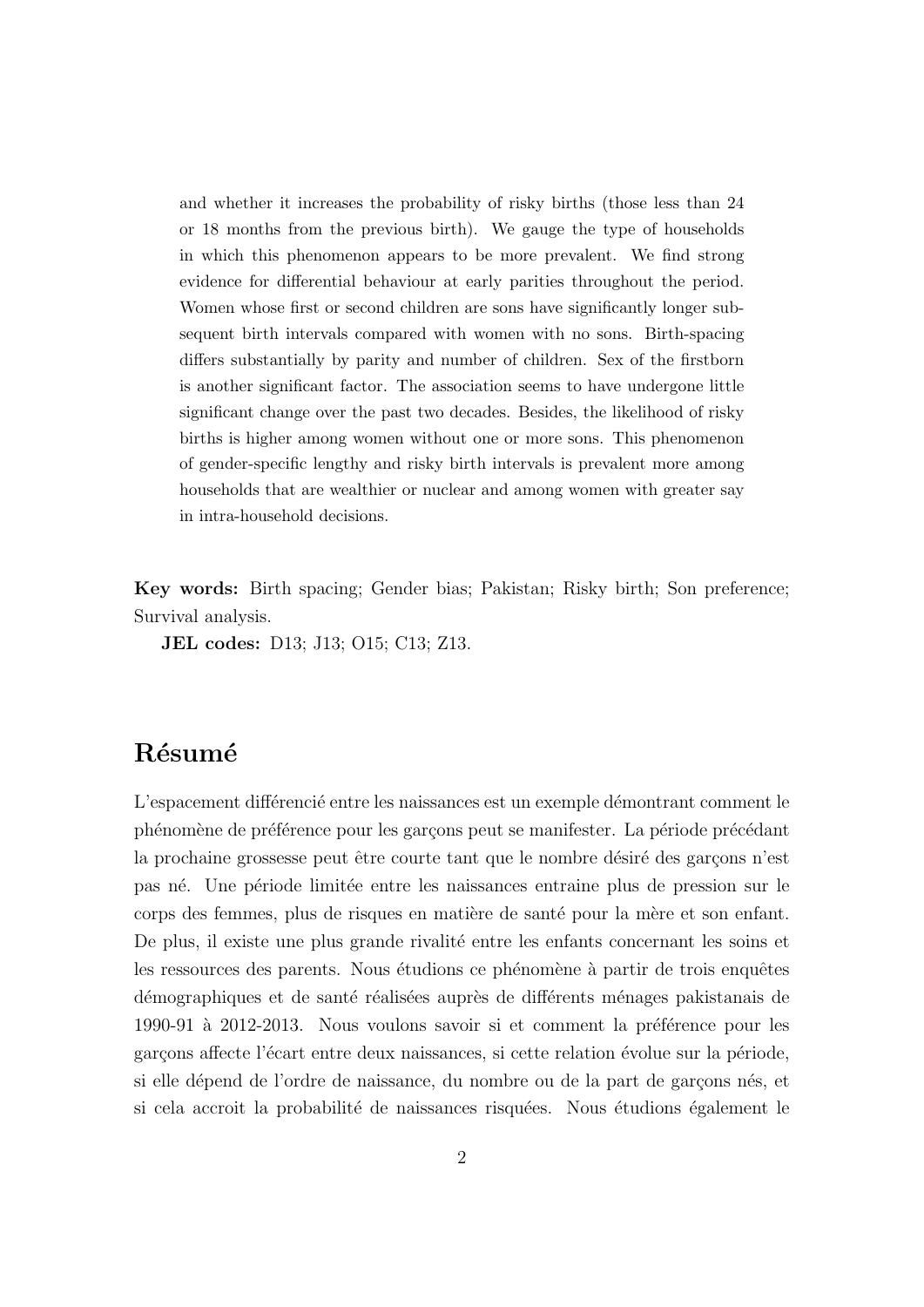profil de ménage où ce phénomène est plus récurrent. En utilisant des méthodes d'estimation param´etriques semi et non param´etriques, nous trouvons des indices forts en faveure d'espacement différencié pour les premières naissances tout au long de la période. Les femmes qui ont d'abord eu deux garçons attendent entre 13 et 17% plus de temps avant une troisième naissance que celles qui n'ont pas eu de garçons. L'espacement varie de façon significative par ordre des naissances et le nombre d'enfants. Le sexe du premier enfant également joue un rôle important. En outre il existe une probabilité plus forte de naissances risquées. Ce comportement est plus répandu dans les familles plus riches ou nucléaires, avec des femmes plus  $\hat{a}$ gées, plus éduquées ou qui ont un poids plus important dans les prises de décision au sein du ménage. Ces résultats ont des répercussions importantes pour la santé maternelle et infantile au Pakistan.

Mots clés: Préférence pour les garçons ; Biais de genre ; Espacement des naissances; Ordre des naissances ; Pakistan.

JEL codes: D13; J13; O15; C13; Z13.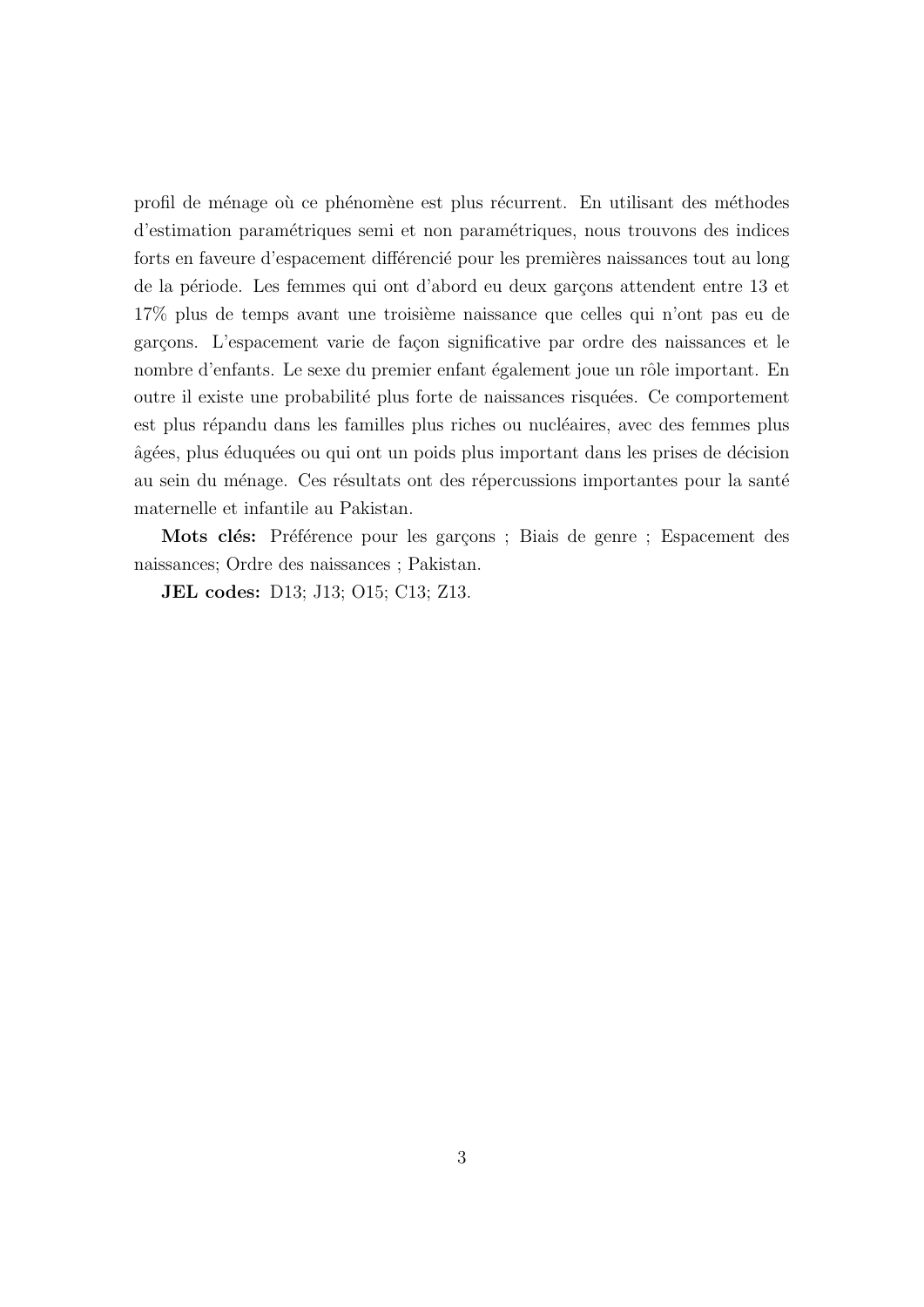## 1 Introduction

"The harvest is so ripe, yet why are daughters still born?" (A proverb from the Indian subcontinent)

The phenomenon of son preference has increasingly gained attention in the recent past as age-old customs, in conjunction with greater demand for small families and availability of modern medical technology find expression in terms of sex-selective abortion, female infanticide and daughter neglect. Sen [\(1990\)](#page-31-0) famously pointed out that there were more than a hundred million missing girls in Asia due to parents' son-preferring attitudes.

Where the sex-selection methods are unavailable or less accessible or are not considered socially acceptable, parent fertility remains incomplete until and unless the desired number of sons is achieved. One potential demographic consequence of this disproportionate desire for sons is the household's altered birth parity and birth spacing. Couples with no sons at earlier parities may choose to shorten the interval to the next birth in search of male offspring (Milazzo, [2012\)](#page-31-1). This shortening of birth spacing can have adverse effects on the mother's and children's health outcomes. There is a higher risk of maternal depletion, pregnancy-related complications and maternal mortality. Children with shorter preceding intervals face increased odds of both neonatal and under-five mortality, even though the impact may only appear in high parity births (Kozuki and Walker, [2013\)](#page-30-0). Rutstein and Winter [\(2014\)](#page-31-2) report 26 percent excess under–five mortality due to birth–to–conception intervals of less than 36 months. Greater stress on parental resources resulting from shorter intervals also affects the nutrition and health of existing children and worsens their chances of survival (sibling competition effect).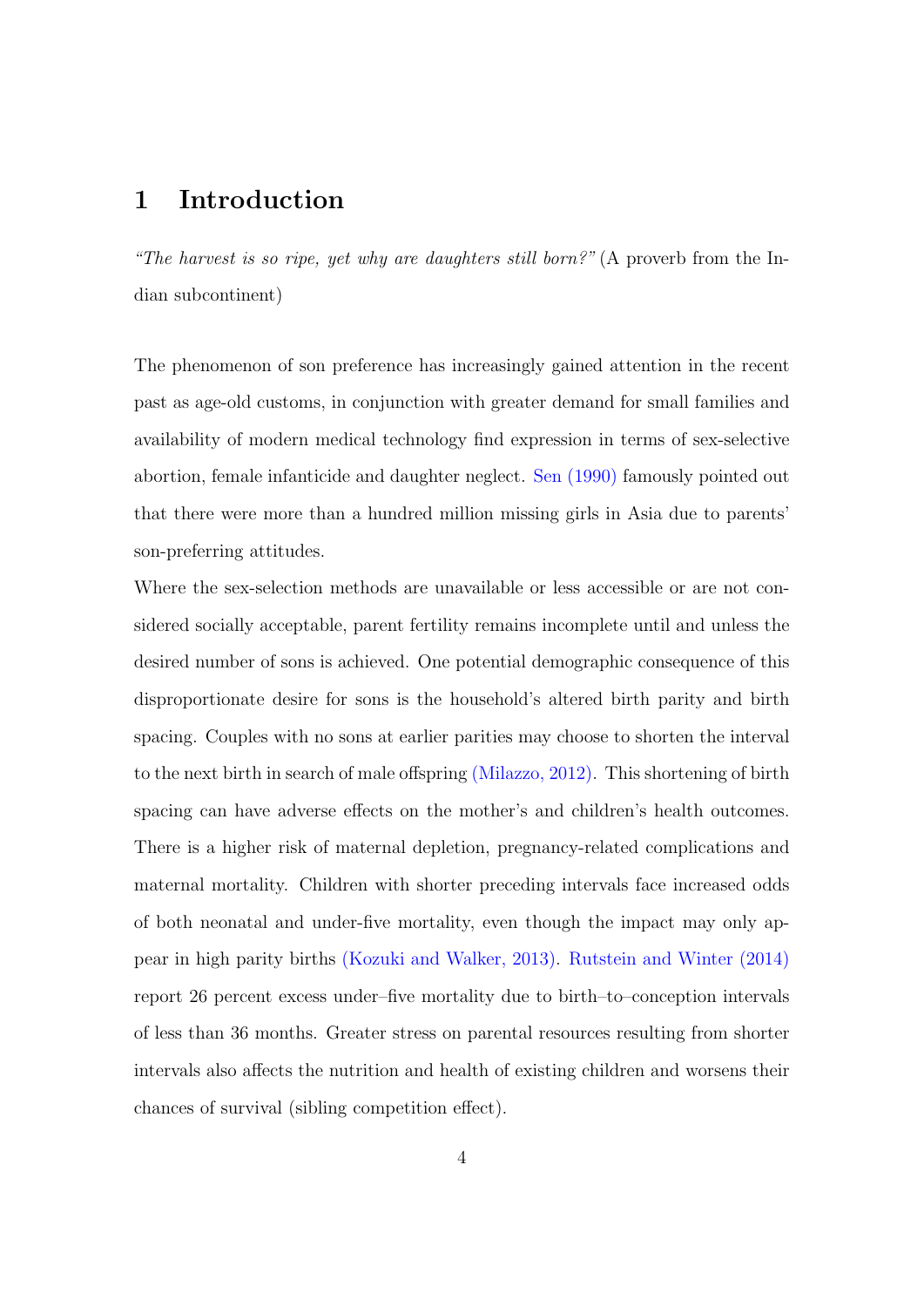In this study, we investigate how preference for sons affects birth-to-birth intervals among Pakistani women. Pakistan is an interesting case study. It is the world's sixth most populous country with substantially biased sex ratios and high fertility rates. Under five and infant mortality rates at 78 and 64 per thousand births are also among the highest in Asia (PDHS, [2013\)](#page-31-3). It is a Muslim-majority country where, unlike in China or India, sex-selective abortion remains  $limited^1$  $limited^1$  (Javed and Mughal, [2018;](#page-30-1) Zaidi and Morgan, [2016\)](#page-31-4).

Son preference therefore manifests itself through larger family size. The impact on spacing thus becomes an important issue, with possible repercussions on maternal and child health outcomes. This study makes a number of contributions to the son preference literature:

First, we carry out a comprehensive examination of changes in birth spacing with respect to various aspects of son preference using a set of parametric, semi- and non-parametric estimations. We analyze parity-wise effects of observed preference for sons on subsequent birth spacing. We look at the differential impact of the number of sons born to a woman at a given parity. In addition, we gauge the effect of the sex of the eldest child and the overall son-to-child ratio on the waiting time to the subsequent birth. We also check whether having one or more sons influences the length of the waiting period before the final birth and the use of contraceptives. We obtain strong evidence for son preference at parity 1. This significant impact seems to dissipate beyond the second parity. Women whose two first children are both sons are found to wait 13 to 17 % longer before their third birth than women with no sons. Women with one or more sons who have not completed their fertility

<span id="page-4-0"></span><sup>1</sup>This largely owes to strong Islamic injunctions against female infanticide and foeticide. For instance, the Quran states: "and when the girl-child that was buried alive is made to ask (9) for what crime she had been slain" (Surah At-Takwir (Shrouding In Darkness) 81:8).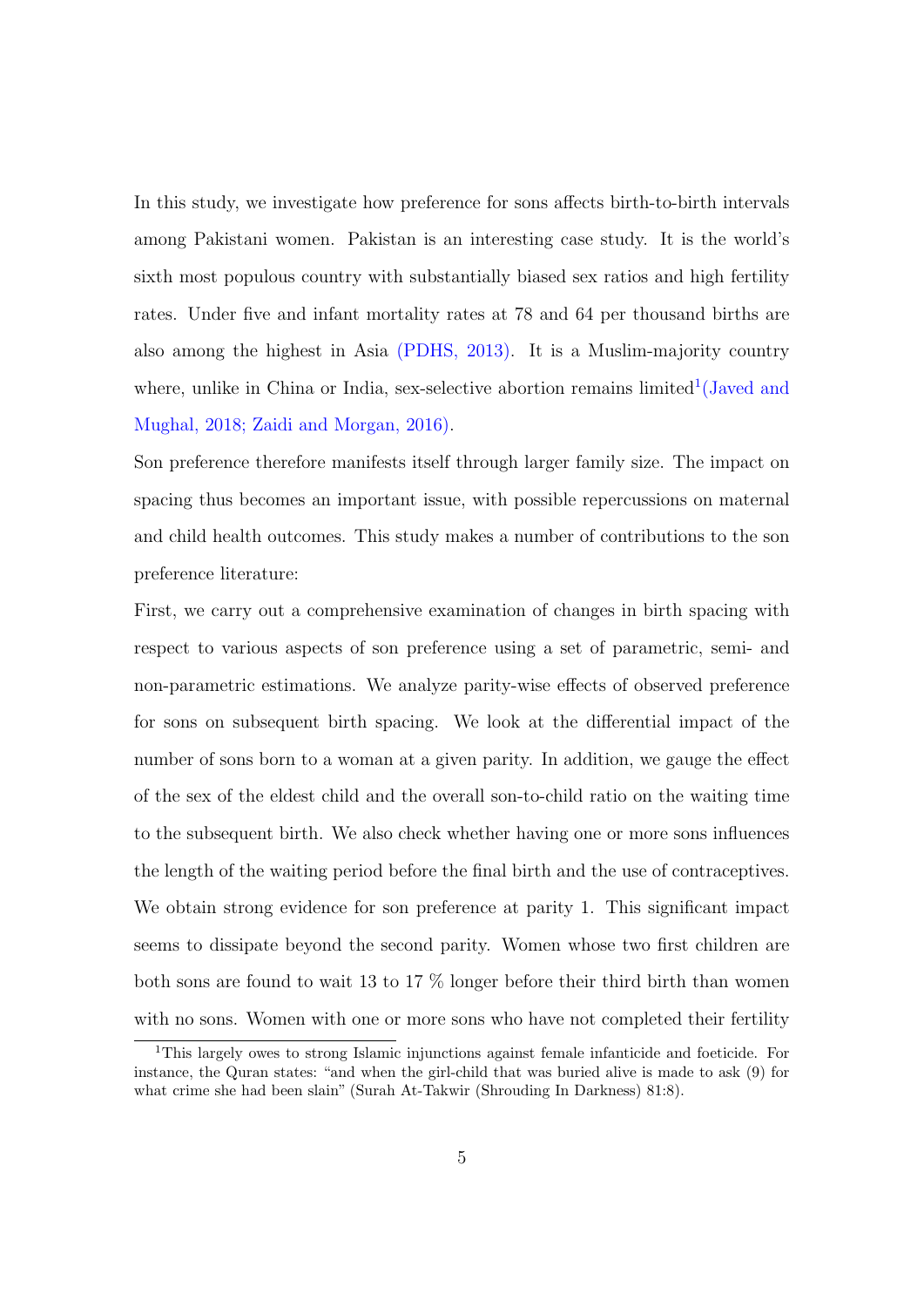are also more likely to be using contraceptives compared with women with no sons. Secondly, we study the son preference – spacing relationship using three demographic and health surveys of Pakistani households covering the period from 1990 to 2012. This allows us to understand the variation in the relationship over time. During this period, fertility rates in Pakistan have fallen and contraceptive preva-lence has picked up<sup>[2](#page-5-0)</sup>.

We find that the son preference – spacing association has survived over the years. Thirdly, we investigate whether disproportionate preference for male offspring increases the probability of risky births (those less than 24 or 18 months from the previous birth). We find evidence for significantly higher incidence of risky births among women with no sons.

We explore the characteristics of women who show sex-selective interval shortening behaviour. We find that this behaviour is more common among women with greater say in intra-household decisions and decisions related to their health. The effect is also higher among wealthier, nuclear and urban households as well as among consanguineous couples.

The remaining content of the paper is organized as follows:

Section 2 briefly overviews extant relevant literature. Section 3 presents the spacing situation in Pakistan. Section 4 describes the datasets used and discusses the empirical methodology and the models employed. Findings are presented in Section 5 followed by robustness measures in Section 6. Section 7 concludes and discusses possible implications of the findings.

<span id="page-5-0"></span><sup>2</sup>The country's Total Fertility Rate (TFR) fell from 5.4 children per woman in 1990 (PDHS 1990-91) to 3.8 children per woman in 2012 (PDHS 2012-13) and the Contraceptive Prevalence Rate (CPR) grew from 12 percent in 1990 (PDHS 1990-91) to 35 percent in 2012 (PDHS 2012-13).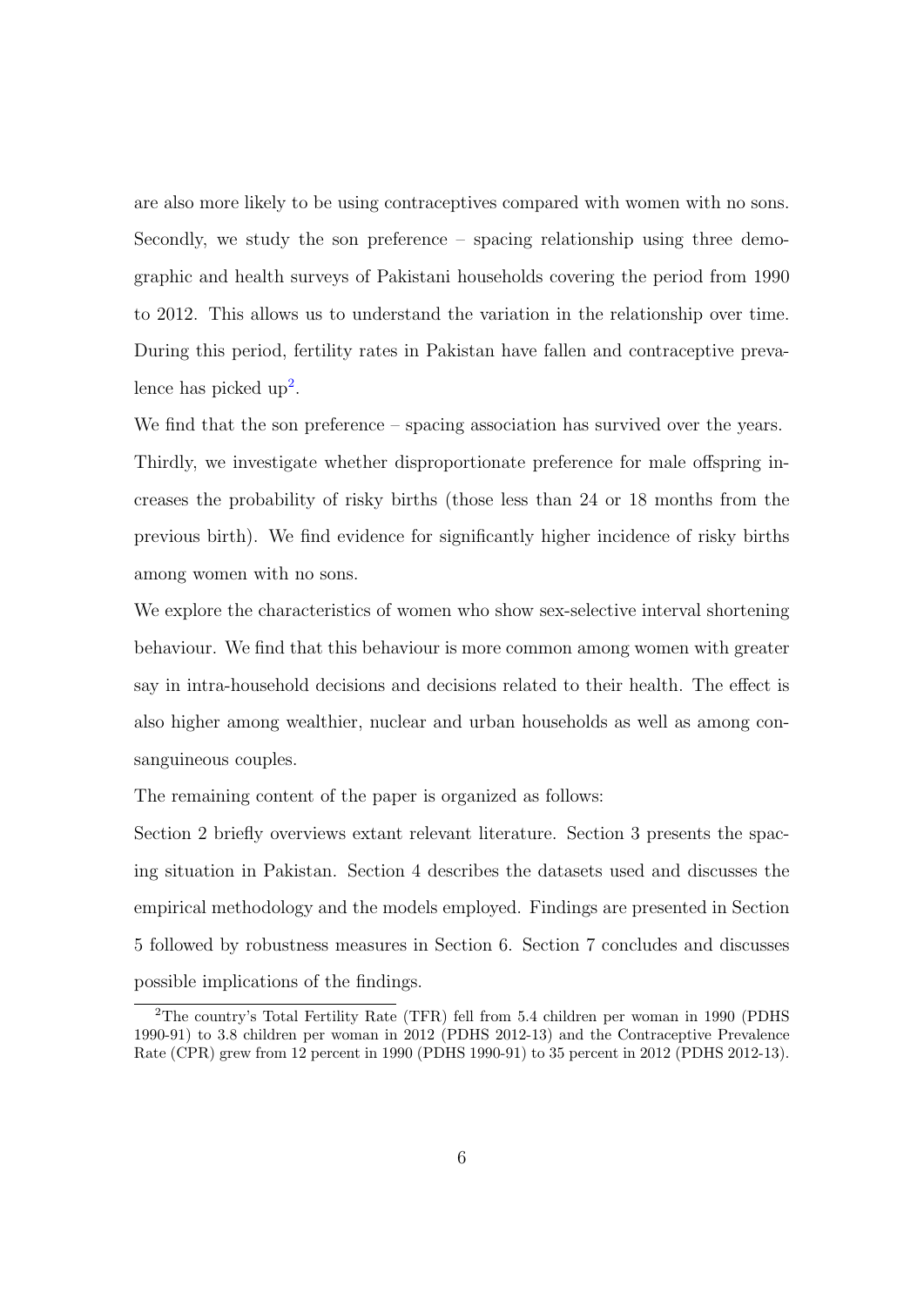## 2 Overview of Related Literature

There is a large and burgeoning literature on fertility choices of couples in the presence of son preference in the developing countries. In one of the first studies in this area, Repetto [\(1972\)](#page-31-5) reported that son preference and number of living sons were not among the factors that influence actual current fertility levels in Bangladesh, India and Morocco. Rahman and Vanzo [\(1993\)](#page-31-6) found that for Bangladeshi woman with at least one daughter, the risk of a subsequent birth was negatively related to the number of sons already born.

Effects of son preference on fertility were also discussed in other studies on Asian countries (for example see Jiang, Li, and Sánchez-Barricarte [\(2016\)](#page-30-2) on China, Arnold, Choe, and Roy [\(1998\)](#page-30-3) and Pörtner [\(2015\)](#page-31-7) on India, Pong [\(1994\)](#page-31-8) on Malaysia, Tsay and Chu [\(2005\)](#page-31-9) on Taiwan and J. Haughton and D. Haughton [\(1995\)](#page-30-4) on Vietnam).

Studies such as Arnold [\(1985\)](#page-30-5) and Ben-Porath and Welch [\(1976\)](#page-30-6) argued that gender preferences in least developed countries manifested themselves through association between birth interval and child sex ratios. Tu [\(1991\)](#page-31-10) showed that while most women in Shaanxi Province, China tried to have their first birth as soon as possible after their first marriage, the length of the second and third birth intervals and the likelihood of going on to have a second or third birth was strongly influenced by the sex composition of the children already born. Larsen, Chung, and Gupta [\(1998\)](#page-31-11) showed that South Korean women who had a son were less likely to have another child, and those with a son who progressed to have another child took longer to conceive the child. This pattern prevailed for women of parity one, two, and three, and became more pronounced with higher parity.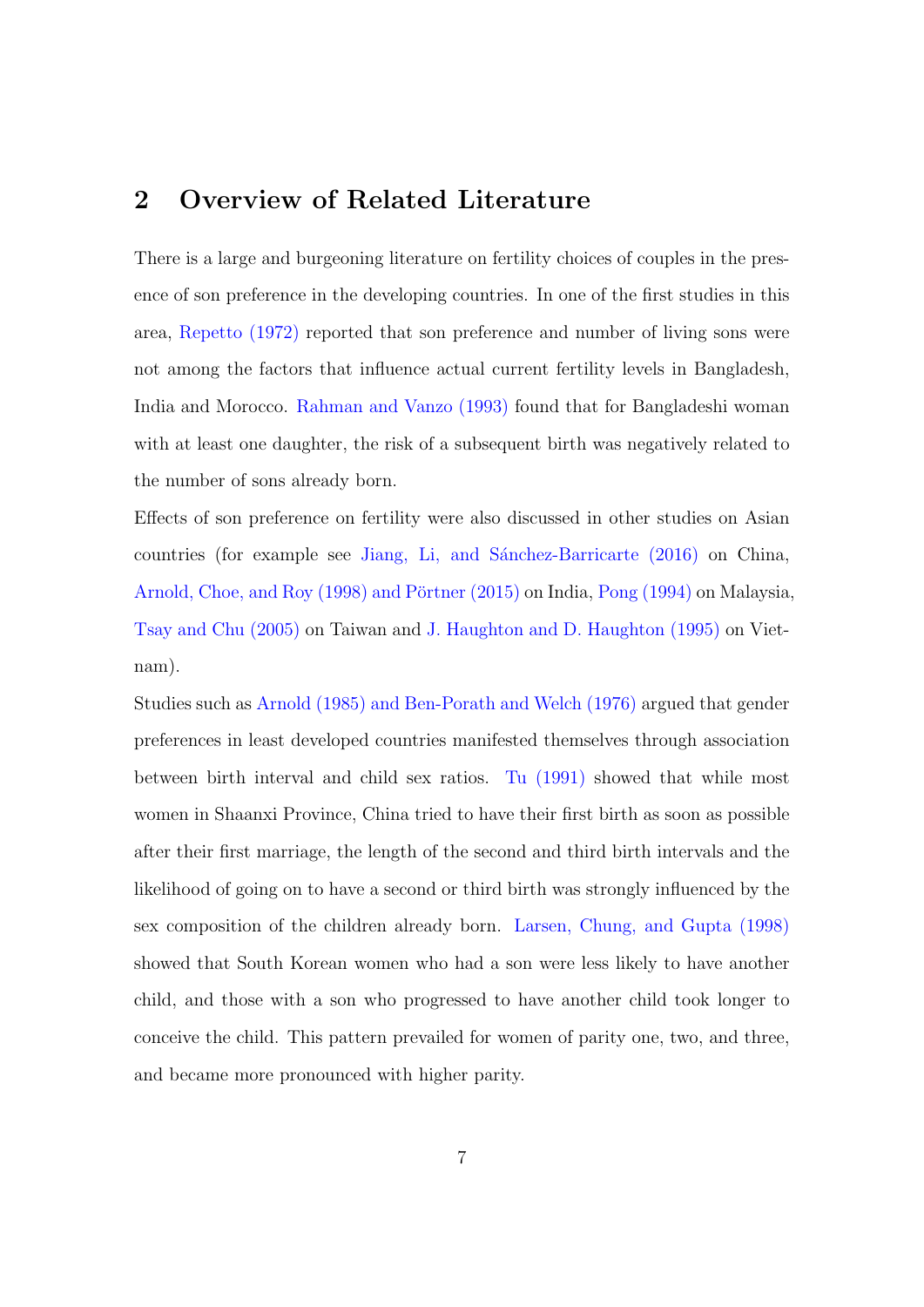Although a few studies have examined the role of son preference on fertility among Pakistani households, the interaction between preference for male child and birth spacing in the country yet remains unexplored. In a pioneer study, Khan and Sirageldin [\(1977\)](#page-30-7) reported that the negative inducement of the number of living sons in Pakistani households on the desire for additional children was three times that due to the number of living daughters, and was equally as true for wives' responses as for their spouses'. Besides this, the positive inducement of the deficit of surviving sons from the ideal number was two to three times that due to the deficit of surviving daughters from the ideal number. Similarly, Rukanuddin [\(1982\)](#page-31-12) found that the tendency to compensate for child death was stronger among Pakistani couples having suffered the loss of a male child than those having suffered the loss of a female child. In contrast, De Tray [\(1984\)](#page-30-8) found no clear evidence supporting an impact of son preference on fertility among Pakistani households.

Ali [\(1989\)](#page-30-9) employed the Pakistan National Survey 1979-80 dataset and reported that the desire to have at least one son influenced the demand for additional children. Hussain, Fikree, and Berendes [\(2000\)](#page-30-10) conducted two rounds of household surveys (1990-91 and 1995) in Karachi, Pakistan's most populous city, and reported that the sex of surviving children was strongly correlated with the couple's subsequent fertility and contraceptive behaviour.

Channon [\(2017\)](#page-30-11) likewise showed that the association of son preference with parity progression and modern contraceptive use had become stronger in Pakistan over time.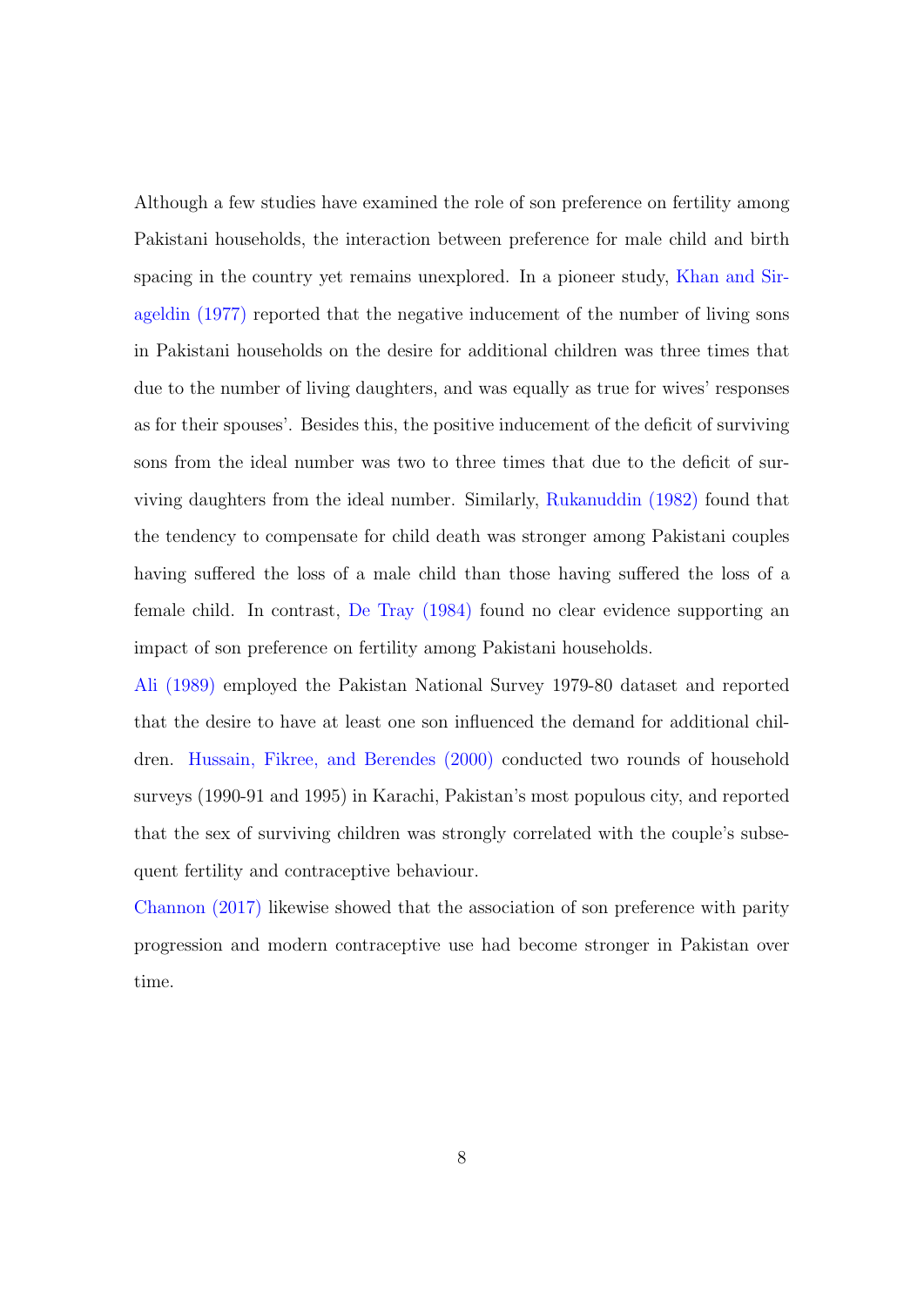# 3 Overview of Son Preference and Birth Spacing Among Pakistani Couples

### [3](#page-8-0).1 Son Preference<sup>3</sup>

Pakistan's population sex ratio, though lower than India's or China's, remains substantially above the world average of 101. The ratio fell from 116 according to the 19[5](#page-8-2)1 population census to 105 in the latest 2017 census (Figure  $1$ )<sup>[4](#page-8-1)5</sup>.

This disproportionate preference for sons can be clearly seen in the country's skewed sex ratios at birth (SRB). SRB with one to four existing children according to PDHS 1990-91, 2006-07 and 2012-13 ranges from 125 to 191[6](#page-8-3) (Table [1\)](#page-33-0), suggesting that parents with one or more sons are more likely to stop childbearing compared with those who have none. Sex ratio at last birth (SRLB) is another depiction of this phenomenon. The ratio was a high 133 per hundred female children according to the 2012-13 PDHS.

Table [2](#page-33-1) shows sex-wise parity progression for couples with one, two and three children. A higher percentage of parents with no son continue adding to the family than those with one or more sons. For instance, about 94 percent of the parents who have no son out of three existing children go on to have another child. The corresponding figures for parents with one or more sons ranges from 77 percent (one son) to 87 percent (two sons).

Table [3](#page-33-2) shows profile of women with and without a son. Fewer women living in

<span id="page-8-1"></span><span id="page-8-0"></span> ${}^{3}$ For a detailed exposé on son preference in Pakistan, see Javed and Mughal [\(2019\)](#page-30-12).

<sup>&</sup>lt;sup>4</sup>The improvement in the sex ratio seen over the decades is possibly the result of improving female survival rates.

<span id="page-8-2"></span><sup>&</sup>lt;sup>5</sup>These unbalanced figures are partly an outcome of misreporting of female births (Mahmood 2007).

<span id="page-8-3"></span><sup>&</sup>lt;sup>6</sup>These ratios are calculated for ever-married women of childbearing age having completed their fertility.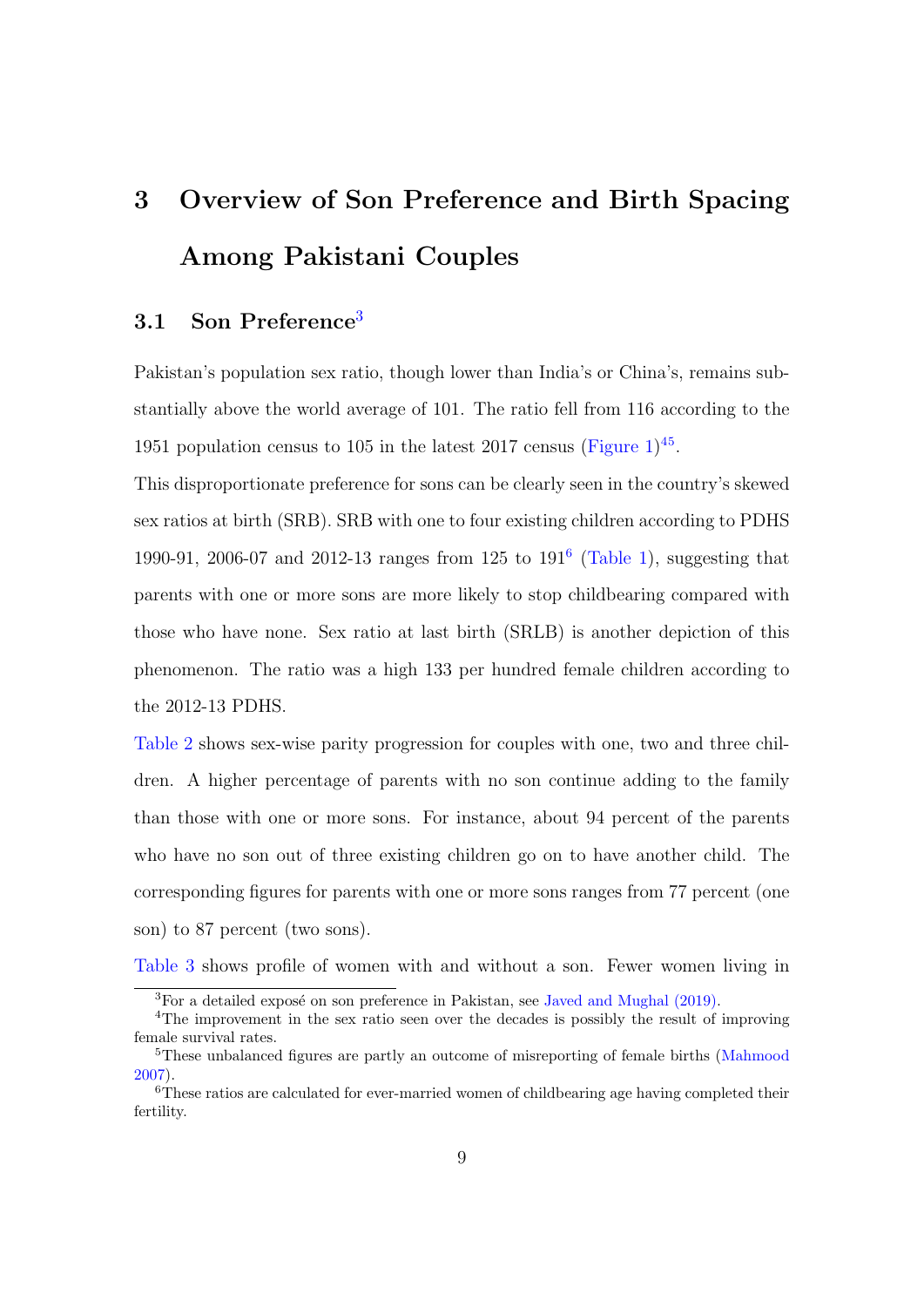non-nuclear households (87% - 91%) have one or more sons compared with those living in nuclear settings (96% - 97%). Similarly, a lower proportion of women with no education or no employment have one or more sons than those with some education or a job. There are also signs of spatial variation, with a higher proportion of women living in urban areas reporting to have no son.

#### 3.2 Birth Spacing Among Pakistani Couples

Average waiting time until the next birth among Pakistani couples is above World Health Organization's minimum endorsed benchmark of 24 months. Table [4](#page-34-0) gives average succeeding birth intervals at parity 1, 2 and 3. In 2012-13, the average succeeding birth space at parity 1, 2 and 3 was reported to be 27.3, 29.2 and 29.5 months respectively. Average birth spacing has increased over time. In 2012, it was 1.1, 2.1 and 1.3 months above the 1990 levels for the first three parities respectively. Birth space shows increase with birth order. Spacing is higher at parity 1 among poor households (28 months in 2012-13) compared with that of non poor households (26.9 months in 2012-13). This changes at subsequent parities with 28.2 months vs 29.8 months average waiting time between the second and the third child and 28.8 months vs 30 months between the third and the fourth child birth for poor and non-poor households respectively (2012-13).

Spacing patterns in rural and urban areas have evolved over time:

In 1990-91, rural women had longer waiting periods to subsequent births at all the three parities. This reversed for birth spacing at the second and the third parity during the 2000s with urban women showing significantly higher waiting periods than do rural women. This trend is also seen with respect to women employment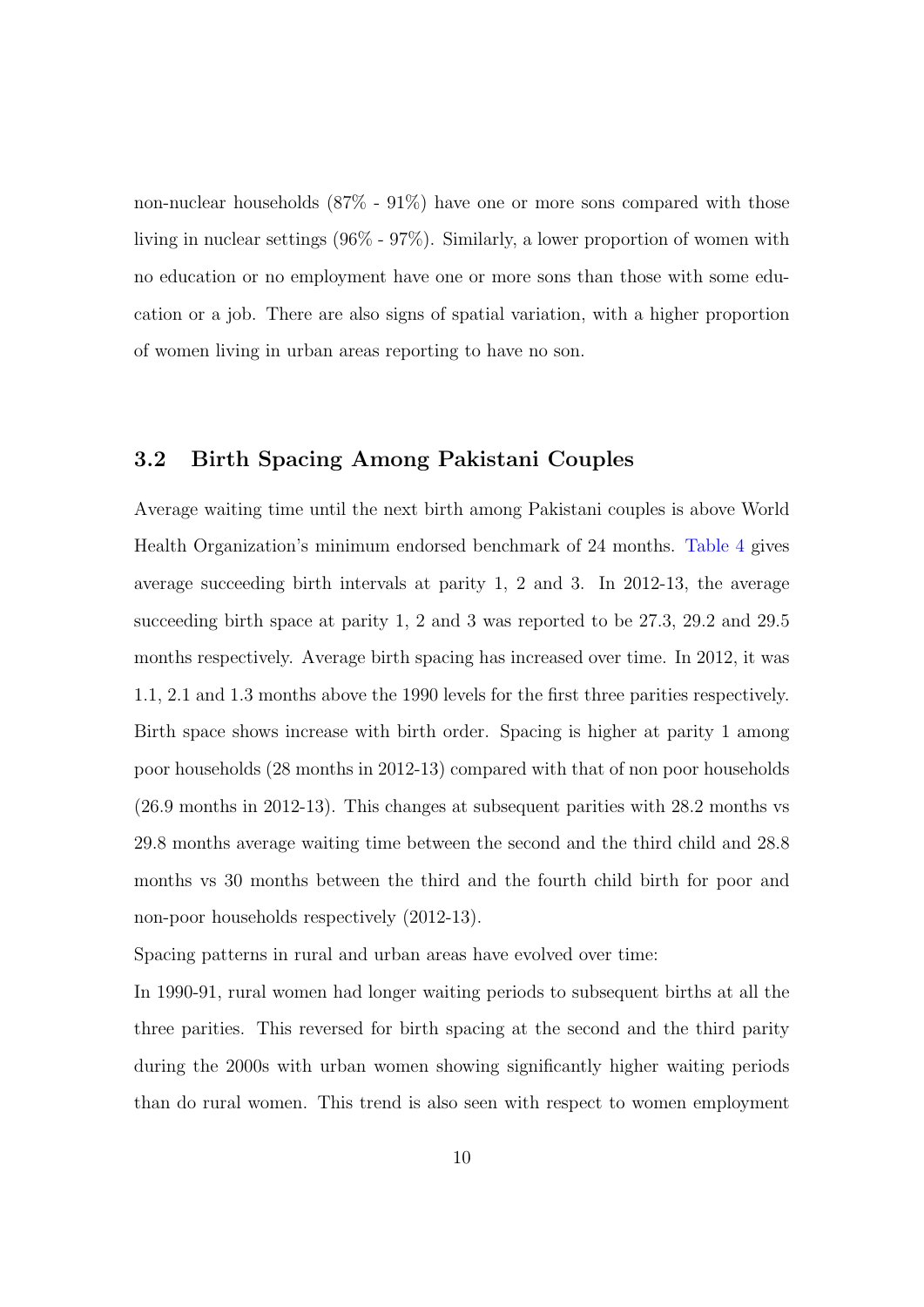status. The difference in average succeeding birth space is also evident relative to woman and spouse education. Spacing does not show much variation with the joint or nuclear nature of family structure.

Just under half of the total birth spaces between the first and the second child are under 24 months, while 27 percent do not exceed 18 months (Table [5\)](#page-34-1). The proportion of risky births decreases with parity.

Table [6](#page-35-0) presents parity-wise statistics of subsequent birth spacing for women with at least one son. 50 percent of women with a first-born girl have a short subsequent birth spacing (less than 24 months) while 47 percent of women with a first-born son have a short birth interval. Similarly, 43 and 46 percent of women at parities 2 and 3, who have no sons, have a birth interval of under 24 months compared with 40 percent of women with at least one son. The proportion of women with short subsequent birth intervals decreases with the number of existing sons.

## 4 Empirical Strategy

#### 4.1 Data Description

We employ data from three rounds of the Pakistan Demographic and Health Survey (PDHS). The PDHS is a nation-wide representative survey of ever-married women aged 15-49 which contains wide range information about women's health and reproductive history. The first (1990-91) round covered 6,611 women from 7,193 households, the second (2006-07) round interviewed 10,023 women from 95,441 households while the third (2012-13) round covered 13,558 women from 12,943 households. Table A1 in the appendix gives a summary of the three rounds of the dataset..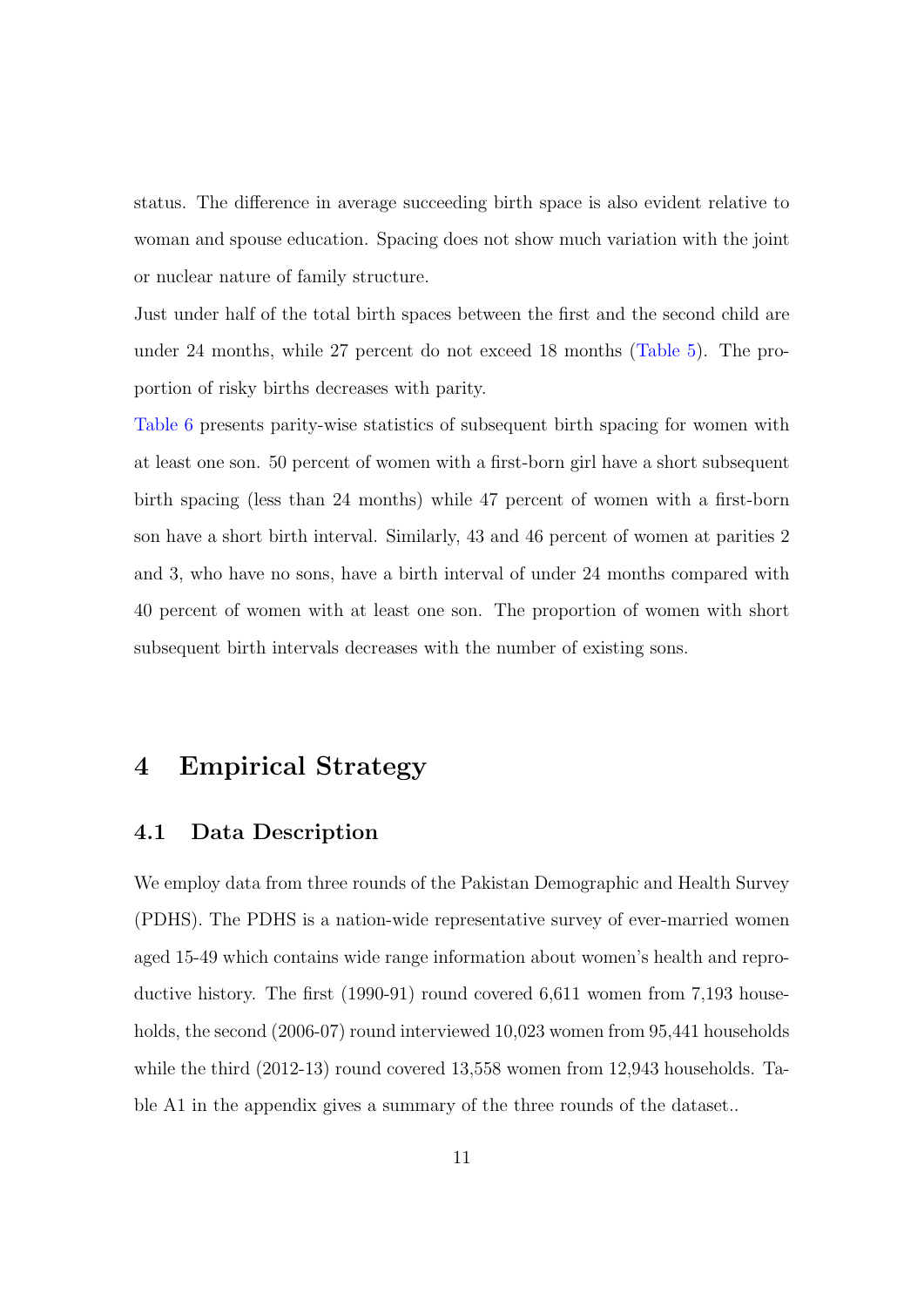We restrict our sample to women having completed their fertility i.e. those who either gave the answer "want no more children" in response to the question "Do you desire more children?", those who or whose spouse had undergone sterilization, and those who report to be infecund. Nulliparous women and those with multiple births were excluded from the dataset.

The dataset contains information about birth history, birth order and spacing in descending birth order (from youngest to oldest child). We analyse the data in ascending order by inversing the birth information.

Our outcome variable is duration (in months) between parity *n* and  $n + 1$ .

A number of indicators are taken to represent son preference. These correspond to the presence of at least one son at a given parity, total number of sons born, sex of the firstborn, presence of male children before the last birth, and the proportion of sons in total number of children. We control for individual factors (woman's age at marriage, age difference with the husband, current age, education, employment status, exposure to media), spouse factors (education) and household's demographic, economic and spatial information (family structure, household size, place of residence and household wealth).

Table [7](#page-36-0) gives the definitions of the variables included in the study while Table [8](#page-37-0) provides summary statistics of the variables.

54 percent of the women at parity 1 have a son in all the three subsets. The proportion of women with at least one son increases to 79 percent and 90 percent at the second and third parities respectively. Mean female age at marriage is low (17.9 in 1990-91 and 18.3 in 2012-13). Majority of women have no schooling (76 percent in 1990-91, 61 percent in 2012-13). A small proportion of women reports to be employed (16 percent in 1990-91, 28 percent in 2012-13).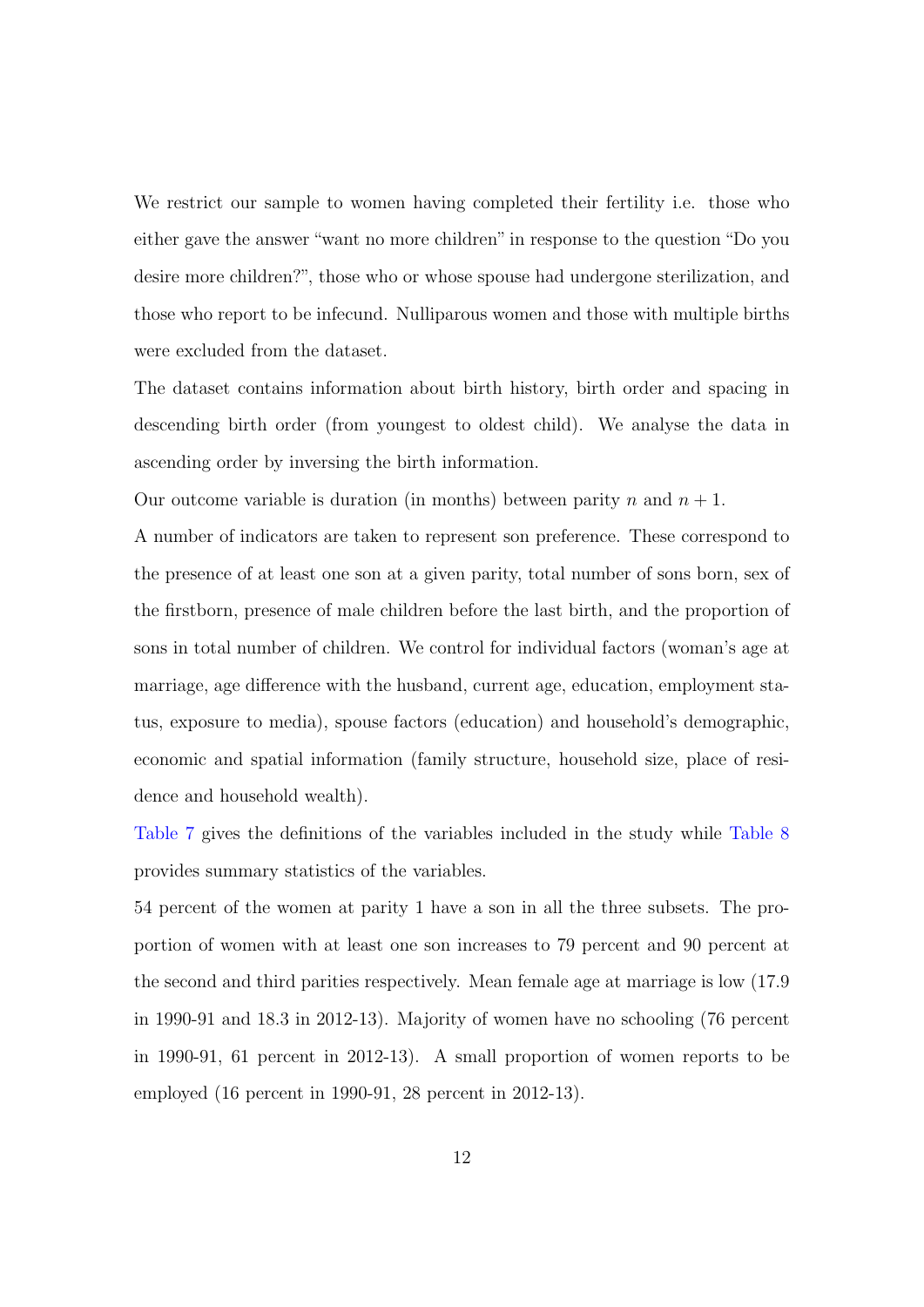An average household in the dataset is composed of eight members. Majority of the households are located in rural areas.

#### 4.2 Methodology

Our analysis proceeds as follows:

In the first step, we explore the relationship between different son preference indicators and waiting time until the next birth. We limit the analysis to third parity, thereby focusing on the spacing effects of the second, third and fourth births. Respondents who did not experience subsequent birth were therefore censored. In addition to comparing birth intervals of women with and without a son at each parity, we look for the size effect of son preference by studying how the number of sons influences the spacing patterns of a woman's succeeding births up to the third parity. We also analyse average spacing effects of having a firstborn male child and the overall ratio of sons to total numbers of children born to a woman (son ratio). We calculate the ratio for women who have given birth to at least two living children. We also check the impact of having borne sons on the interval to the last birth. Finally, we estimate the impact of having one or more sons on the woman's reported contraceptive use.

We carry out the aforementioned set of estimations on the three PDHS datasets and gauge the change in the relationship occurring over time.

In the second step, we study to what extent does preference for male offspring contributes to short-spaced or risky births with spacing below 24 or 18 months.

Next, we determine the characteristics of women and their households that have shown significant spacing effects related to son preference. Characteristics examined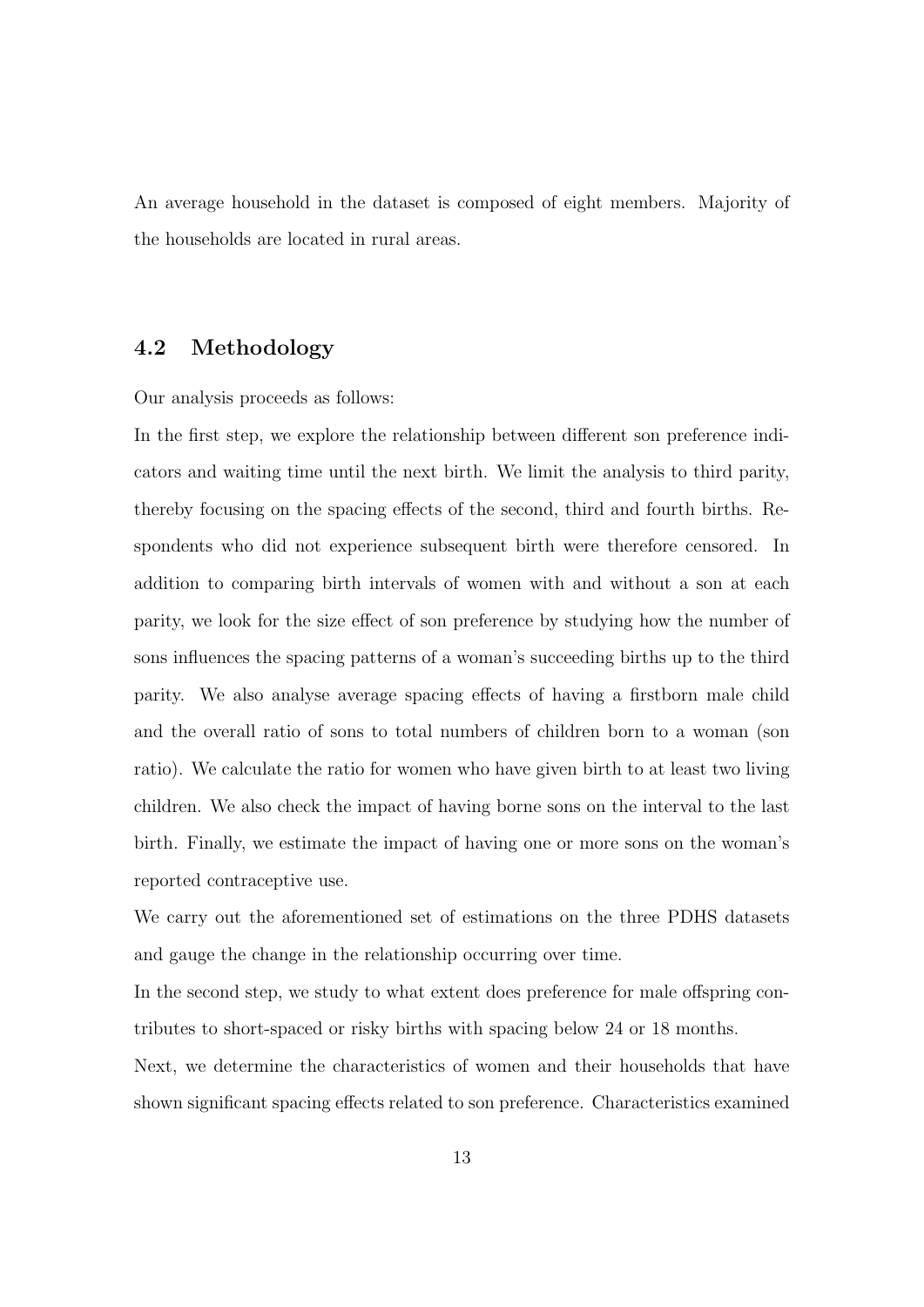include (I) household wealth, (II) family structure (nuclear or joint), (III) Consanguineous marriage, (IV) woman's age at marriage (V) woman's say in household decisions and (VI) location of residence (urban / rural).

We compare poor households with non-poor ones (those lying in the two bottom quintiles vs those in the upper three quintiles of the asset distribution) and wealthy households (those in the top quintile) with poor and middle-income ones (those in the second to fifth quintiles).

We examine the role of woman's age at marriage by dividing the sample into roughly equal groups of women who married early (before 18 years of age) and those who got married later.

Woman's say at home is measured using two binary indicators. The first measures whether the responding woman makes one of the following decisions by herself or conjointly with her husband: (I) healthcare, (II) family visits, (III) everyday con-sumption, and (IV) spending husband's income<sup>[7](#page-13-0)</sup>. The second indicator reports whether a woman can decide about her healthcare independently or in conjunction with her husband.

Finally, we carry out a number of robustness and sensitivity checks to test the quality of our estimations.

#### 4.3 Econometric Techniques

We employ a panoply of parametric, semi- and non-parametric duration model estimation techniques to examine the son preference  $-$  birth spacing relationship<sup>[8](#page-13-1)</sup>. Duration analysis (also known as lifetime data analysis, reliability analysis, time

<span id="page-13-0"></span><sup>7</sup>The indicator is taken from Javed and Mughal [\(2018\)](#page-30-1).

<span id="page-13-1"></span><sup>8</sup>Estimations relating to short birth intervals however are carried out using Probit models.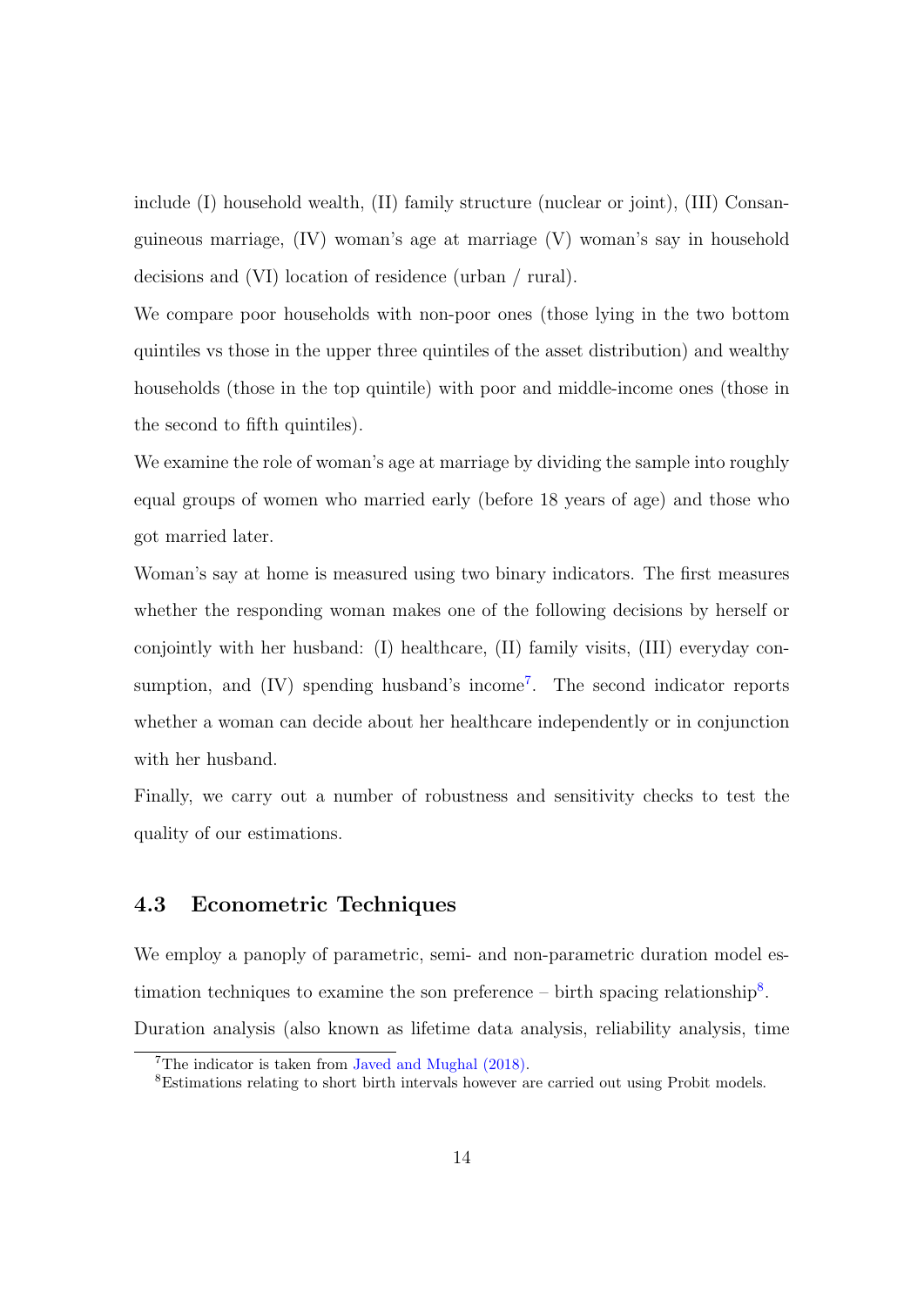to event analysis or event history analysis) is used to examine data in which the outcome variable corresponds to time (t) to occurrence of the event of interest. In this study, the event of interest is the waiting period between a given parity and succeeding birth. A key advantage of duration models is that they enable us to censor individuals who do not experience the event of interest.

First, we estimated Cox proportional-hazard (PH) regression model (Cox, [1972\)](#page-30-13) using appropriate sample weights. This semi-parametric model helps focus on the ordering of the event of interest and can be given by:

$$
h(t | X) = h_o(t) \exp(X^t \beta)
$$
 (1)

or in a precise form:

$$
h(t | X) = h_o(t) \exp(\beta_1 X_1 + \beta_2 X_2 \dots \dots \beta_k X_k)
$$
 (2)

where  $h(t)$  is the hazard rate,  $h_o(t)$  is the baseline hazard function, X is the vector of individual characteristics which influence the occurrence of the event, and*β* is the regression coefficient. The hazard rate measures the effect of given co-variates on the occurrence of the event of interest. Taking a binary variable with  $X = 0$  as the reference group (here women without a son) and  $X = 1$  as the non-reference group (women with a son), the hazard rate between the two groups can be given as follows:

$$
HR = \frac{h(t \mid X = 1)}{h(t \mid X = 0)} = exp(\beta)
$$
\n
$$
(3)
$$

If the value of  $HR = 1$ , then both groups have an equal chance of experiencing the event. In contrast, if the value of  $HR > 1$ , then individuals in the non-reference group have a greater probability of experiencing the event, whereas a value *<* 1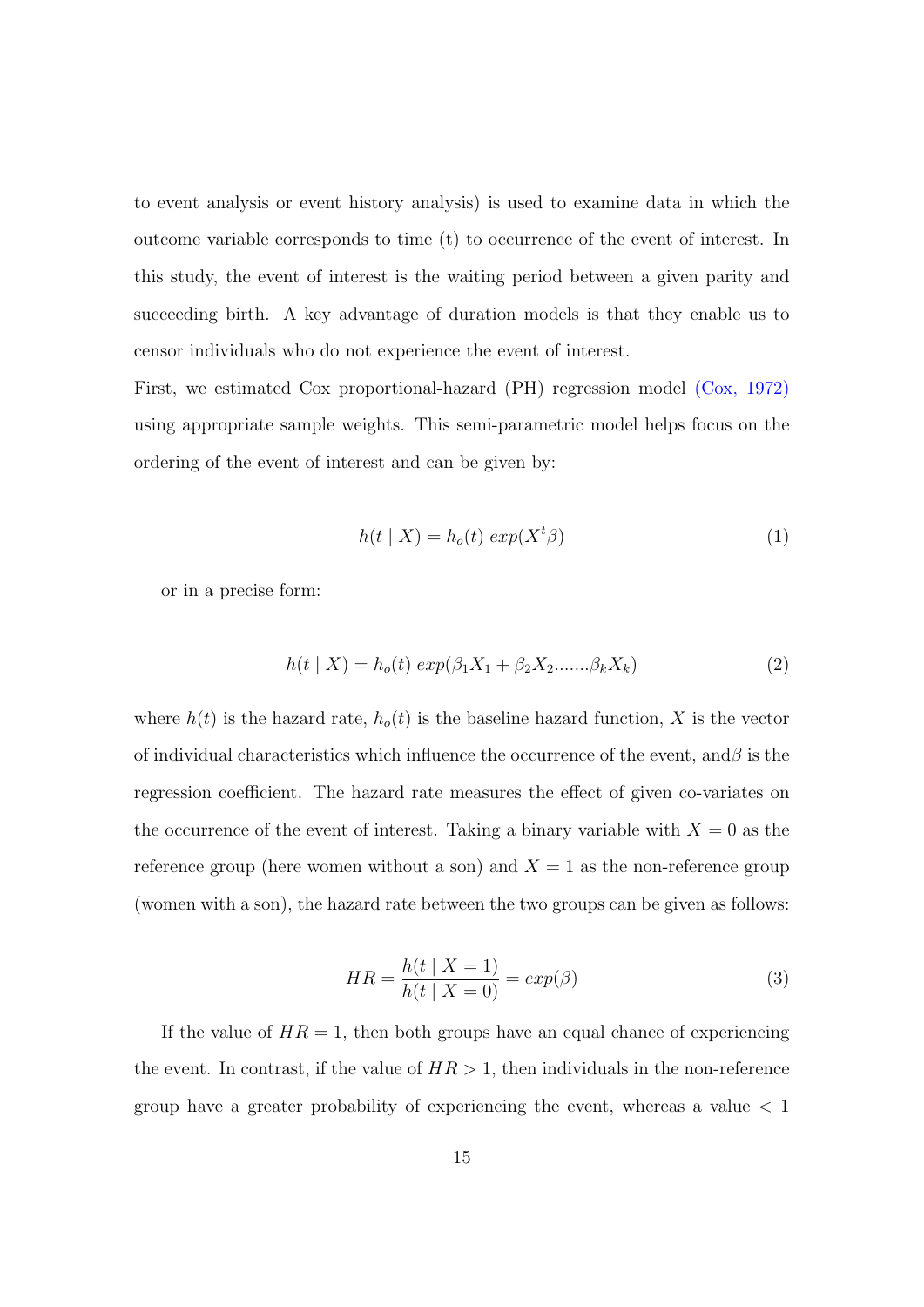implies a higher probability for individuals of the reference group to experience the event.

We obtain survival curves using the Kaplan-Meier (*KM*) estimator. The *KM* cumulative survival curve is a non-parametric approach based on the survival function  $S(t)$  which, for a randomly-selected individual from the population under study, specifies the probability of occurrence of an event after time t. In our case, the curve shows progression to the next birth and shows how quickly it happens.

Let  $N(t)$  represent the occurrence of an event (e.g. subsequent birth) within the time span [0*, t*]. The time span could be divided into a number of short periods  $0 = t_o < t_1 < \ldots < t_k = t$ . Using the multiplication rule to denote the conditional probability

$$
S(t) = \prod_{k=1}^{k} S(t_k \mid t_{k-1})
$$
\n(4)

and  $S(v | u) = \frac{S(v)}{S(u)}$ 

Here  $> u$ , the conditional probability that the subsequent birth will occur later than v, given that it has not occurred by time *u*. We assume that the time of occurrence of the event is not tied. If no subsequent birth takes place within the time  $(t_{k-1}, t_k]$ then estimates  $S(t_k | t_{k-1})$ .

If subsequent birth happens by the time  $T_j \epsilon(t_{k-1}, t_k]$ , then the natural estimate of  $S(t_k | t_{k-1})$  is  $1 - \frac{1}{Y(t_{k-1})} = 1 - \frac{1}{Y(1)}$  $\frac{1}{Y(T_j)}$ .

Putting the above estimates into equation 4, we obtain the Kaplan–Meier estimator as follows:

$$
\hat{S}(t) = \prod_{T_j \le t} \{1 - \frac{1}{Y(T_j)}\}\tag{5}
$$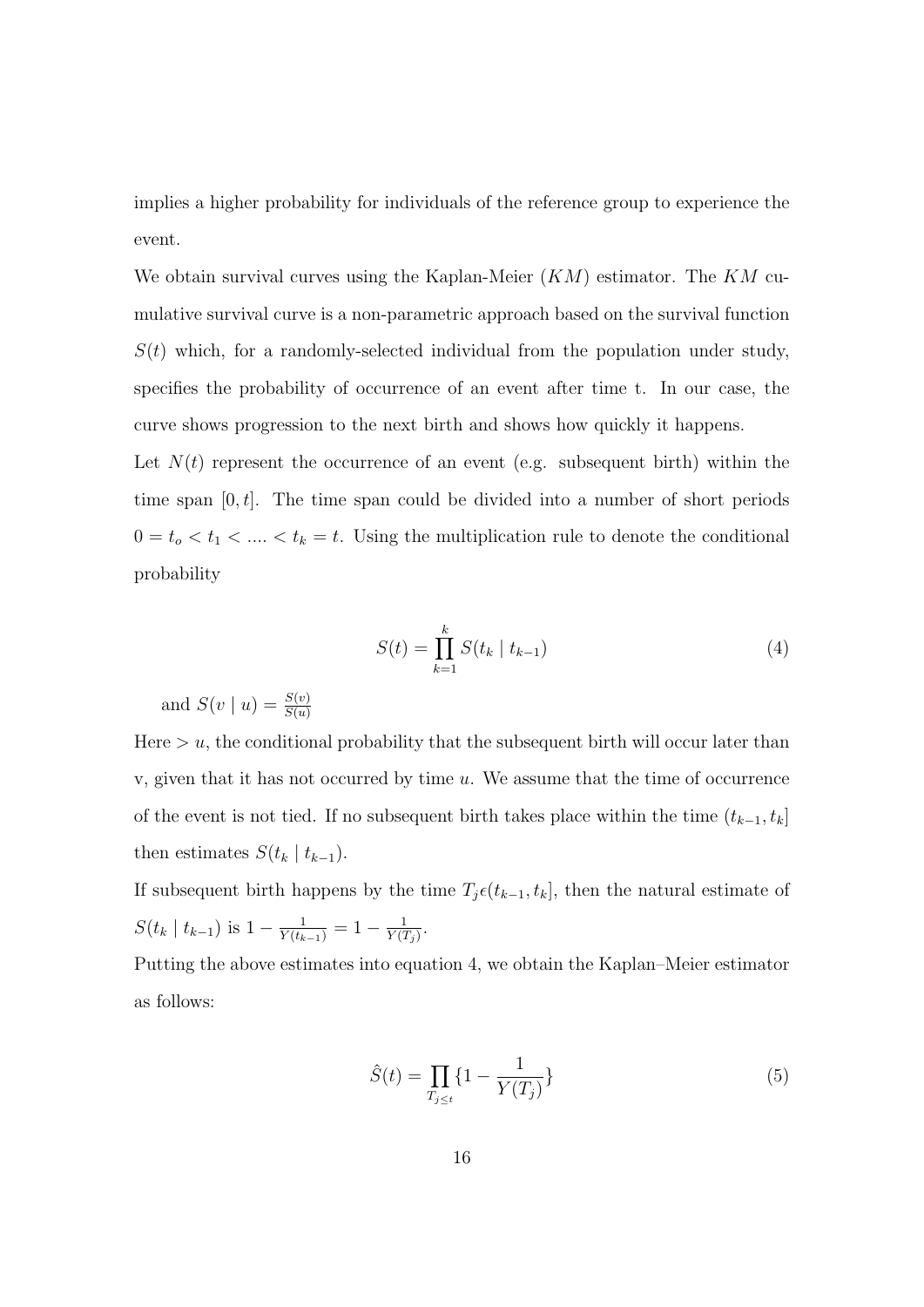We also employ Survival-time Regression Adjustment (RA). The RA estimator fits separate models for different treatment levels and uses the averages of predicted outcomes to obtain Average Treatment Effects (ATE) (StataCorp, [2017\)](#page-31-13). Unlike the hazard rate obtained by Cox estimation which provides relative conditional probabilities cumbersome to interpret, RA's ATE is simply the population average of the difference between outcomes when everyone is subjected to the treatment (has a son in this case) and when no one is subjected to the treatment (does not have a son). The RA is estimated using the Weibull outcome model.

The logic of RA can be described as follows:

First, we estimate the parameters  $\beta_{\tau}$  of a parametric model for the survival-time outcome *t* for each treatment level  $τ ∈ {0, 1}.$ 

Here,  $F(t|x, \tau, \beta_{\tau})$  is the distribution of *t* conditional on covariates *x* and the treatment level  $\tau$ . The estimate of  $\beta_{\tau}$  can be denoted by  $\hat{\beta}_{r\alpha,\tau}$ .

Now we estimate the mean survival time conditional on x and treatment level  $\tau$  for each observation of the sample. We get

$$
\hat{E}(t_i \mid x_i, \tau, \hat{\beta}_{r\alpha, \tau}) \tag{6}
$$

For the potential survival-time outcome  $t<sub>\tau</sub>$  corresponding to the treatment level,

$$
E(t \mid x, \tau, \beta_{\tau}) = E(t_{\tau} \mid x, \beta_{\tau}) \tag{7}
$$

Sample averages of  $\hat{E}(t_i | x_i, \tau, \hat{\beta}_{ra,\tau})$  consistently estimate the *POM* for treatment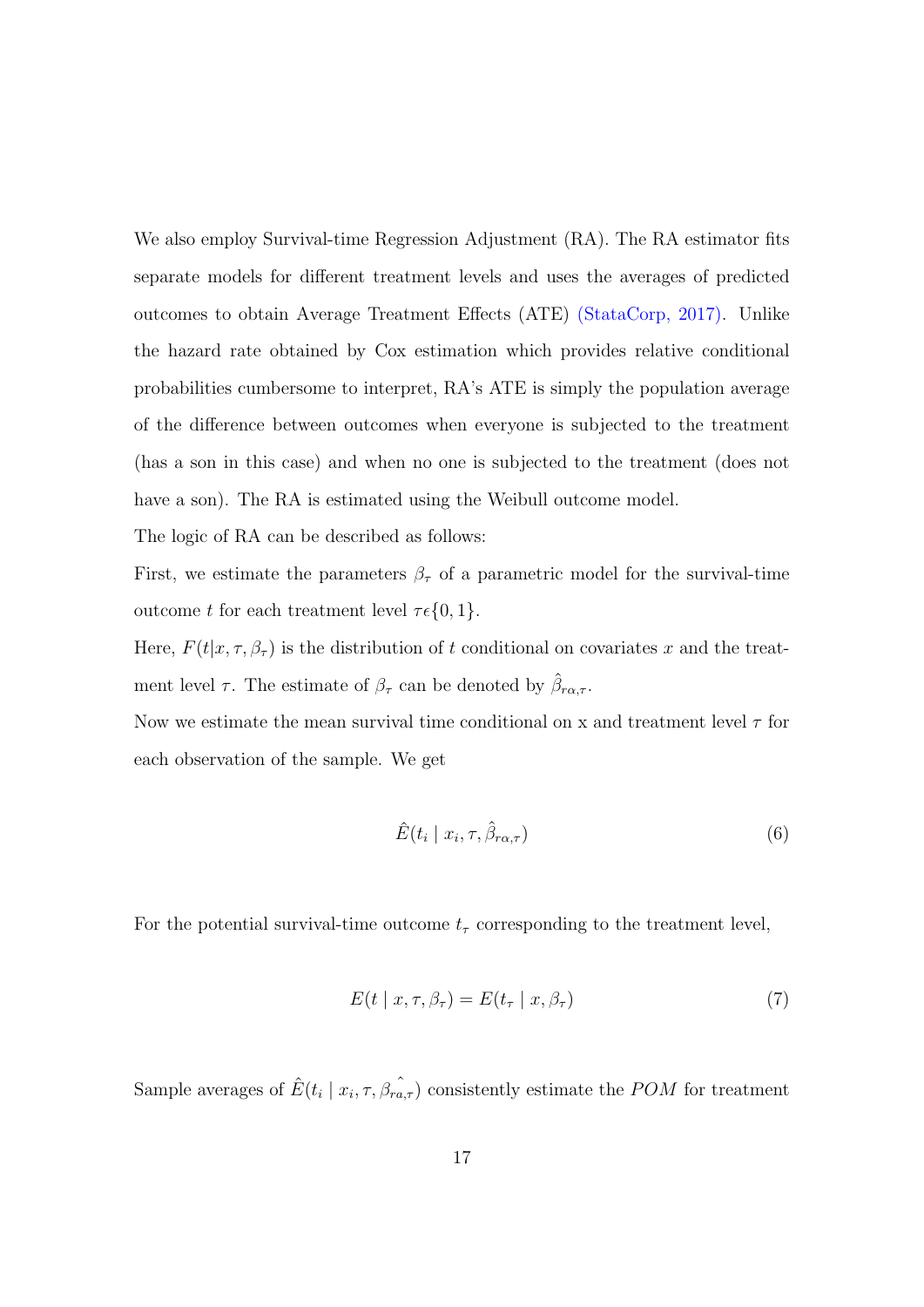level  $\tau$ . The mean can be written as  $POM_t$ .

## 5 Findings

#### 5.1 Son Preference and Spacing

We begin by showing Kaplan-Meier curves for the three rounds (Figures  $2 - 4$  $2 - 4$ ). For all three datasets the lower (blue) survival curve for women with no sons is shorter and steeper than the upper (red) curve for women with one or more sons implying that women with no sons move on to the next birth earlier than do women with sons.

Next, we examine birth spacing with respect to a number of dimensions of differential gender preference. Table [9](#page-41-0) reports results of Cox estimations of parity-wise spacing effects for the three rounds of PDHS. Results for each round are shown in three columns corresponding to intervals between first and second birth, second and third birth, and third and fourth birth as outcome variables respectively. We see that the hazard ratios are invariably below 1 reflecting a lower failure probability among women with male children compared with those without a son.

At parity 1, there is little evidence of variation in the relationship occurring over time as the hazard ratios are significantly different from one at the 1% level of significance for all the three rounds. The ratio is 10 - 13 % lower for women with a firstborn male child compared with women with no son.

In contrast, there is some evidence for change over time at parity 2. While the hazard ratio for subsequent birth spacing was not significantly different from one in 1990-91 regardless of the sex of the children, the ratio is found to be significant in later years. Women for whom one or both of the first two children are sons are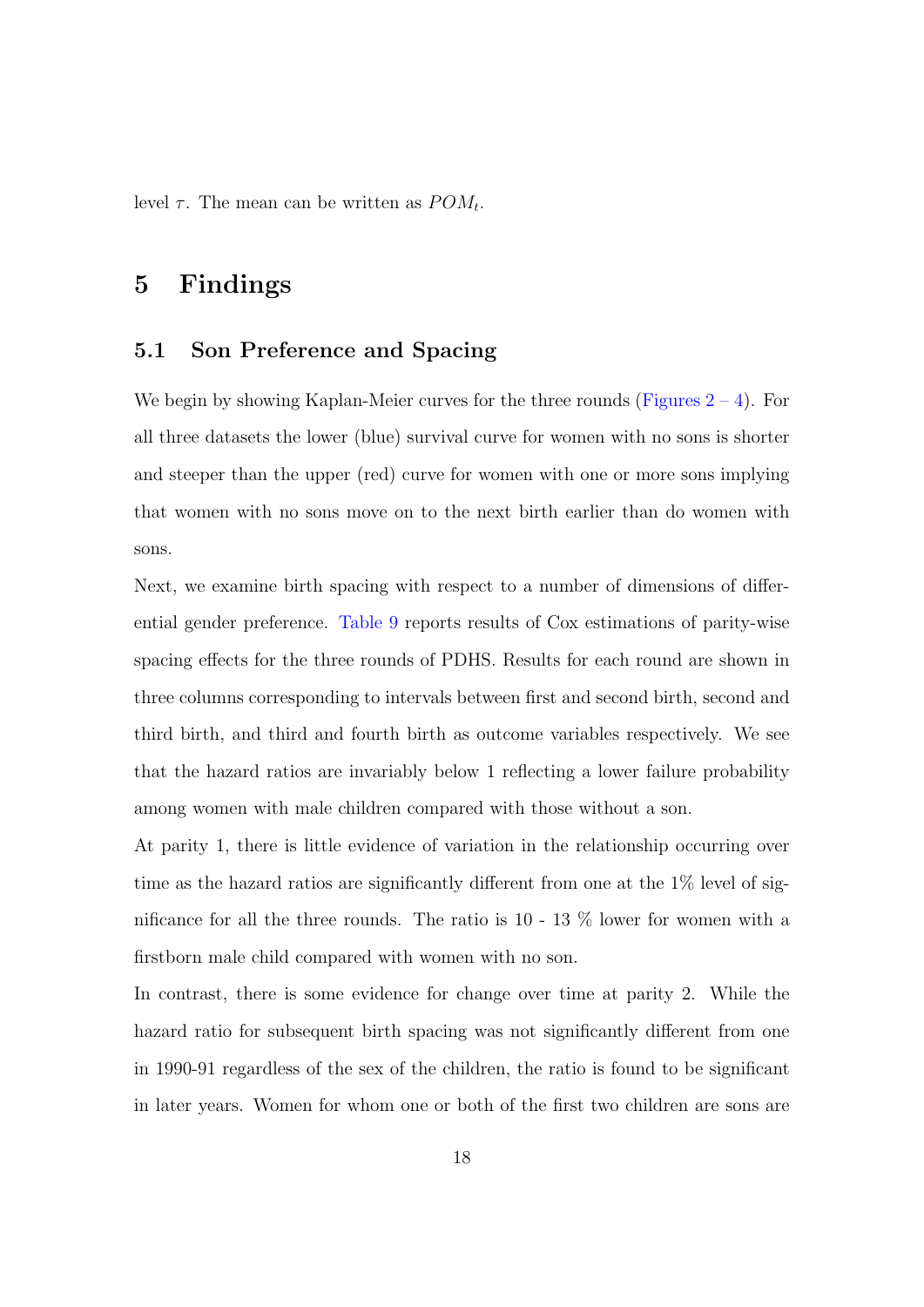significantly more likely to delay the following birth compared with women with no sons (15  $\%$  in 2006-07, 10  $\%$  in 2012-13). Results for parity 3 are insignificant for all the three rounds.

Table [10](#page-41-1) shows Cox estimations for birth spacing effects for women with one, two and three children. As before, women with one or two sons at parities 1 and 2 show a significantly lower hazard ratio of proceeding to the next birth. While the hazard ratio for women with one son at parity 2 is not significantly different from one in the 1990-91 dataset, the ratio is significantly below one for women with two sons. A woman whose two children are both sons has a  $13 - 17\%$  lower hazard ratio during the period under study compared with mothers with only girls.

The trend of birth interval between the penultimate and the last child also varies according to the sex of existing children (Table [11\)](#page-41-2). The hazard ratio for women with only male children is less than one for all three subsets and significant at the  $1\%$  level. All-son women in the three datasets are  $14 - 18\%$  more likely to delay their last birth compared with corresponding women having one or more daughters. In other words, women who only have boys till the penultimate birth are more likely to wait longer before the final birth than women with one or more girls.

Results obtained using Survival-time regression adjustment (shown in Table [12\)](#page-42-0) add to the evidence in favour of a sizeable role of son preference in determining the length of overall birth intervals. At parity 1, women with just one female child proceed to the next birth 1.63 to 1.66 months or about seven weeks earlier than those who have a boy. The average subsequent birth interval for women with a son at parity 1, for example, is found to be 26.83 months in the 2012-13 dataset.

The difference between all-boy and all-girl mothers remains strong in the second and third parities. Women whose two existing children are both girls transit to a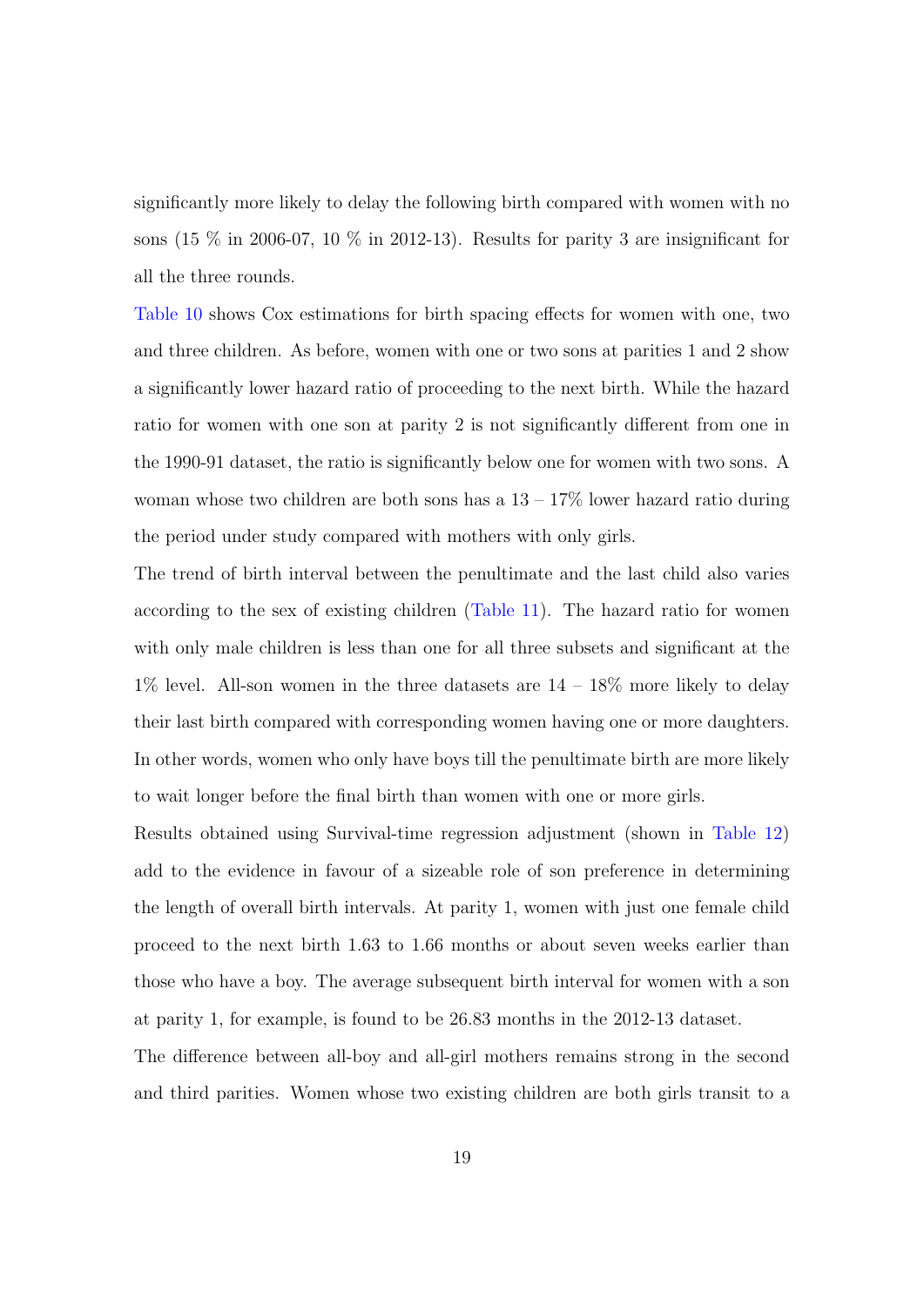third birth 1.28 to 2.74 months (or between 5.5 and 11.9 weeks) earlier than their two-boy counterparts. The corresponding range of difference in waiting span for parity 3 is 1.59 to 2.79 months (6.9 to 12.1 weeks) respectively.

Next, we examine how overall birth spacing differs by the proportion of boys in the total number of children over a woman's reproductive history. Table [13](#page-42-1) shows results of Cox regression for birth spacing by son ratio. The hazard ratios for women with a higher proportion of boys is substantially below one and significant at  $1\%$  $(HR = 0.62$  in 1990-91, 0.68 in 2006-07 and 0.74 in 2012-13). This again shows that women with fewer boys are significantly more likely to shorten birth intervals than those with no son. These results give a clearer picture of the evolution of the son preference – spacing relationship. The difference in birth spacing by sex of children seems to show a weakening trend over time.

Table [14](#page-42-2) gives evidence for differential spacing effects of another aspect of son preference. Women whose first child was a son have hazard ratios *<* 1 throughout the period studied, suggesting that such women are more likely to postpone future pregnancies compared with women whose firstborn was a daughter.

Finally, we gauge women's birth spacing conditional on the sex of the preceding children by looking at their use of contraceptive measures. We expect contraceptive prevalence to be higher among women with one or more sons than those without a son. Table [15](#page-42-3) reports Probit estimates for the likelihood of current contraceptive use among married women who have yet not completed their fertility. For all the three datasets, having one or more male child has a positive effect on the probability that the woman is currently using a contraceptive measure, significant at the 1% level. Marginal effects evaluated at the means show that the probability of higher contraceptive use ranged from  $4\%$  in 1990-91 to 8% in 2012-13. These results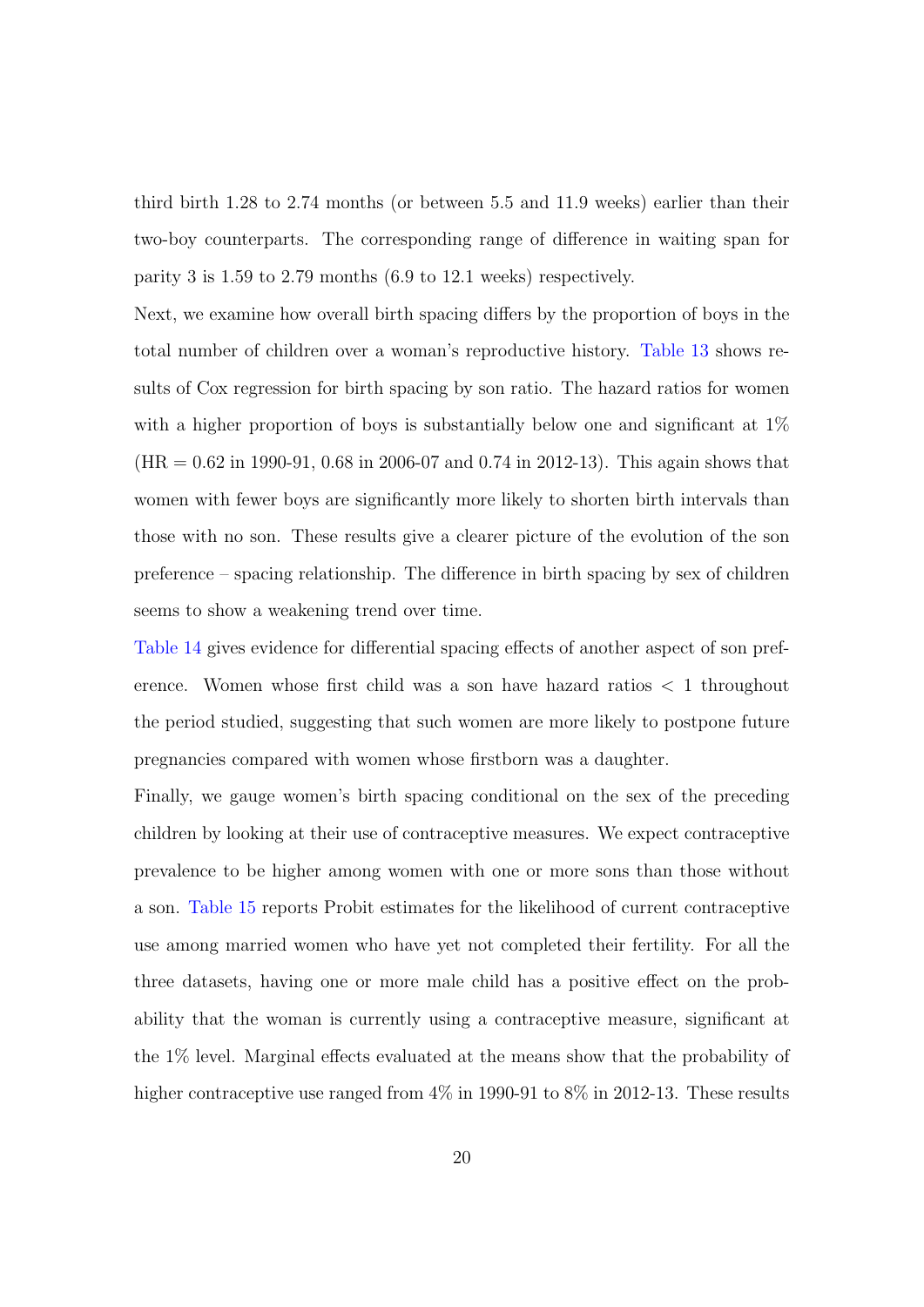again point to significant gender-specific effects on women's fertility outcomes which shows signs of strengthening over time.

#### 5.2 Son Preference and Short Birth Intervals

Now we examine the possibility that preference for sons influences the risk of short birth spacing (shorter than 24 or 18 months between two births).

Table [16](#page-43-0) reports results of parity-wise Probit estimations on the likelihood that the subsequent birth will occur before 24 or 18 months. Having a son at parity 1 is significantly associated with the likelihood of longer spacing with a positive sign for the coefficient. Women with a male firstborn child are between 2.9 and 5.7 % more likely to have their next birth later than 18 or 24 months compared with women with a firstborn girl.

This likelihood for risky births is somewhat higher for births below 18 months (marginal effect at means = 0.057 in 1990-91, 0.029 in 2006-07 and 0.042 in 2012- 13) than for those under 24 months from the previous birth (marginal effect = 0.037 in 1990-91, 0.031 in 2006-07 and 0.032 in 2012-13). The impact of son preference on short birth spacing is mostly insignificant at higher parities.

We find little change in the impact over time.

These results suggest an important role of son preference in the incidence of risky births. Given that half of the child births in Pakistan occur less than 24 months after the previous birth, this shortening of birth intervals among women having previously given birth to girls points to the possibility of a non-negligible increase in risk of child mortality resulting from disproportionate preference for male offspring.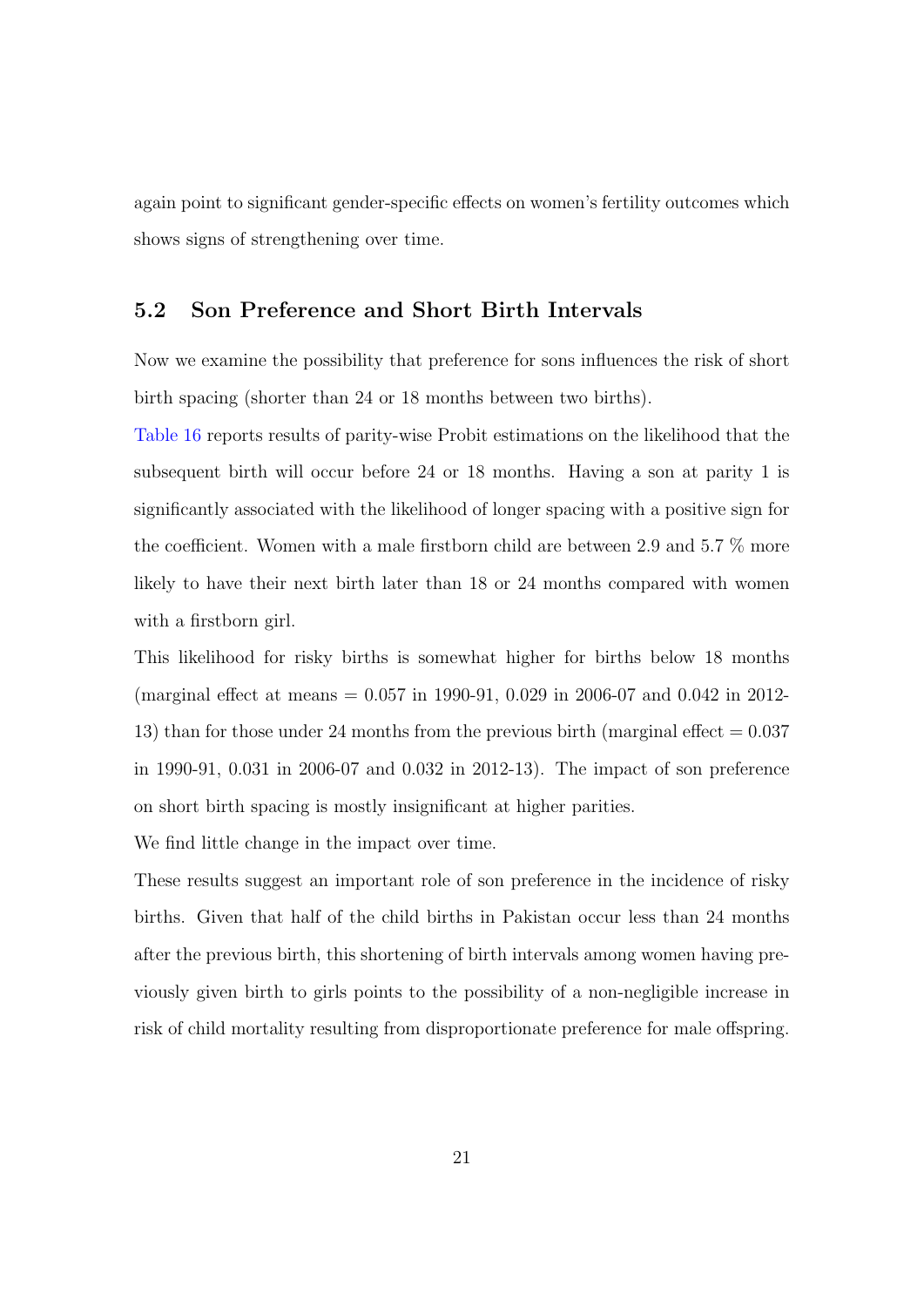## 5.3 Characteristics of Son-Preferring Households with Differential Spacing

Next we focus on household and individual characteristics observed in son preferring women with differential spacing behaviour. Below, we present results from Cox estimations on subsamples grouped by wealth status, family structure, geographical setting, type of marriage, marriage cohorts, and say in intra-household decisions<sup>[9](#page-21-0)</sup>. Kaplan-Meier survival curves for these subsamples are given in the appendix.

#### Household wealth:

Tables [17](#page-43-1) and [18](#page-43-2) show parity-wise estimations by wealth status of Pakistani households. The former set of estimations compares poor households (those lying in the fourth and fifth quintiles of wealth distribution) with non-poor households while the latter compares wealthy households (those in the first and second quintiles of wealth distribution) with the poor and middle-income households. Both sets of results depict a similar picture: Sex-specific modification in waiting time span is mainly observed among wealthier households, while little or no significant effect is observed among poorer households. The hazard ratio for non-poor households with a son is significantly below one for both parities  $(HR = 0.85)$ . Corresponding HR values for wealthy households with a son are 0.84 for the first and 0.81 for the second parity. These results can be understood in light of the fact that contraceptive prevalence in Pakistan varies substantially by wealth from a low of 21% among the bottom-quintile households to 46% among the top-quintile households.

#### Family structure:

The son preference – birth spacing relationship also varies by type of households. In Pakistan, joint household settings are common (especially in rural areas) whereas

<span id="page-21-0"></span><sup>9</sup>Results for only the 2012-13 dataset are shown.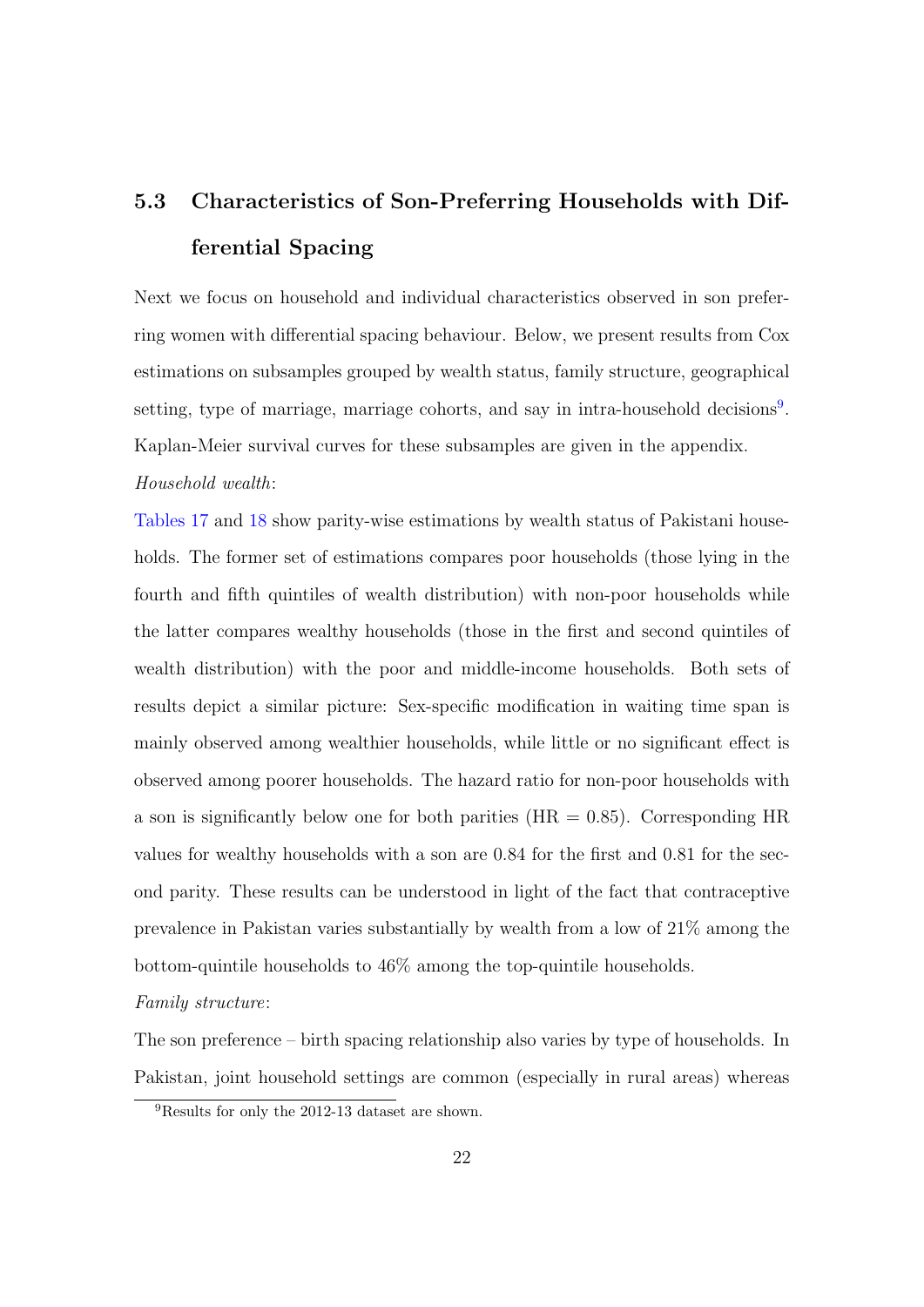nuclear families are mostly seen in urban areas. Unlike joint households, nuclear families with one or more sons at parity 1 and 2 have a higher probability of delaying subsequent birth than their no-son counterparts (Table [19\)](#page-44-0). Interestingly, women living in joint families are found to show a strong likelihood of sex-related changes in spacing between the third and the fourth birth  $(HR = 0.71)$  significant at the 5% level), a feature not found elsewhere. To the extent this could be relied on the result leads to an interesting finding: the desire for a son drives women in nuclear families to begin shortening birth intervals from the birth of the first child, whereas women living in joint-family settings do not reduce the time span to subsequent births until parity3.

#### Consanguineous marriages:

Marriages among cousins and relatives are not unusual in Pakistan. Table [20](#page-44-1) reports results for subsamples of consanguineous and non-consanguineous marriages. While the hazard ratios for both groups of households are significant and similar at the first parity (HR = 0.88 significant at 5% vs 0.89 significant at 1%), the effect survives at parity 2 only among consanguineous couples), neither group of households shows a significant change in sex-related spacing behaviour at the third parity. Place of residence:

Table [21](#page-44-2) reports another feature of households showing differential birth intervals related to sex of existing children. Households based in both rural and urban areas exhibit son preferring birth spacing behaviour at parity  $1$  (HR  $= 0.90$  for rural households, 0.86 for urban households, both significantly different from one at the 1% level of significance). However, we find evidence for significant effects at parity 2 only among urban households.

Woman's age at marriage: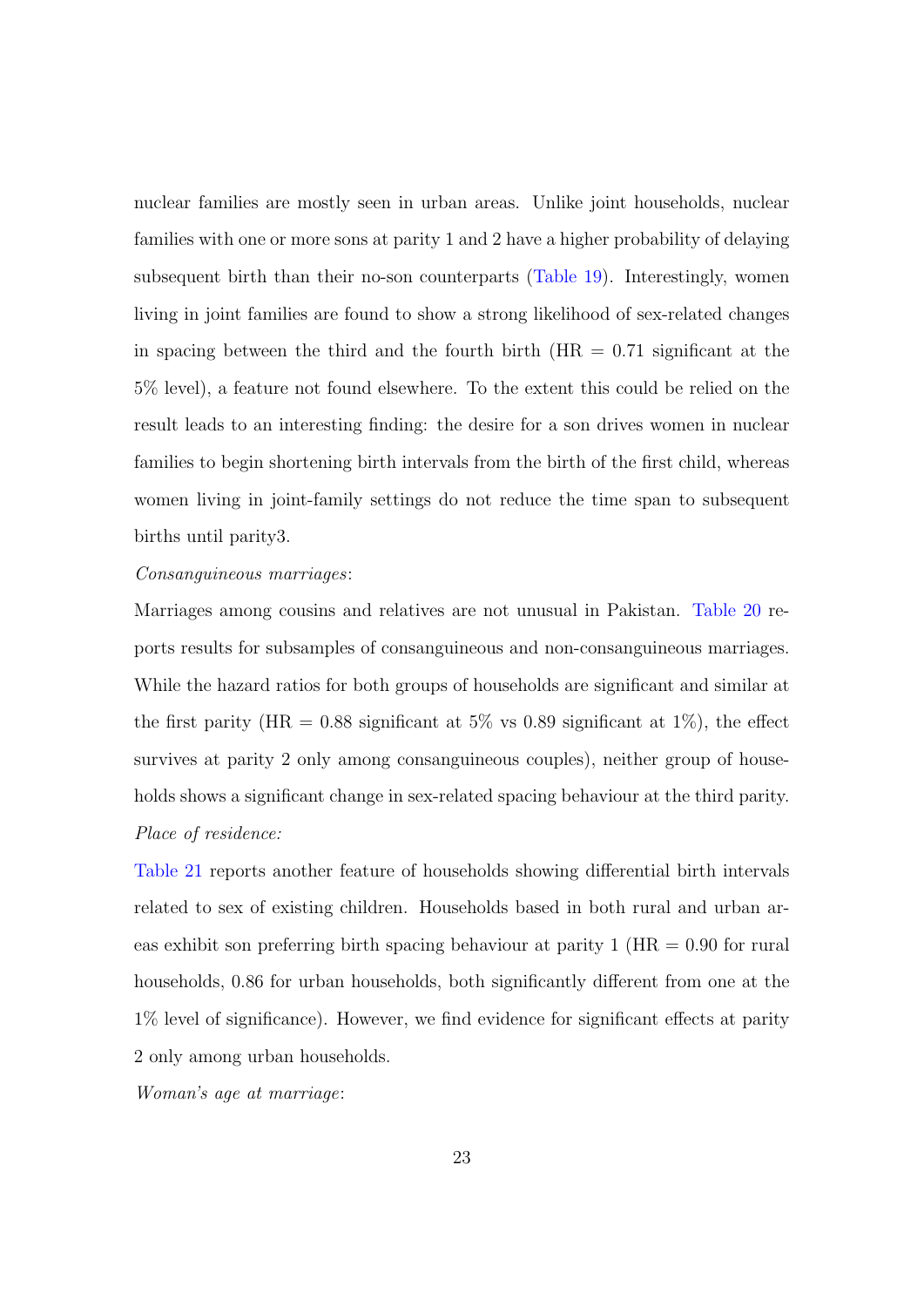The likelihood of shortening birth intervals at first and second parities among women who married young (before their 18th birthday) depends on whether one or both of the children born were boys (Table [22\)](#page-45-0). The hazard ratio for women who married later is not significantly different from one.

#### Say in household affairs:

One final factor found to influence the association between son preference and birth spacing is women's participation in household decisions. Evidence for the relationship is found among women who participate in one of the four types of household decisions namely healthcare, social, consumption, and financial. Women with a say at home having one son at parity 1 are 14% more likely to delay transition to parity 2 compared with those without a son, while those with one or two sons are 10% more likely to delay the third birth (Table [23\)](#page-45-1).

No such significant effects are observed for women who do not have a say in intrahousehold decisions.

Likewise, as shown in Table [24,](#page-45-2) women who make decisions about their own health or jointly with their husbands are more likely to delay second and third births at parity 1 and 2 respectively, contingent on having a male child ( $HR = 0.856$  significant at 1% at parity 1, 0.882 significant at 5% at parity 2). The corresponding hazard ratios for women without a say in healthcare decisions do not significantly differ from one.

The son preference – birth spacing relationship does not significantly differ by women's participation in household decisions beyond the third parity.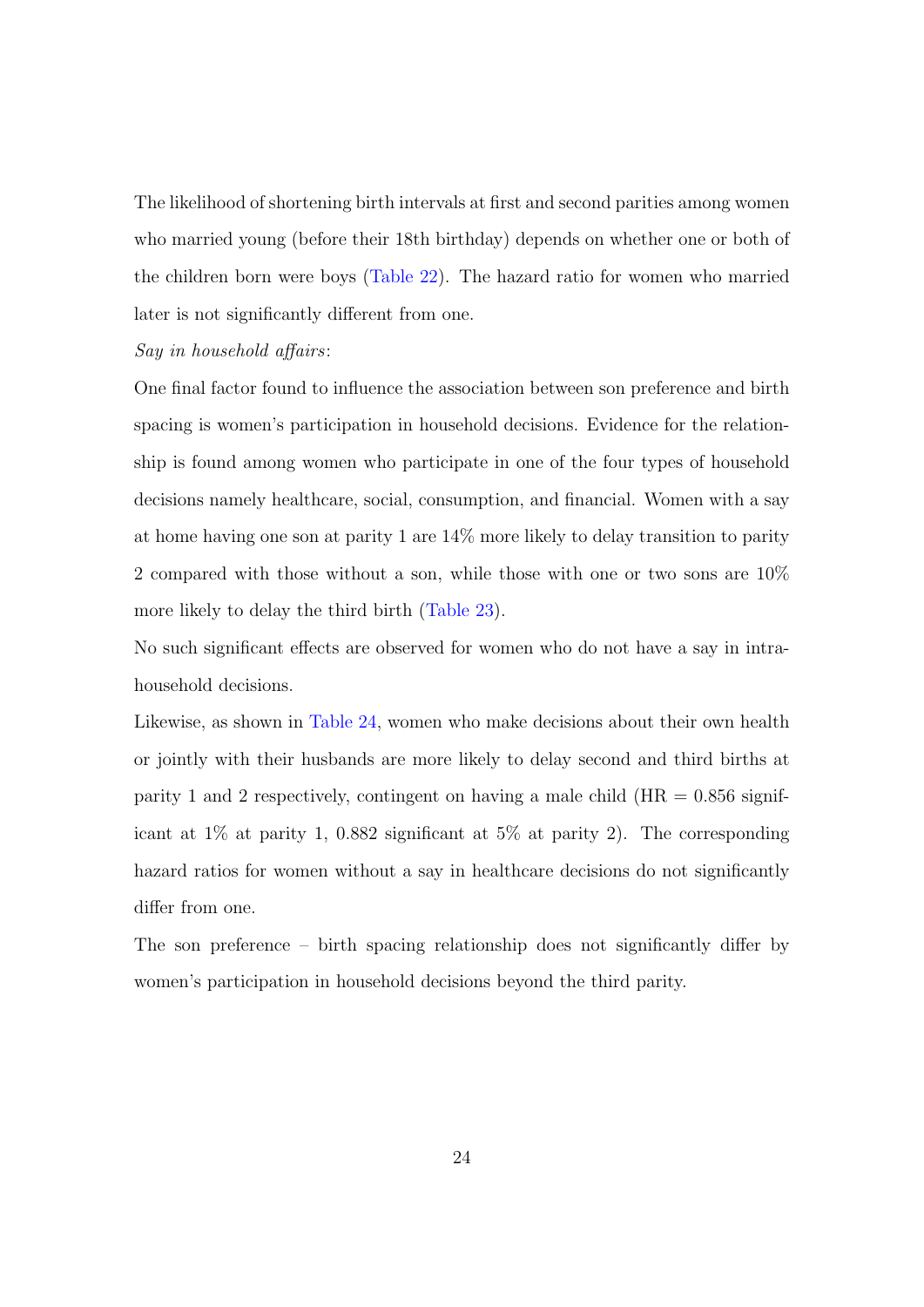## 6 Robustness Measures

#### 6.1 Definition of Complete Fertility

We carry out a number of robustness checks to account for potential selectivity concerns:

First, the duration model estimations were based on the sample of women whose fertility was considered to be complete, in part because they reported to not want any more children. We find a noteable difference in contraceptive use between women who report not wanting any more children  $(47.75%)$  and those who want a child within the next two years (7.5%). Given these low rates of contraceptive prevalence, it is possible that many women desiring no more children go on to have more children anyway. Since it is more likely that they will not want a child anymore if they already have more boys than girls, then we are selecting in our sample depending on the outcome we study. One way to tackle it is to estimate the duration models on the subsample of women who are 40 years or above and are nearing the end of their fertility window. Results of these estimations (Table [25\)](#page-46-0) are highly similar to those of the baseline estimations.

#### 6.2 Self selection by Child Mortality

The interval to subsequent birth may be influenced by the incidence of mortality among children who were born earlier. Women having suffered a child loss may proceed to next birth earlier than otherwise intended, particularly if the child who died was a boy. Women having faced the death of a male child may therefore selfselect.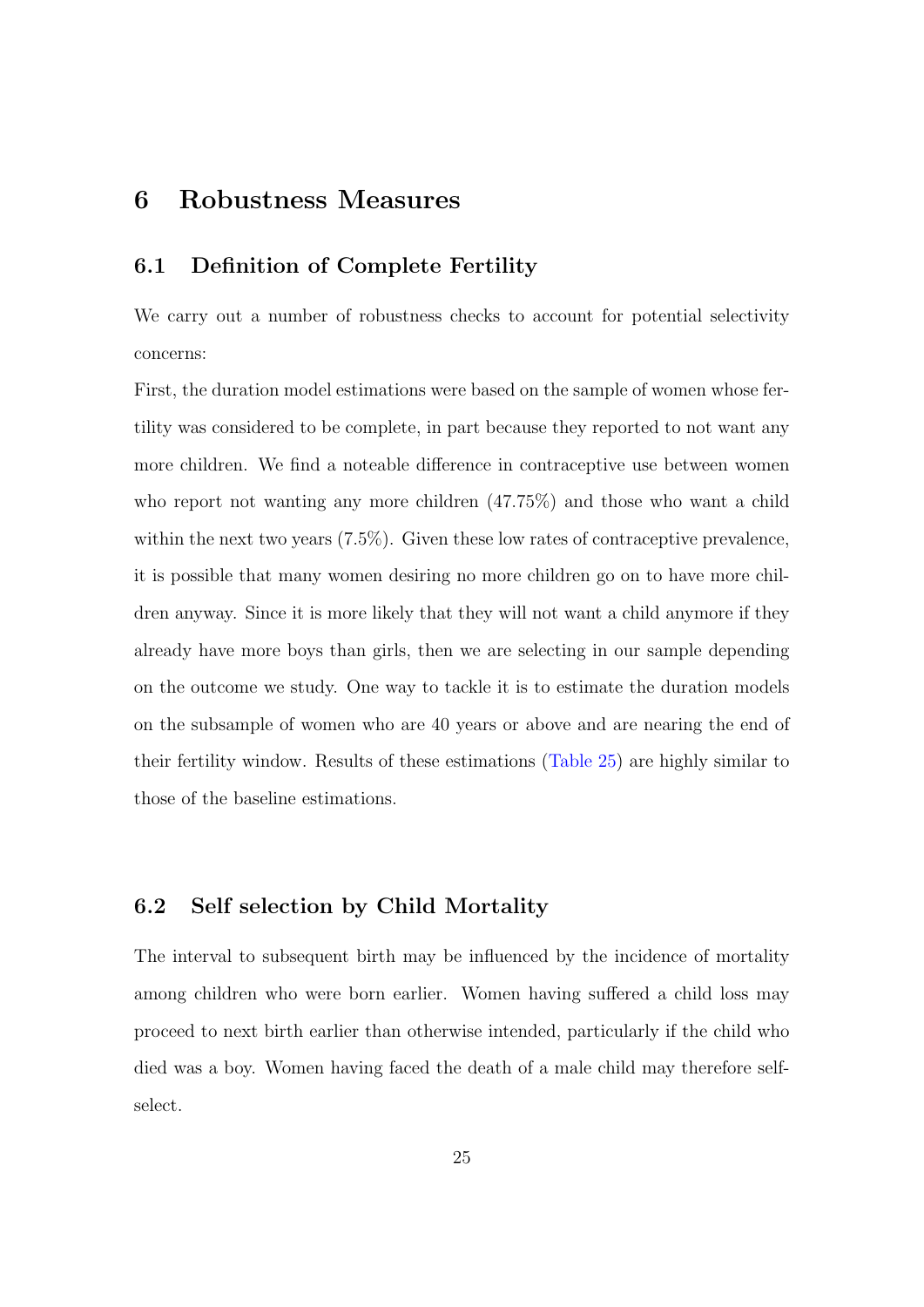We account for this possibility by estimating Cox model on the subsample of women, none of whose previous children had died. As seen before, results for parity 1 remain significant (Table [26\)](#page-46-1). The results are also significant at parity 2 for the 2006-07 and 2012-13 samples. The hazard ratios for the 2012-13 subsample of women with one or two sons at parity 1 and 2 are 0.89 and 0.92 respectively, both significantly different from one. Results for parity 3 are found to be insignificant just as with the full sample.

#### 6.3 Matching Estimates

Another means of controlling for potential selection bias is by using a matching routine. We use Propensity Score Matching (PSM) to account for the possibility that households with sons at a given parity may differ from those without, in ways that could be considered non-random. Treated (with son) and non treated (without son) groups are matched by comparing the conditional probabilities of participating in the treatment group (having a son in this case) based on a set of observable characteristics. These probabilities are obtained by regressing the treatment variable on the vector of co-variates using Probit estimations and are used to construct a propensity score. After the PSM estimations, we checked the balancing of the treatment groups.

Table [27](#page-46-2) reports Average Treatment Effects (ATE) for the three parities obtained using Propensity Score Matching (PSM). The ATE for all the parities is positive, suggesting a delaying effect of having one or more sons. As found with semiparametric and parametric methods, the impact is found to be invariably significant at parity 1 and significant for the 2006-07 and 2012-13 samples at parity 2. After carrying out the PSM estimations, the balancing of the treatment groups was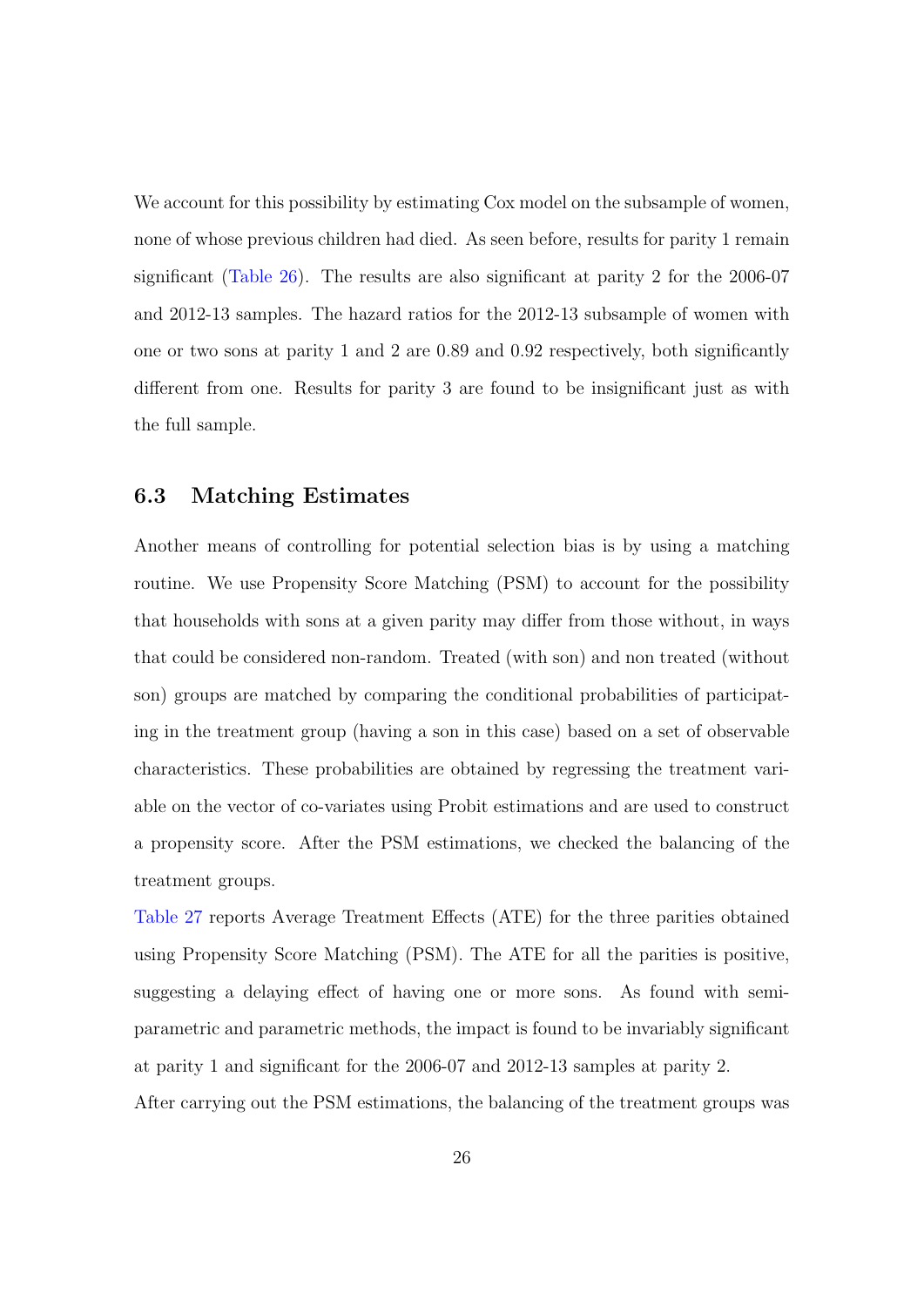checked by using Kernel density plots. Plots for the first set of estimations are given in the appendix. The covariates of the groups are found to be well balanced.

#### 6.4 Alternative Parametric Estimations

Alternative parametric survival models are estimated to check the robustness of our findings. For this purpose, we employ the Exponential survival model. The density function and hazard rate for this parametric model with constant hazard can be given as follows:

$$
f(t;v) = v \exp\{-vt\} \quad and \quad \alpha(t;v) = v \quad for \ t > 0 \tag{8}
$$

Estimates using exponential survival regression are shown in Table [28.](#page-47-0) The results are analogous to those estimated using semi-parametric models previously presented, both in terms of significance as well as in magnitudes of the coefficients. At parity 1, the hazard ratios for all three rounds are found to be significantly different from one Women with a firstborn boy have a  $6 - 8$  % lower probability of proceeding to subsequent birth at a given time compared to women with a firstborn girl. As before, the corresponding likelihood of moving to next birth is only observed among the women in the two recent samples while no significant effect is seen for transition from third to the fourth birth in any dataset.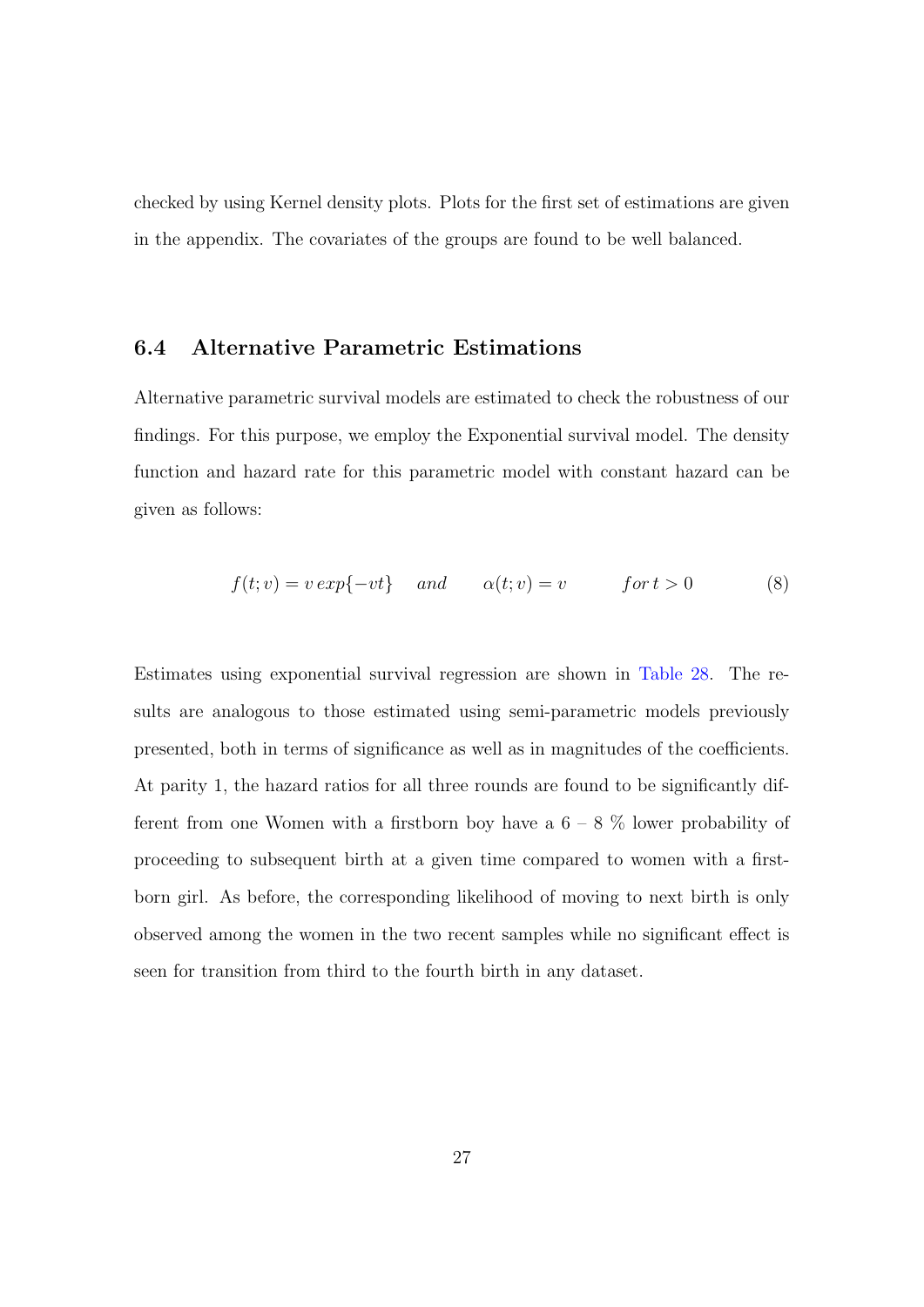#### 6.5 Placebo Test

Given the non-experimental and cross-sectional nature of our dataset and the fact that our outcome and covariates of interest are mainly demographic indicators makes devising a placebo test a challenging task. We attempt to substitute the birth interval outcome variable with the month the respondent woman was interviewed, a variable which is plausibly independent of existing children's sex at any given parity. As expected, this variable appears to be independent of the sex of the existing children at any parity (Table [29\)](#page-47-1).

#### 6.6 Pooled Sample Estimation

The number of observations pertaining to higher parities can be small for individual samples. We tackle this issue by pooling the three samples. The pooled sample consists of 29,223 women of child-bearing age. We estimate baseline parity-wise estimations while controlling for unobserved heterogeneity and including time-fixed effects in order to capture the over-time variation. As before, the impact of son preference on spacing remains significant for the first two parities but loses its significance for the interval to the fourth birth<sup>[10](#page-27-0)</sup>.

## 7 Conclusion

In this study, we attempted to understand whether and to what extent the wont of preferring boys over girls influences birth spacing patterns among Pakistani women. Our analysis of data from three representative demographic and health surveys showed evidence for significant effects of son preference at the first two parities.

<span id="page-27-0"></span> $10$ results not shown.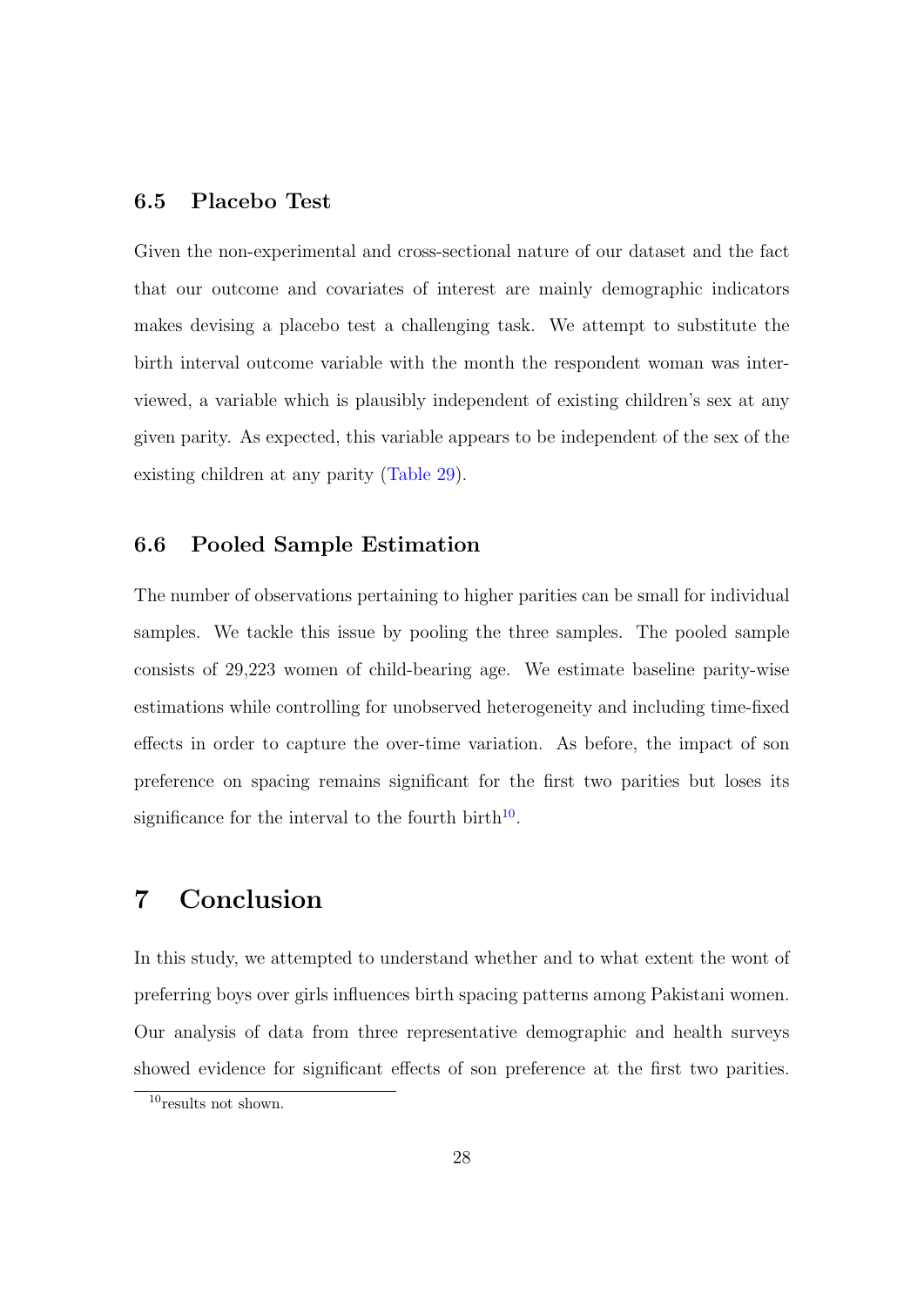Women with a firstborn girl for instance proceed to the second birth seven weeks earlier than women with a firstborn boy. These differential spacing effects dissipate beyond the second parity. The differential spacing behaviour resulting from son preference is more common among women who are married at an early age or living in wealthier, nuclear households. The association seems to have undergone little significant change over the past two decades. Rapid urbanization in Pakistan over the past two decades does not seem to have substantially modified differential fertility outcomes.

We found that women with a higher proportion of sons among their children have longer birth intervals. Women with one or more sons are also more likely to employ contraceptive methods than women without a son. Besides, women with no sons are significantly more likely to have a subsequent birth interval below 24 or 18 months. To sum up, there is conclusive evidence suggesting that Pakistani couples stay away from contraceptive methods and shorten time span between births in order to obtain the desired number of sons. This manifestation of son preference has important consequences at the national level. Connubial bliss may indeed require a son or two but the disproportionate preference for sons that it entails affects the country's demographic transition by hampering efforts to control rapid population growth, reduce high incidence of child and maternal mortality, and improve health outcomes. Pakistan has one of the highest child and maternal mortality rates in Asia. Mortality among girl children is especially high, and may in part result from the risky fertility behavior associated with excessive preference for boys. The country seeks to achieve the Sustainable Development Goal of bringing the incidence of maternal mortality to below 70 deaths per 100,000 live births and under-5 mortality to below 25 per 1,000 live births by the year 2030.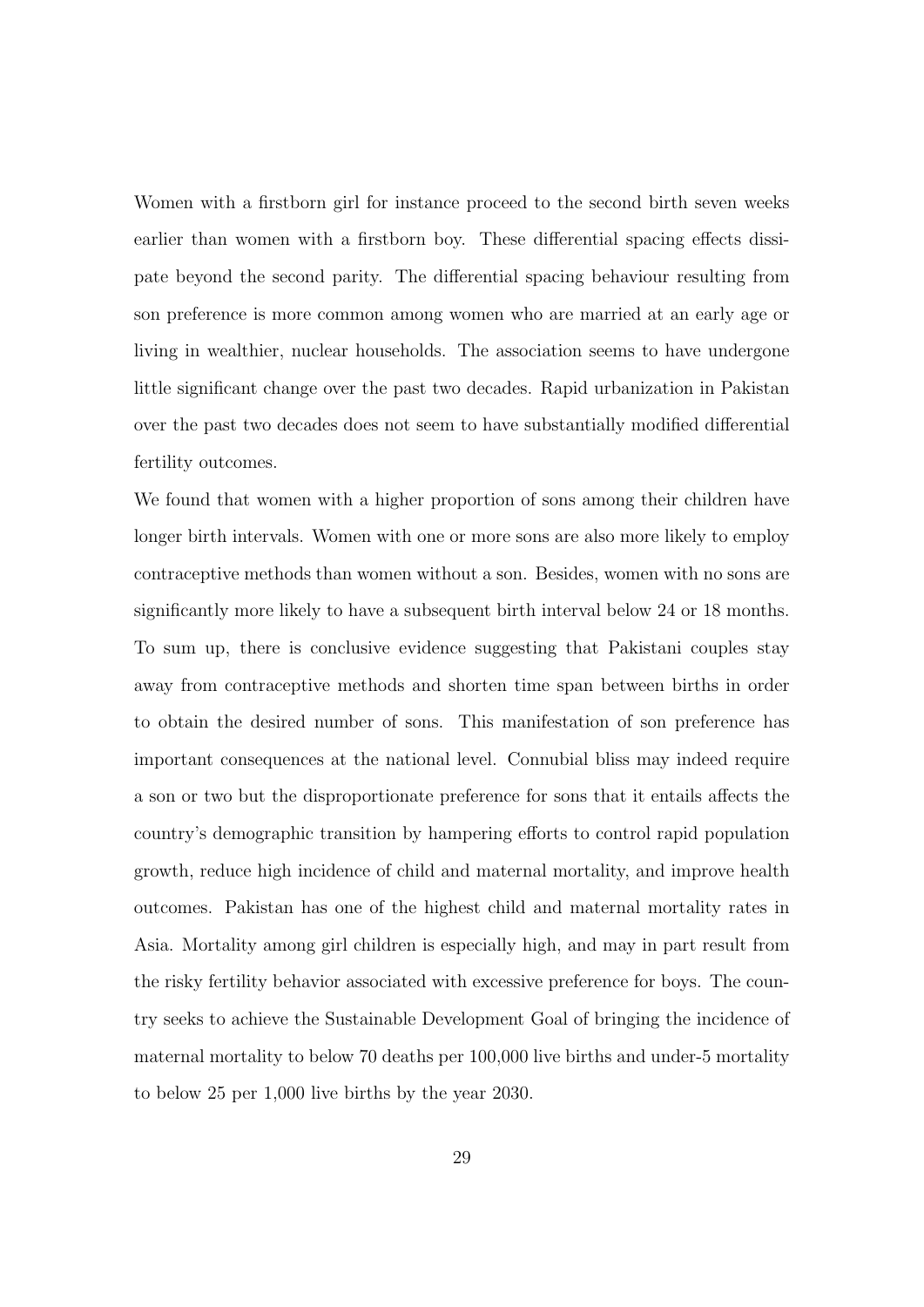Measures and awareness campaigns that promote gender equality in the country can help lessen the occurrence of risky births, thereby not only lowering the risk to both mother and child's life but also improving their health outcomes. Tackling pervasive desire for sons can therefore be an important ingredient of any successful policy action targeting maternal and child health.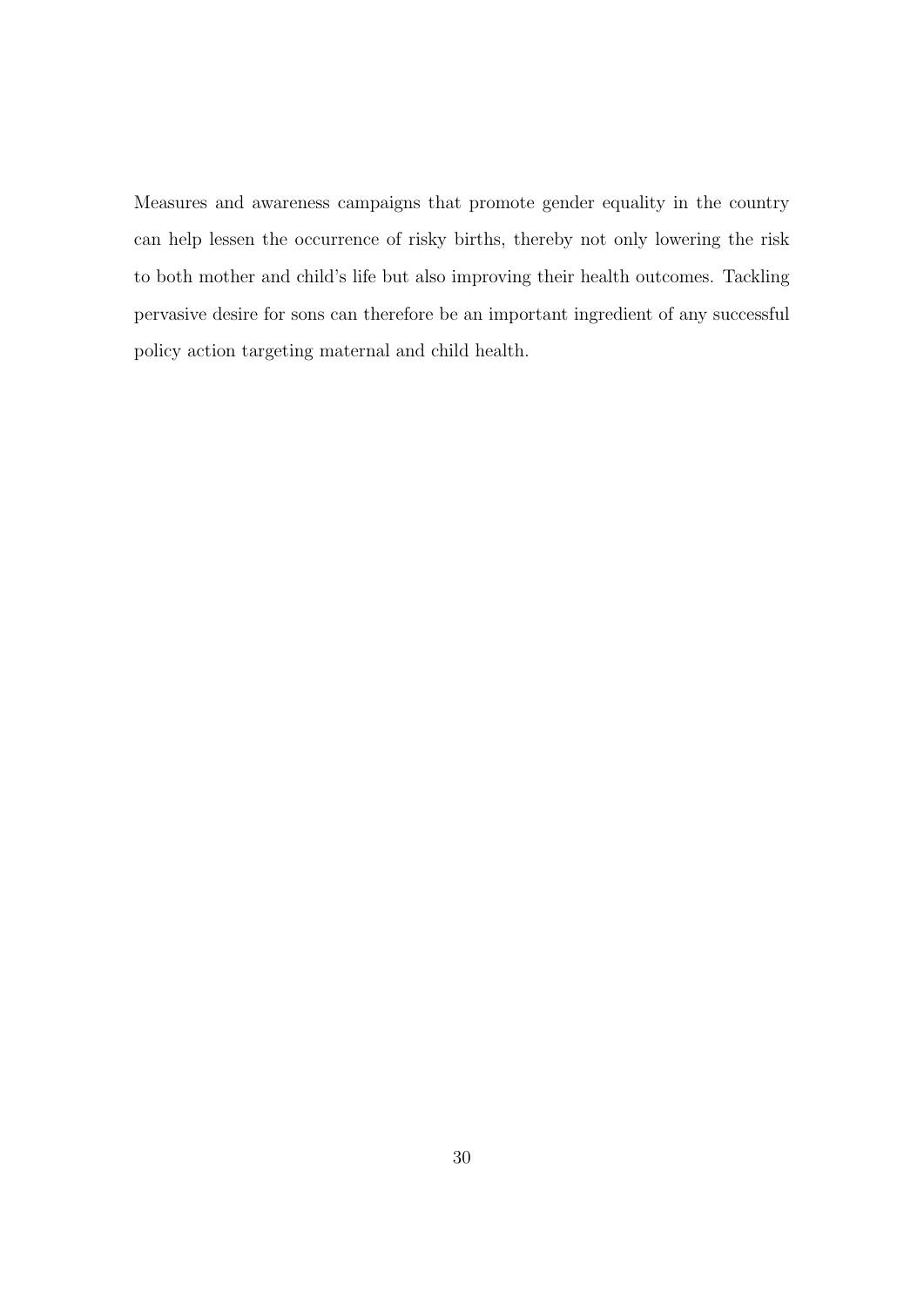## References

- <span id="page-30-9"></span>Ali, Syed Mubashir (1989). "Does son preference Matter?" In: Journal of Biosocial Science 21.4, pp. 399–408.
- <span id="page-30-5"></span>Arnold, Fred (May 1985). "Measuring the Effect of Sex Preference on Fertility: The Case of Korea". In: *Demography* 22.2, p. 280. DOI: [10.2307/2061182](https://doi.org/10.2307/2061182).
- <span id="page-30-3"></span>Arnold, Fred, Kim Choe, and T K Roy (1998). "Son Preference, the Family-Building Process and Child Mortality in India Son preference, the family-building process and child mortality in India". In: Population Studies 5234.52, pp. 301–31546. url: [http://www.jstor.org/stable/2584732%20http://about.jstor.org/](http://www.jstor.org/stable/2584732%20http://about.jstor.org/terms) [terms](http://www.jstor.org/stable/2584732%20http://about.jstor.org/terms).
- <span id="page-30-6"></span>Ben-Porath, Yoram and Finis Welch (May 1976). "Do Sex Preferences Really Matter?" In: The Quarterly Journal of Economics 90.2, p. 285. DOI:  $10.2307/$ [1884631](https://doi.org/10.2307/1884631).
- <span id="page-30-11"></span>Channon (2017). "Son Preference and Family Limitation in Pakistan: A Parityand Contraceptive Method–Specific Analysis". In: International Perspectives on Sexual and Reproductive Health 43.3, p. 99. DOI: [10.1363/43e4317](https://doi.org/10.1363/43e4317).
- <span id="page-30-13"></span>Cox, David R (1972). "Regression models and life-tables". In: Journal of the Royal Statistical Society: Series B (Methodological) 34.2, pp. 187–202.
- <span id="page-30-8"></span>De Tray, Dennis (Feb. 1984). "Son preference in Pakistan: an analysis of intentions vs. behavior". In: Research in population economics 5, pp. 185–200.
- <span id="page-30-4"></span>Haughton, Jonathan and Dominique Haughton (1995)."Son Preference in Vietnam". In: Studies in Family Planning 26.6, pp. 325–337.
- <span id="page-30-10"></span>Hussain, R., F. F. Fikree, and H. W. Berendes (2000). "The role of son preference in reproductive behaviour in Pakistan". In: Bulletin of the World Health Organiza-tion 78.3, pp. 379–388. ISSN: 00429686. DOI: [10.1590/S0042-96862000000300014](https://doi.org/10.1590/S0042-96862000000300014).
- <span id="page-30-1"></span>Javed, Rashid and Mazhar Mughal (2018). "Have a son , gain a voice : Son preference and female participation in household decision making". In: The Journal of Development Studies, pp. 1-23. ISSN: 0022-0388. DOI: [https://doi.org/10.](https://doi.org/https://doi.org/10.1080/00220388.2018.1516871) [1080/00220388.2018.1516871](https://doi.org/https://doi.org/10.1080/00220388.2018.1516871).
- <span id="page-30-12"></span>— (2019). "Son Preference and Fertility in Pakistan". In:
- <span id="page-30-2"></span>Jiang, Quanbao, Ying Li, and Jesús J. Sánchez-Barricarte (2016). "Fertility Intention, Son Preference, and Second Childbirth: Survey Findings from Shaanxi Province of China". In: Social Indicators Research 125.3, pp. 935–953. issn: 15730921. DOI: [10.1007/s11205-015-0875-z](https://doi.org/10.1007/s11205-015-0875-z).
- <span id="page-30-7"></span>Khan, M. Ali and Ismail Sirageldin (Nov. 1977). "Son Preference and the Demand for Additional Children in Pakistan". In: *Demography* 14.4, p. 481. DOI: 10. [2307/2060591](https://doi.org/10.2307/2060591).
- <span id="page-30-0"></span>Kozuki, Naoko and Neff Walker (2013)."Exploring the association between short/long preceding birth intervals and child mortality: using reference birth interval chil-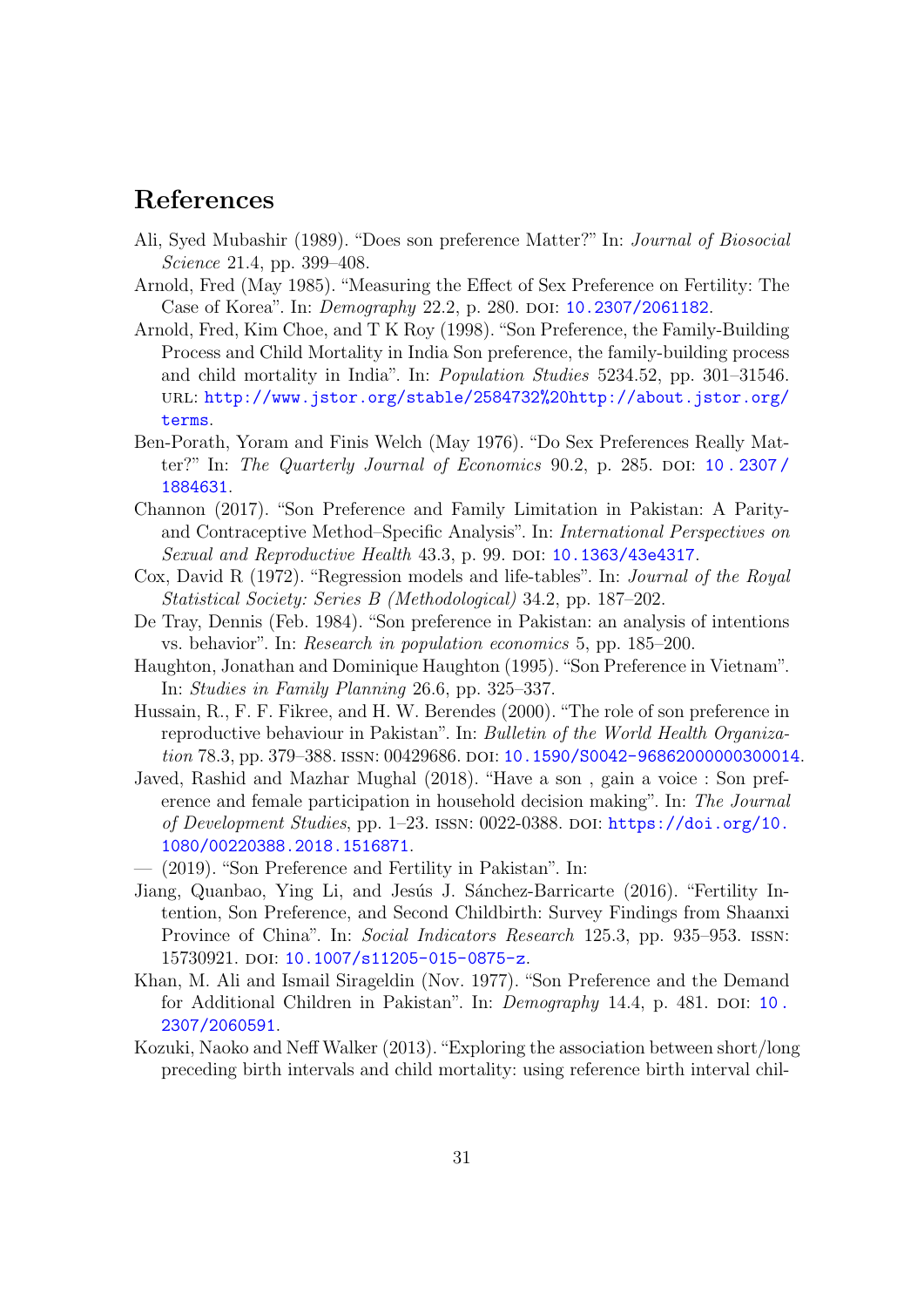dren of the same mother as comparison". In: BMC Public Health 13.Suppl 3, S6. DOI: [10.1186/1471-2458-13-s3-s6](https://doi.org/10.1186/1471-2458-13-s3-s6).

- <span id="page-31-11"></span>Larsen, Ulla, Woojin Chung, and Monica Das Gupta (Nov. 1998). "Fertility and Son Preference in Korea". In: *Population Studies* 52.3, pp. 317–325. DOI: [10.](https://doi.org/10.1080/0032472031000150496) [1080/0032472031000150496](https://doi.org/10.1080/0032472031000150496).
- <span id="page-31-1"></span>Milazzo, Annamaria (2012). "Son Preference , Fertility and Family Structure ." In: 2012.
- <span id="page-31-3"></span>PDHS (2013). Pakistan Demographic and Health Survey 2012-13. Tech. rep.
- <span id="page-31-8"></span>Pong, Suet-ling (1994). "Sex Preference and Fertility in Peninsular Malaysia". In: Studies in Family Planning 25.3, pp. 137–148. url: [http://www.jstor.org/](http://www.jstor.org/stable/2137940) [stable/2137940](http://www.jstor.org/stable/2137940).
- <span id="page-31-7"></span>Pörtner, Claus C (2015). "Sex-Selective Abortions, Fertility, and Birth Spacing". In: February.
- <span id="page-31-6"></span>Rahman, Mizanur and Julie Da Vanzo (1993)."Gender Preference and Birth Spacing in Matlab, Bangladesh". In:  $Demography$  30.3, pp. 315–332. ISSN: 00703370. DOI: [10.2307/2061643](https://doi.org/10.2307/2061643). url: [http://www.jstor.org/stable/2061643%7B%5C%](http://www.jstor.org/stable/2061643%7B%5C%%7D5Cnhttp://about.jstor.org/terms) [%7D5Cnhttp://about.jstor.org/terms](http://www.jstor.org/stable/2061643%7B%5C%%7D5Cnhttp://about.jstor.org/terms).
- <span id="page-31-5"></span>Repetto, Robert (1972)."Son Preference and Fertility Behavior in Developing Countries Author(s): Robert Repetto Source: Studies in Family". In: Studies in Family Planning 3.4, pp. 70-76. URL: <http://www.jstor.org/stable/1965363>.
- <span id="page-31-12"></span>Rukanuddin, A. R. (1982). "Infant-child mortality and son preference as factors influencing fertility in Pakistan." In: Pakistan Development Review 21.4, pp. 297– 328. issn: 00309729.
- <span id="page-31-2"></span>Rutstein, Shea and Rebecca Winter (2014). "The Effects of Fertility Behavior on Child Survival and Child Nutritional Status: Evidence from the Demographic and Health Surveys, 2006 to 2012". In: February, DHS Analytical Studies No. 37. url: <https://dhsprogram.com/pubs/pdf/AS37/AS37.pdf>.
- <span id="page-31-0"></span>Sen, Amartya (1990). "More Than 100 Million Women Are Missing". In: New York Review Of Books 37.20, pp. 61–66. ISSN: 00287504. URL: http://ucatlas. [ucsc.edu/gender/Sen100M.html](http://ucatlas.ucsc.edu/gender/Sen100M.html).
- <span id="page-31-13"></span>StataCorp (2017). Survival-time inverse-probability-weighted regression adjustment. url: [https://www.stata.com/manuals/testteffectsipwra.pdf%7B%5C#](https://www.stata.com/manuals/testteffectsipwra.pdf%7B%5C#%7DtestteffectsipwraMethodsandformulas) [%7DtestteffectsipwraMethodsandformulas](https://www.stata.com/manuals/testteffectsipwra.pdf%7B%5C#%7DtestteffectsipwraMethodsandformulas).
- <span id="page-31-9"></span>Tsay, Wen-Jen and C. Y Cyrus Chu (2005). "The pattern of birth spacing during Taiwan's demographic transition". In: Journal of Population Economics 18.2, pp. 323–336. issn: 09331433. doi: [10.1007/s00148-004-0200-7](https://doi.org/10.1007/s00148-004-0200-7).
- <span id="page-31-10"></span>Tu, Ping (1991). "Birth spacing patterns and correlates in Shaanxi, China." In: Studies in family planning 22.4, pp. 255–263. issn: 0039-3665 (Print).
- <span id="page-31-4"></span>Zaidi, Batool and S. Philip Morgan (2016). "In the Pursuit of Sons: Additional Births or Sex-Selective Abortion in Pakistan?" In: Population and Development Review 42.4, pp. 693-710. ISSN: 17284457. DOI: [10.1111/padr.12002](https://doi.org/10.1111/padr.12002).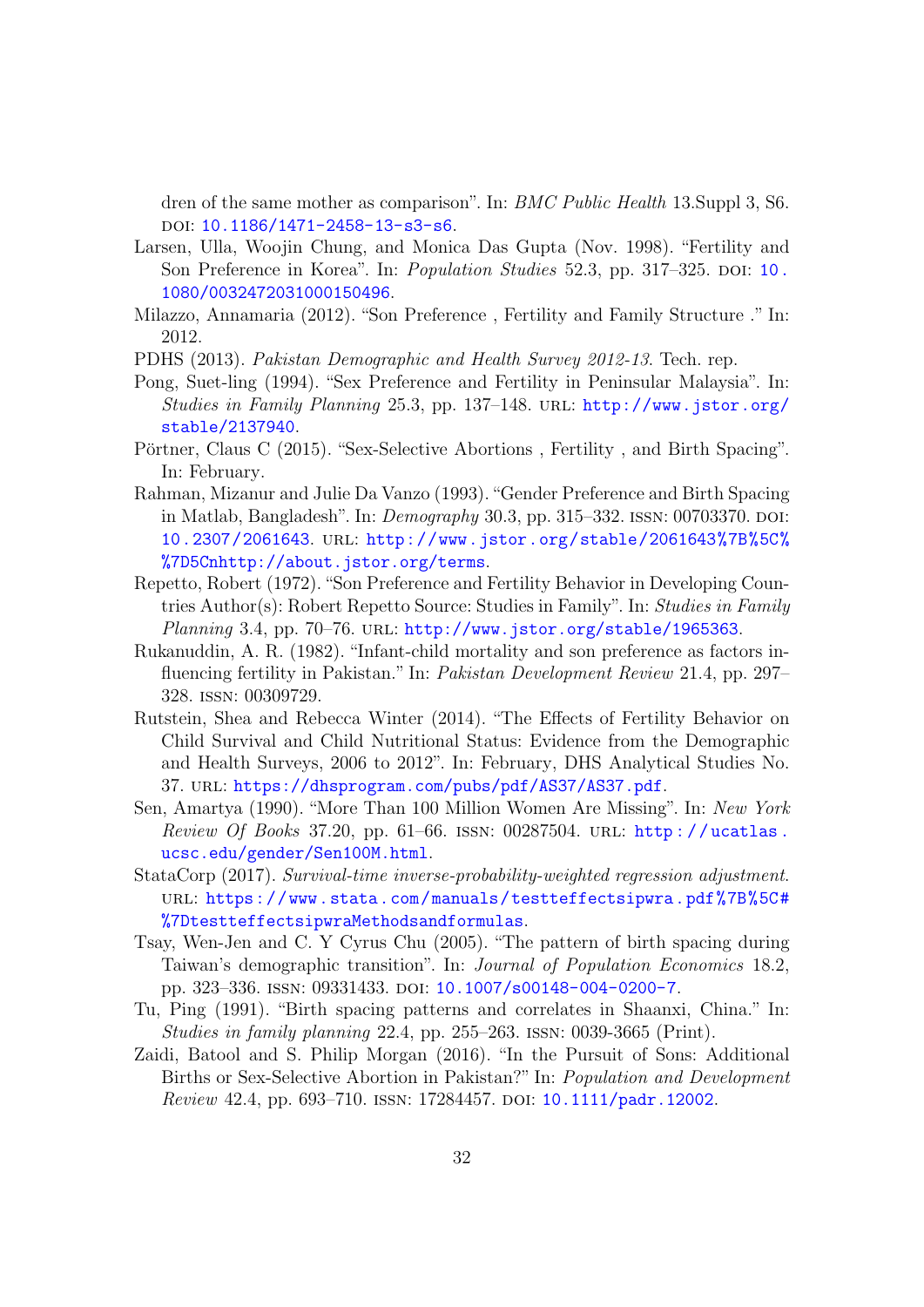## <span id="page-32-0"></span>Tables and Figures





Sources: Pakistan Bureau of Statistics. Population Association of Pakistan.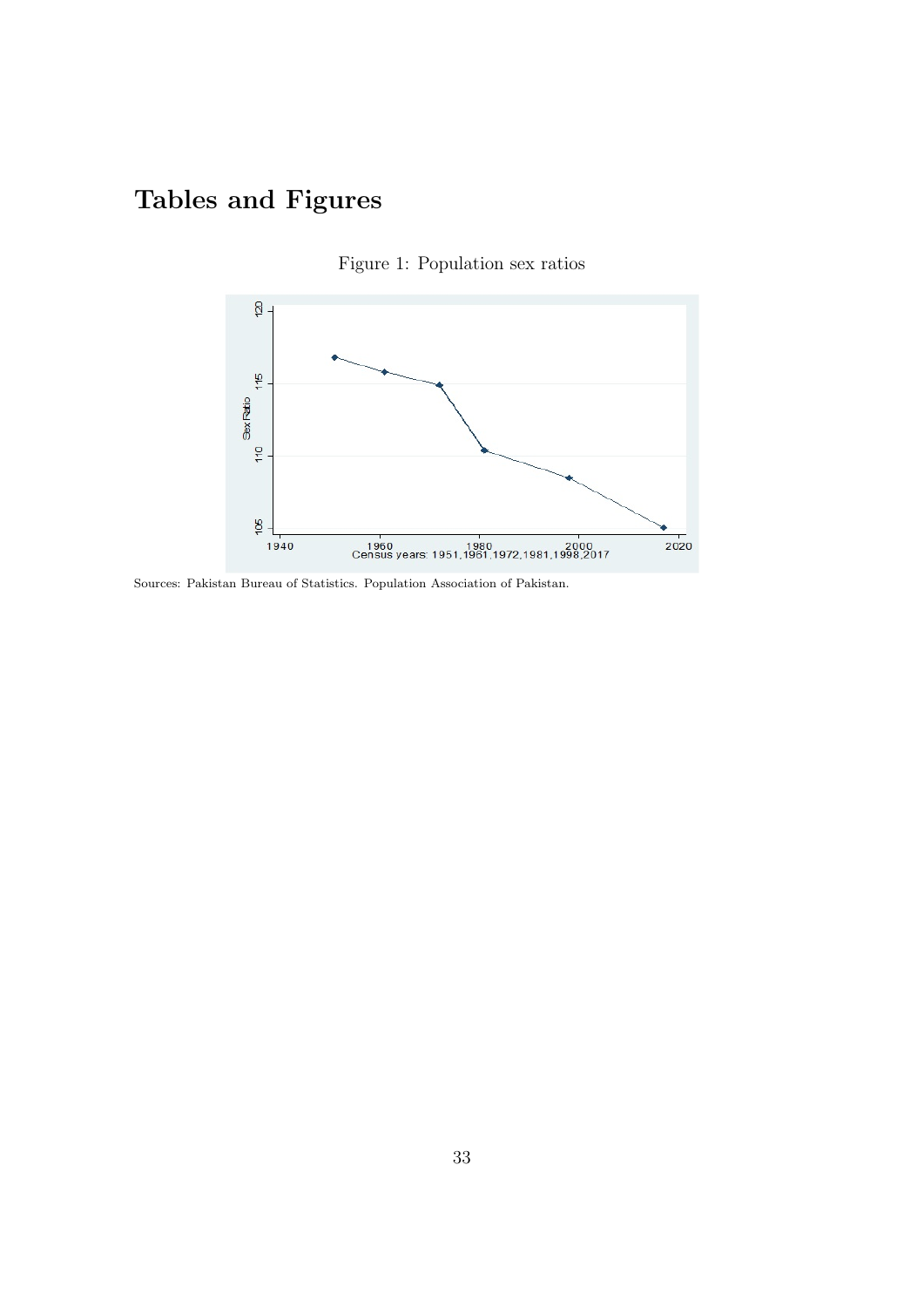| Table 1: Sex ratio by number of children and last birth |  |  |  |  |
|---------------------------------------------------------|--|--|--|--|
|                                                         |  |  |  |  |

|                          | PDHS 1990-91 | PDHS 2006-07 | PDHS 2012-13 |
|--------------------------|--------------|--------------|--------------|
| Total number of children |              |              |              |
|                          | 152.17       | 174.74       | 166.66       |
|                          | 174.1        | 167.3        | 191.17       |
|                          | 149.11       | 151.6        | 144.63       |
|                          | 127.3        | 125.81       | 126.25       |
| oot bisth                | 117 46       | 197.61       | 199.99       |

<span id="page-33-1"></span><span id="page-33-0"></span>127.3 125.81 126.25<br>
Source: Authors' calculations using PDHS 1990-91, 2006-07 & 2012-13. Sample is restricted to women with complete fertility. Sample weights are used.

Table 2: Progression to subsequent parity

| Parity        | Son          | Ν    | $N+1$ | Progressed to next parity $(\%)$ |
|---------------|--------------|------|-------|----------------------------------|
|               | $^{(1)}$     | 2916 | 2869  | 98.39                            |
|               |              | 3432 | 3362  | 97.96                            |
| $\mathcal{D}$ | $^{(1)}$     | 1283 | 1241  | 96.73                            |
|               |              | 3168 | 2862  | 90.34                            |
|               | $\mathbf{2}$ | 1779 | 1593  | 89.54                            |
| 3             | $^{(1)}$     | 542  | 509   | 93.91                            |
|               |              | 2053 | 1799  | 87.63                            |
|               | $\mathbf{2}$ | 2320 | 1793  | 77.28                            |
|               | 3            | 777  | 649   | 83.53                            |

Source: Authors' calculations using PDHS 2012-13. Sample is restricted to women with complete fertility. Sample weights are used.

<span id="page-33-2"></span>

|                    | 1990-91 |                  |                            | 2006-07          |                            | 2012-13          |
|--------------------|---------|------------------|----------------------------|------------------|----------------------------|------------------|
|                    | No son  | At least one son | $\overline{\text{No}}$ son | At least one son | $\overline{\text{No}}$ son | At least one son |
| Overall            | 0.04    | 0.96             | 0.06                       | 0.94             | 0.05                       | 0.95             |
| Education          |         |                  |                            |                  |                            |                  |
| None               | 0.03    | 0.96             | 0.05                       | 0.95             | 0.04                       | 0.96             |
| some schooling     | 0.05    | 0.94             | 0.06                       | 0.94             | 0.05                       | 0.95             |
| Spouse Education   |         |                  |                            |                  |                            |                  |
| None               | 0.03    | 0.96             | 0.05                       | 0.95             | 0.04                       | 0.96             |
| some schooling     | 0.04    | 0.95             | 0.05                       | 0.95             | 0.04                       | 0.96             |
| Women Employed     |         |                  |                            |                  |                            |                  |
| No.                | 0.04    | 0.96             | 0.05                       | 0.95             | 0.04                       | 0.95             |
| $_{\rm Yes}$       | 0.03    | 0.96             | 0.05                       | 0.95             | 0.03                       | 0.96             |
| Family Structure   |         |                  |                            |                  |                            |                  |
| Joint              | 0.08    | 0.91             | 0.12                       | 0.87             | 0.09                       | 0.9              |
| Nuclear            | 0.03    | 0.96             | 0.02                       | 0.97             | 0.03                       | 0.96             |
| Place of Residence |         |                  |                            |                  |                            |                  |
| Rural              | 0.03    | 0.96             | 0.04                       | 0.95             | 0.03                       | 0.96             |
| Urban              | 0.05    | 0.94             | 0.05                       | 0.94             | 0.05                       | 0.94             |
| Economic Status    |         |                  |                            |                  |                            |                  |
| Poor               | 0.04    | 0.95             | 0.05                       | 0.94             | 0.04                       | 0.96             |
| Non-poor           | 0.03    | 0.96             | 0.04                       | 0.95             | 0.04                       | 0.96             |

#### Table 3: Overview of Son preference

Non-poor 0.03 0.96 0.04 0.95 0.04 0.96 0.04 0.96<br>Source: Authors' calculations using PDHS 1990-91, 2006-07 & 2012-13. Sample is restricted to women with complete fertility. Sample weights are used.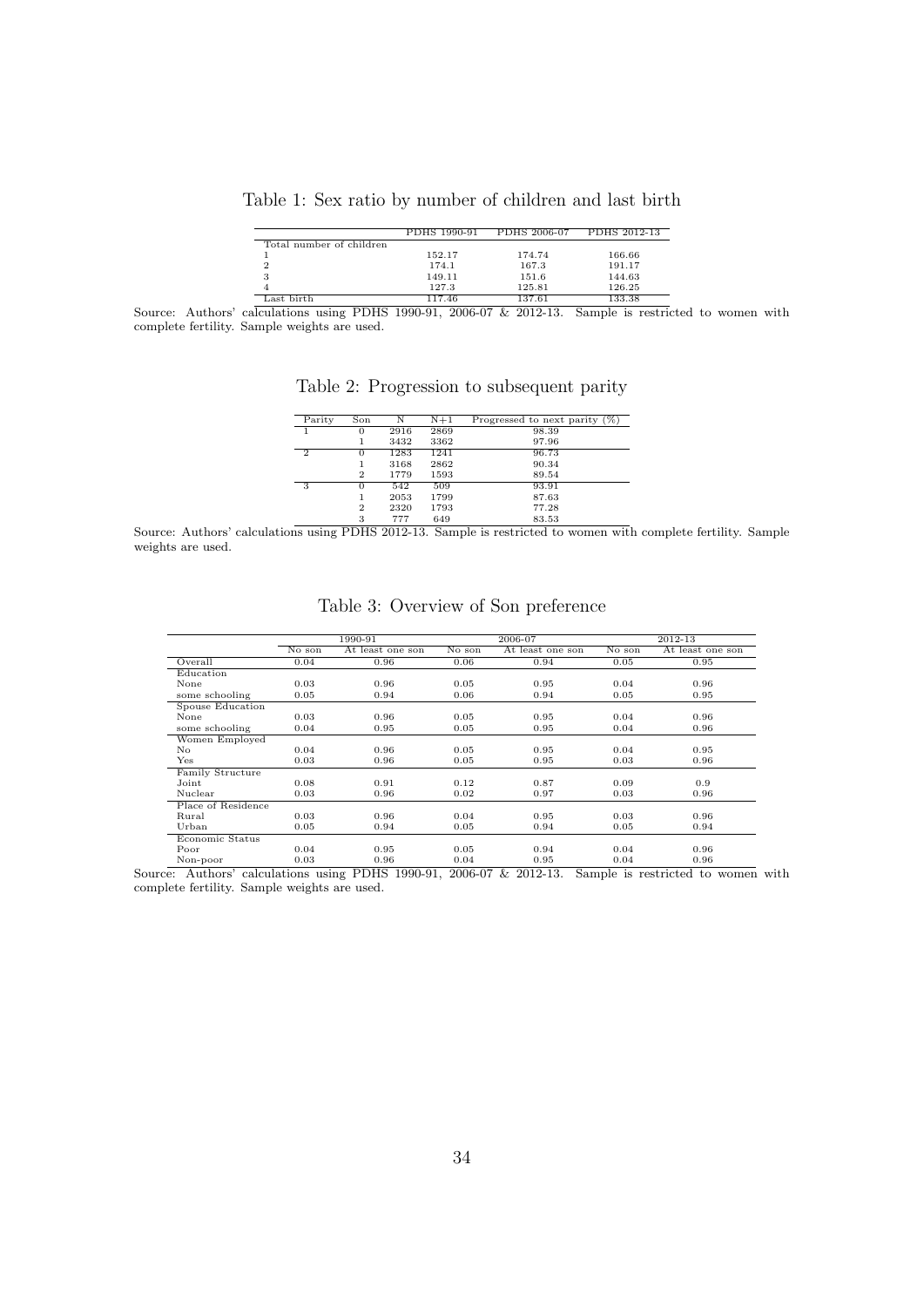<span id="page-34-0"></span>

|                    | 1990-91 |         |         |         | 2006-07 |         | 2012-13 |         |         |
|--------------------|---------|---------|---------|---------|---------|---------|---------|---------|---------|
|                    | $1 - 2$ | $2 - 3$ | $3 - 4$ | $1 - 2$ | $2 - 3$ | $3 - 4$ | $1 - 2$ | $2 - 3$ | $3 - 4$ |
| Overall            | 26.21   | 27.13   | 28.21   | 27.51   | 29.11   | 29.15   | 27.33   | 29.2    | 29.5    |
| Education          |         |         |         |         |         |         |         |         |         |
| None               | 26.91   | 26.98   | 27.99   | 27.81   | 28.6    | 28.41   | 27.2    | 28.4    | 28.39   |
| some schooling     | 23.85   | 27.67   | 29.1    | 26.85   | 30.33   | 31.23   | 27.53   | 30.61   | 31.88   |
| Spouse Education   |         |         |         |         |         |         |         |         |         |
| None               | 26.4    | 27.28   | 27.79   | 28.18   | 29      | 28.51   | 26.87   | 28.14   | 28.64   |
| some schooling     | 25.96   | 26.94   | 28.7    | 27.12   | 29.16   | 29.58   | 27.58   | 29.82   | 30.07   |
| Women Employed     |         |         |         |         |         |         |         |         |         |
| No                 | 26.01   | 27.12   | 28      | 27.61   | 29.08   | 29.39   | 27.47   | 29.53   | 30.08   |
| Yes                | 27.24   | 27.22   | 29.27   | 27.26   | 29.2    | 28.57   | 27.01   | 28.42   | 28.13   |
| Family Structure   |         |         |         |         |         |         |         |         |         |
| Joint              | 24.94   | 28.58   | 28.98   | 27.04   | 28.52   | 30.86   | 27.39   | 29.32   | 30.5    |
| Nuclear            | 26.44   | 26.9    | 28.11   | 27.63   | 29.24   | 28.82   | 27.31   | 29.17   | 29.33   |
| Place of Residence |         |         |         |         |         |         |         |         |         |
| Rural              | 26.77   | 27.23   | 28.81   | 28.06   | 28.83   | 28.89   | 27.53   | 28.74   | 28.89   |
| Urban              | 25.34   | 26.97   | 27.21   | 26.55   | 29.59   | 29.65   | 26.95   | 30.08   | 30.81   |
| Economic Status    |         |         |         |         |         |         |         |         |         |
| Poor               | 25.85   | 27.72   | 29.74   | 28.35   | 28.44   | 28.15   | 28.05   | 28.22   | 28.81   |
| Non-poor           | 26.34   | 26.89   | 27.59   | 27.04   | 29.49   | 29.77   | 26.92   | 29.77   | 29.96   |

Table 4: Overview of Average Birth Spacing

Non-poor 26.34 26.89 27.59 27.04 29.49 29.77 26.92 29.77 29.96 Source: Authors' calculations using PDHS 1990-91, 2006-07 & 2012-13. Sample is restricted to women with complete fertility. Sample weights are used.

<span id="page-34-1"></span>Table 5: Proportion of risky birth spacing (below 24 and 18 months)

|          |               | 1990-91       |               | 2006-07       | 2012-13       |               |  |
|----------|---------------|---------------|---------------|---------------|---------------|---------------|--|
|          | $<$ 24 Months | $>=24$ Months | $<$ 24 Months | $>=24$ Months | $<$ 24 Months | $>=24$ Months |  |
| Parity 1 | 0.491         | 0.509         | 0.480         | 0.520         | 0.486         | 0.514         |  |
| Parity 2 | 0.481         | 0.519         | 0.441         | 0.559         | 0.422         | 0.578         |  |
| Parity 3 | 0.453         | 0.547         | 0.440         | 0.560         | 0.424         | 0.576         |  |
|          | $<$ 18 Months | $>=18$ Months | $<$ 18 Months | $>=18$ Months | $<$ 18 Months | $>=18$ Months |  |
| Parity 1 | 0.274         | 0.726         | 0.266         | 0.734         | 0.272         | 0.728         |  |
| Parity 2 | 0.276         | 0.724         | 0.241         | 0.759         | 0.218         | 0.782         |  |
| Parity 3 | 0.244         | 0.756         | 0.244         | 0.756         | 0.220         | 0.780         |  |

Parity 3 0.244 0.756 0.244 0.244 0.756 0.220 0.780<br>Source: Authors' calculations using PDHS 1990-91, 2006-07 & 2012-13. Sample is restricted to women with complete fertility. Sample weights are used.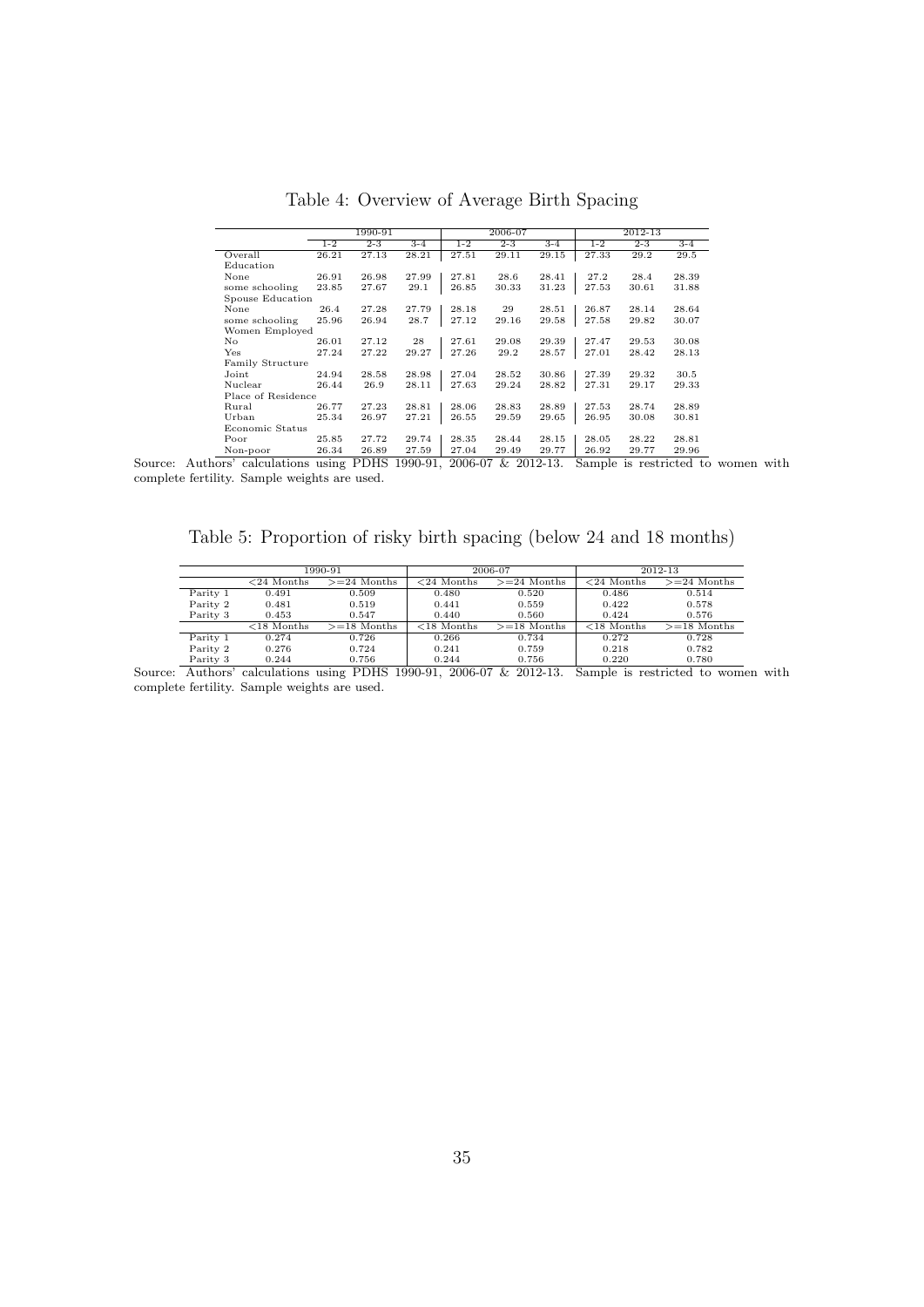<span id="page-35-0"></span>

| 19.65<br>17.11<br>29.42<br>29.50<br>53.62<br>56.26<br>46.38<br>13.74<br>13.57<br>7.70<br>27.76<br>29.32<br>51.88<br>55.07<br>48.12<br>44.93<br>18.96<br>.5.88<br>27.61<br>At least one son<br>Parity 3 No Son |
|---------------------------------------------------------------------------------------------------------------------------------------------------------------------------------------------------------------|
| sample <sub>IS</sub><br>012-13.<br>$-0.06 - 07$ &<br>9000<br>ource: Author's calculations using                                                                                                               |

Table 6: Parity-wise spacing of succeeding births Table 6: Parity-wise spacing of succeeding births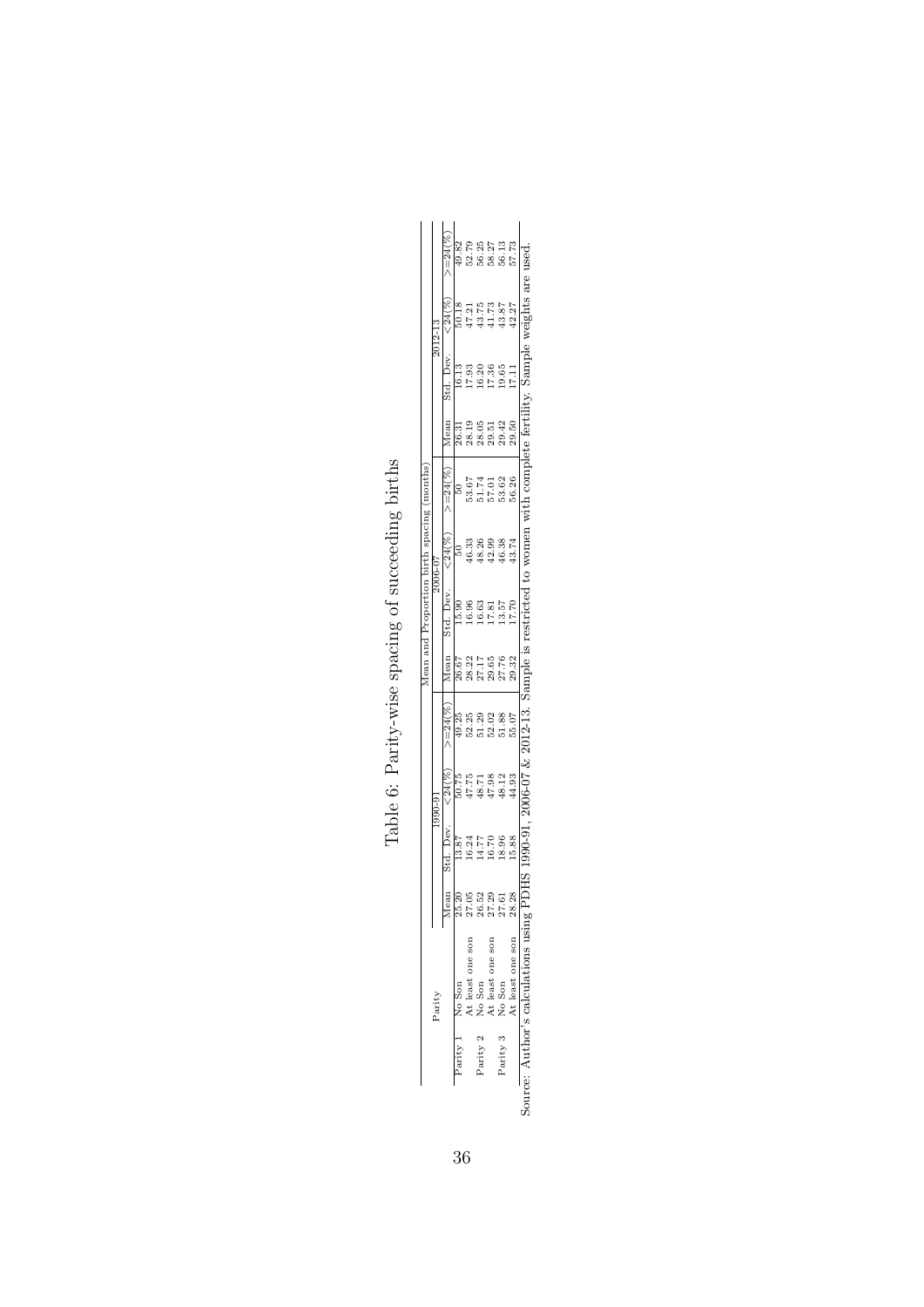Table 7: Definition and measurement of variables

<span id="page-36-0"></span>

| Variable           | Description                                                                               |
|--------------------|-------------------------------------------------------------------------------------------|
| Birth space        | Succeeding birth space in months at given parity n                                        |
| At least one son   | Dummy variable, takes the value of 1 if the female have at least a son at given parity n  |
|                    | in total number of children, 0 otherwise                                                  |
| Number of sons     | Number of sons at given parity n in total number of children born to a woman              |
| All sons           | Dummy variable, takes the value of 1 if the woman only had sons till the penultimate      |
|                    | birth, 0 otherwise                                                                        |
| Son ratio          | Proportion of boys in the total number of children                                        |
| Age at marriage    | Woman's age at marriage                                                                   |
| Age difference     | Age difference of husband with his wife in years                                          |
| Age                | Woman's age in completed years                                                            |
| Education          | Dummy variable, takes the value of 1 if the woman at least has primary education, 0       |
|                    | otherwise                                                                                 |
| Spouse education   | Dummy variable, takes the value of 1 if the husband at least has primary education, 0     |
|                    | otherwise                                                                                 |
| Women employed     | Dummy variable, takes the value of 1 if the female is employed, 0 otherwise               |
| Media exposure     | Dummy variable (PDHS 1990-1991), takes the value of 1 if the woman listens radio or       |
|                    | watches television every week, 0 otherwise. Dummy variable (PDHS 2006-2007 and            |
|                    | $2012-2013$ , takes the value of 1 if the woman watches television occasionally or weekly |
|                    | or daily, 0 otherwise                                                                     |
| Family structure   | Dummy variable, takes the value of 1 if the family is nuclear, 0 otherwise                |
| Household size     | Total number of family members in the household                                           |
| Place of residence | Dummy variable, takes the value of 1 if the household resides in urban area, 0 otherwise  |
| Economic Status    | Dummy variable, takes the value 1 if the household belongs to top three wealth            |
|                    | quintiles. 0 otherwise                                                                    |

quintiles, 0 otherwise<br>Source: Authors' calculations using PDHS 1990-91, 2006-07 & 2012-13. Sample is restricted to women with complete fertility. Sample weights are used.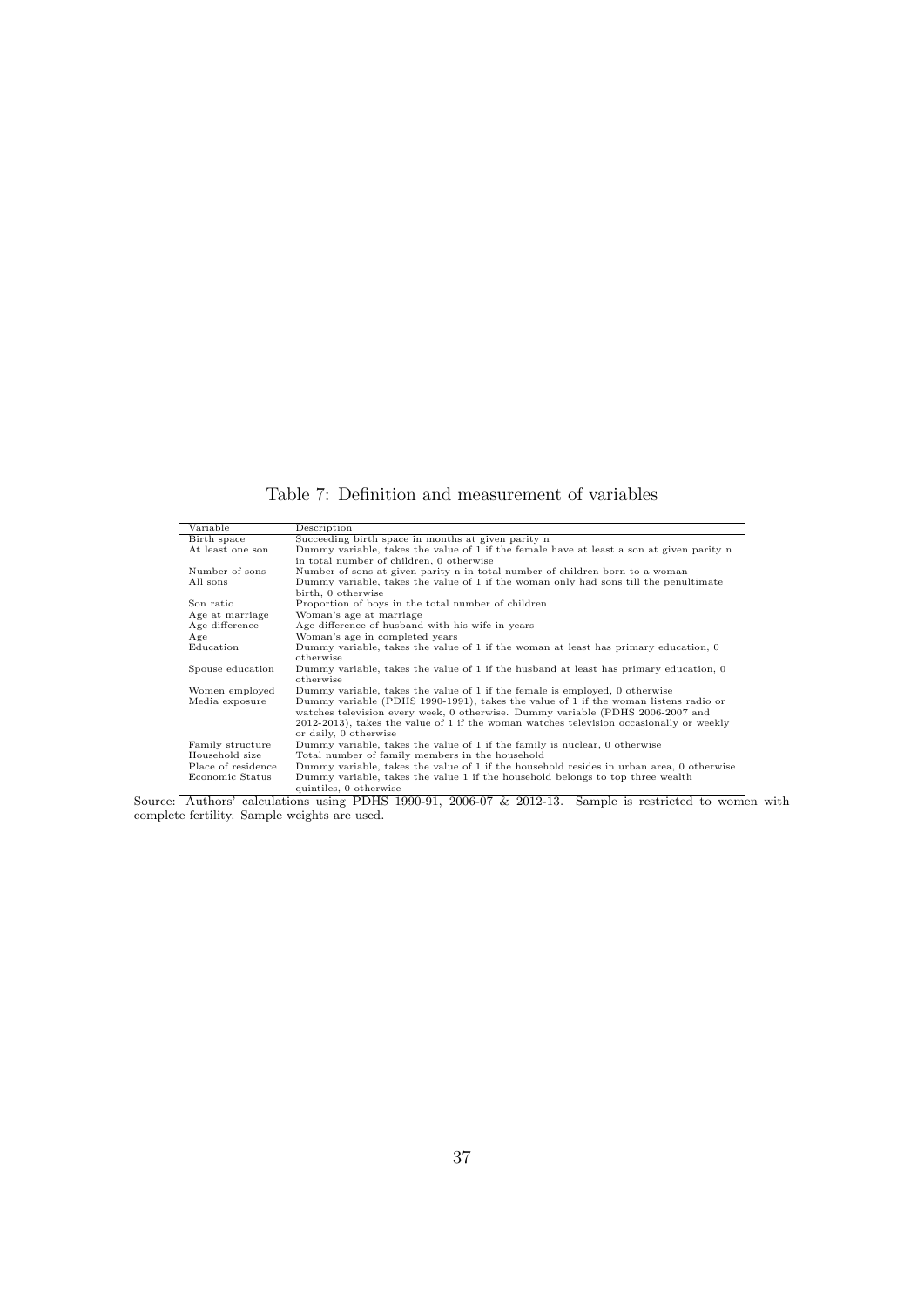<span id="page-37-0"></span>

| 0.49<br>0.85<br>0.45<br>0.40<br>0.30<br>0.49<br>0.69<br>$0.773$<br>$0.773$<br>$0.773$<br>$0.73$<br>0.46<br>0.48<br>0.44<br>0.34<br>Proportion/Mean<br>$17.91\,$<br>36.71<br>0.13<br>0.54<br>6.09<br>0.86<br>0.45<br>$0.20$<br>$0.79$<br>$0.10$<br>$0.89$<br>0.45<br>$0.20$<br>$0.51$<br>$0.10$<br>$0.34$<br>$0.41$<br>$0.13$<br>$0.68$<br>$0.31$<br>$0.38$<br>$0.61$<br>0.72<br>0.70<br>0.54<br>0.54<br>0.27<br>0.27<br>Dev.<br>Std.<br>0.49<br>0.40<br>0.29<br>0.49<br>0.86<br>6.16<br>0.42<br>0.49<br>0.36<br>0.49<br>0.33<br>0.22<br>7.50<br>0.71<br>$4.01$<br>Proportion/Mean<br>17.86<br>35.88<br>0.13<br>0.54<br>7.07<br>0.54<br>0.54<br>0.45<br>$0.39$<br>$0.15$<br>0.86<br>0.76<br>0.51<br>0.16<br>$0.54$<br>$0.45$<br>$0.20$<br>$0.79$<br>0.09<br>0.54<br>$0.20$<br>$0.47$<br>0.31<br>$0.09$<br>$0.34$<br>0.83<br>At least one son at n parity in total number of children<br>Number of sons at n parity in total number of children<br>All sons till penultimate birth<br>Spouse education<br>Women employed<br>Age at Marriage<br>At least one son<br>At least one son<br>At least one son<br>Media exposure<br>Age difference<br>Education<br>Parity 03<br>Parity 01<br>Parity 02<br>Parity 02<br>Parity 03<br>Son ratio<br>Parity 01<br>Variable<br>No Son<br>No Son<br>No Son<br>$2$ sons<br>3 sons<br>$2$ sons<br>$0$ son<br>$1 \text{ son}$<br>$1$ son<br>$0$ son<br>$0$ son<br>$1$ son<br>Age<br>Yes<br>Yes<br>Yes<br>Yes<br>Yes<br>ż<br>$\frac{1}{2}$<br>$\frac{1}{2}$<br>$\frac{1}{2}$<br>$\frac{1}{2}$ | 0.28<br>0.36<br>$0.40$<br>0.13<br>0.54<br>0.45<br>0.54<br>0.50<br>0.79<br>0.10<br>Std. Dev | Std.<br>0.49<br>0.40<br>0.29<br>0.49<br>0.69<br>0.84<br>0.36<br>0.22<br>3.4<br>Proportion/Mean |
|----------------------------------------------------------------------------------------------------------------------------------------------------------------------------------------------------------------------------------------------------------------------------------------------------------------------------------------------------------------------------------------------------------------------------------------------------------------------------------------------------------------------------------------------------------------------------------------------------------------------------------------------------------------------------------------------------------------------------------------------------------------------------------------------------------------------------------------------------------------------------------------------------------------------------------------------------------------------------------------------------------------------------------------------------------------------------------------------------------------------------------------------------------------------------------------------------------------------------------------------------------------------------------------------------------------------------------------------------------------------------------------------------------------------------------------------------------------------------------------------------------------------------|--------------------------------------------------------------------------------------------|------------------------------------------------------------------------------------------------|
|                                                                                                                                                                                                                                                                                                                                                                                                                                                                                                                                                                                                                                                                                                                                                                                                                                                                                                                                                                                                                                                                                                                                                                                                                                                                                                                                                                                                                                                                                                                            |                                                                                            |                                                                                                |
|                                                                                                                                                                                                                                                                                                                                                                                                                                                                                                                                                                                                                                                                                                                                                                                                                                                                                                                                                                                                                                                                                                                                                                                                                                                                                                                                                                                                                                                                                                                            |                                                                                            |                                                                                                |
|                                                                                                                                                                                                                                                                                                                                                                                                                                                                                                                                                                                                                                                                                                                                                                                                                                                                                                                                                                                                                                                                                                                                                                                                                                                                                                                                                                                                                                                                                                                            |                                                                                            |                                                                                                |
|                                                                                                                                                                                                                                                                                                                                                                                                                                                                                                                                                                                                                                                                                                                                                                                                                                                                                                                                                                                                                                                                                                                                                                                                                                                                                                                                                                                                                                                                                                                            |                                                                                            |                                                                                                |
|                                                                                                                                                                                                                                                                                                                                                                                                                                                                                                                                                                                                                                                                                                                                                                                                                                                                                                                                                                                                                                                                                                                                                                                                                                                                                                                                                                                                                                                                                                                            |                                                                                            |                                                                                                |
|                                                                                                                                                                                                                                                                                                                                                                                                                                                                                                                                                                                                                                                                                                                                                                                                                                                                                                                                                                                                                                                                                                                                                                                                                                                                                                                                                                                                                                                                                                                            |                                                                                            |                                                                                                |
|                                                                                                                                                                                                                                                                                                                                                                                                                                                                                                                                                                                                                                                                                                                                                                                                                                                                                                                                                                                                                                                                                                                                                                                                                                                                                                                                                                                                                                                                                                                            |                                                                                            |                                                                                                |
|                                                                                                                                                                                                                                                                                                                                                                                                                                                                                                                                                                                                                                                                                                                                                                                                                                                                                                                                                                                                                                                                                                                                                                                                                                                                                                                                                                                                                                                                                                                            |                                                                                            |                                                                                                |
|                                                                                                                                                                                                                                                                                                                                                                                                                                                                                                                                                                                                                                                                                                                                                                                                                                                                                                                                                                                                                                                                                                                                                                                                                                                                                                                                                                                                                                                                                                                            |                                                                                            |                                                                                                |
|                                                                                                                                                                                                                                                                                                                                                                                                                                                                                                                                                                                                                                                                                                                                                                                                                                                                                                                                                                                                                                                                                                                                                                                                                                                                                                                                                                                                                                                                                                                            |                                                                                            |                                                                                                |
|                                                                                                                                                                                                                                                                                                                                                                                                                                                                                                                                                                                                                                                                                                                                                                                                                                                                                                                                                                                                                                                                                                                                                                                                                                                                                                                                                                                                                                                                                                                            |                                                                                            |                                                                                                |
|                                                                                                                                                                                                                                                                                                                                                                                                                                                                                                                                                                                                                                                                                                                                                                                                                                                                                                                                                                                                                                                                                                                                                                                                                                                                                                                                                                                                                                                                                                                            |                                                                                            |                                                                                                |
|                                                                                                                                                                                                                                                                                                                                                                                                                                                                                                                                                                                                                                                                                                                                                                                                                                                                                                                                                                                                                                                                                                                                                                                                                                                                                                                                                                                                                                                                                                                            |                                                                                            |                                                                                                |
|                                                                                                                                                                                                                                                                                                                                                                                                                                                                                                                                                                                                                                                                                                                                                                                                                                                                                                                                                                                                                                                                                                                                                                                                                                                                                                                                                                                                                                                                                                                            |                                                                                            |                                                                                                |
|                                                                                                                                                                                                                                                                                                                                                                                                                                                                                                                                                                                                                                                                                                                                                                                                                                                                                                                                                                                                                                                                                                                                                                                                                                                                                                                                                                                                                                                                                                                            |                                                                                            |                                                                                                |
|                                                                                                                                                                                                                                                                                                                                                                                                                                                                                                                                                                                                                                                                                                                                                                                                                                                                                                                                                                                                                                                                                                                                                                                                                                                                                                                                                                                                                                                                                                                            |                                                                                            |                                                                                                |
|                                                                                                                                                                                                                                                                                                                                                                                                                                                                                                                                                                                                                                                                                                                                                                                                                                                                                                                                                                                                                                                                                                                                                                                                                                                                                                                                                                                                                                                                                                                            |                                                                                            |                                                                                                |
|                                                                                                                                                                                                                                                                                                                                                                                                                                                                                                                                                                                                                                                                                                                                                                                                                                                                                                                                                                                                                                                                                                                                                                                                                                                                                                                                                                                                                                                                                                                            |                                                                                            |                                                                                                |
|                                                                                                                                                                                                                                                                                                                                                                                                                                                                                                                                                                                                                                                                                                                                                                                                                                                                                                                                                                                                                                                                                                                                                                                                                                                                                                                                                                                                                                                                                                                            |                                                                                            |                                                                                                |
|                                                                                                                                                                                                                                                                                                                                                                                                                                                                                                                                                                                                                                                                                                                                                                                                                                                                                                                                                                                                                                                                                                                                                                                                                                                                                                                                                                                                                                                                                                                            |                                                                                            |                                                                                                |
|                                                                                                                                                                                                                                                                                                                                                                                                                                                                                                                                                                                                                                                                                                                                                                                                                                                                                                                                                                                                                                                                                                                                                                                                                                                                                                                                                                                                                                                                                                                            |                                                                                            |                                                                                                |
|                                                                                                                                                                                                                                                                                                                                                                                                                                                                                                                                                                                                                                                                                                                                                                                                                                                                                                                                                                                                                                                                                                                                                                                                                                                                                                                                                                                                                                                                                                                            |                                                                                            |                                                                                                |
|                                                                                                                                                                                                                                                                                                                                                                                                                                                                                                                                                                                                                                                                                                                                                                                                                                                                                                                                                                                                                                                                                                                                                                                                                                                                                                                                                                                                                                                                                                                            |                                                                                            |                                                                                                |
|                                                                                                                                                                                                                                                                                                                                                                                                                                                                                                                                                                                                                                                                                                                                                                                                                                                                                                                                                                                                                                                                                                                                                                                                                                                                                                                                                                                                                                                                                                                            |                                                                                            |                                                                                                |
|                                                                                                                                                                                                                                                                                                                                                                                                                                                                                                                                                                                                                                                                                                                                                                                                                                                                                                                                                                                                                                                                                                                                                                                                                                                                                                                                                                                                                                                                                                                            | 0.84                                                                                       |                                                                                                |
|                                                                                                                                                                                                                                                                                                                                                                                                                                                                                                                                                                                                                                                                                                                                                                                                                                                                                                                                                                                                                                                                                                                                                                                                                                                                                                                                                                                                                                                                                                                            | 0.15                                                                                       |                                                                                                |
|                                                                                                                                                                                                                                                                                                                                                                                                                                                                                                                                                                                                                                                                                                                                                                                                                                                                                                                                                                                                                                                                                                                                                                                                                                                                                                                                                                                                                                                                                                                            | 0.55                                                                                       |                                                                                                |
|                                                                                                                                                                                                                                                                                                                                                                                                                                                                                                                                                                                                                                                                                                                                                                                                                                                                                                                                                                                                                                                                                                                                                                                                                                                                                                                                                                                                                                                                                                                            | 18.29                                                                                      |                                                                                                |
|                                                                                                                                                                                                                                                                                                                                                                                                                                                                                                                                                                                                                                                                                                                                                                                                                                                                                                                                                                                                                                                                                                                                                                                                                                                                                                                                                                                                                                                                                                                            | 5.71                                                                                       |                                                                                                |
|                                                                                                                                                                                                                                                                                                                                                                                                                                                                                                                                                                                                                                                                                                                                                                                                                                                                                                                                                                                                                                                                                                                                                                                                                                                                                                                                                                                                                                                                                                                            | 36.77                                                                                      | $\frac{5.64}{7.29}$                                                                            |
|                                                                                                                                                                                                                                                                                                                                                                                                                                                                                                                                                                                                                                                                                                                                                                                                                                                                                                                                                                                                                                                                                                                                                                                                                                                                                                                                                                                                                                                                                                                            |                                                                                            |                                                                                                |
|                                                                                                                                                                                                                                                                                                                                                                                                                                                                                                                                                                                                                                                                                                                                                                                                                                                                                                                                                                                                                                                                                                                                                                                                                                                                                                                                                                                                                                                                                                                            |                                                                                            | 0.48                                                                                           |
|                                                                                                                                                                                                                                                                                                                                                                                                                                                                                                                                                                                                                                                                                                                                                                                                                                                                                                                                                                                                                                                                                                                                                                                                                                                                                                                                                                                                                                                                                                                            | $\begin{array}{c} 0.61 \\ 0.38 \end{array}$                                                |                                                                                                |
|                                                                                                                                                                                                                                                                                                                                                                                                                                                                                                                                                                                                                                                                                                                                                                                                                                                                                                                                                                                                                                                                                                                                                                                                                                                                                                                                                                                                                                                                                                                            |                                                                                            |                                                                                                |
|                                                                                                                                                                                                                                                                                                                                                                                                                                                                                                                                                                                                                                                                                                                                                                                                                                                                                                                                                                                                                                                                                                                                                                                                                                                                                                                                                                                                                                                                                                                            |                                                                                            | 0.47                                                                                           |
|                                                                                                                                                                                                                                                                                                                                                                                                                                                                                                                                                                                                                                                                                                                                                                                                                                                                                                                                                                                                                                                                                                                                                                                                                                                                                                                                                                                                                                                                                                                            | $0.35$<br>$0.64$                                                                           |                                                                                                |
|                                                                                                                                                                                                                                                                                                                                                                                                                                                                                                                                                                                                                                                                                                                                                                                                                                                                                                                                                                                                                                                                                                                                                                                                                                                                                                                                                                                                                                                                                                                            |                                                                                            |                                                                                                |
|                                                                                                                                                                                                                                                                                                                                                                                                                                                                                                                                                                                                                                                                                                                                                                                                                                                                                                                                                                                                                                                                                                                                                                                                                                                                                                                                                                                                                                                                                                                            | $0.71\,$                                                                                   | 0.45                                                                                           |
|                                                                                                                                                                                                                                                                                                                                                                                                                                                                                                                                                                                                                                                                                                                                                                                                                                                                                                                                                                                                                                                                                                                                                                                                                                                                                                                                                                                                                                                                                                                            | 0.28                                                                                       |                                                                                                |
|                                                                                                                                                                                                                                                                                                                                                                                                                                                                                                                                                                                                                                                                                                                                                                                                                                                                                                                                                                                                                                                                                                                                                                                                                                                                                                                                                                                                                                                                                                                            |                                                                                            |                                                                                                |
|                                                                                                                                                                                                                                                                                                                                                                                                                                                                                                                                                                                                                                                                                                                                                                                                                                                                                                                                                                                                                                                                                                                                                                                                                                                                                                                                                                                                                                                                                                                            |                                                                                            |                                                                                                |
|                                                                                                                                                                                                                                                                                                                                                                                                                                                                                                                                                                                                                                                                                                                                                                                                                                                                                                                                                                                                                                                                                                                                                                                                                                                                                                                                                                                                                                                                                                                            | $0.31$<br>$0.68$                                                                           | 0.46                                                                                           |
|                                                                                                                                                                                                                                                                                                                                                                                                                                                                                                                                                                                                                                                                                                                                                                                                                                                                                                                                                                                                                                                                                                                                                                                                                                                                                                                                                                                                                                                                                                                            |                                                                                            |                                                                                                |
| Family structure                                                                                                                                                                                                                                                                                                                                                                                                                                                                                                                                                                                                                                                                                                                                                                                                                                                                                                                                                                                                                                                                                                                                                                                                                                                                                                                                                                                                                                                                                                           |                                                                                            |                                                                                                |
| 0.41<br>0.22<br>0.37<br>0.16<br>Joint                                                                                                                                                                                                                                                                                                                                                                                                                                                                                                                                                                                                                                                                                                                                                                                                                                                                                                                                                                                                                                                                                                                                                                                                                                                                                                                                                                                                                                                                                      | 0.19                                                                                       | 0.39                                                                                           |
| Nuclear                                                                                                                                                                                                                                                                                                                                                                                                                                                                                                                                                                                                                                                                                                                                                                                                                                                                                                                                                                                                                                                                                                                                                                                                                                                                                                                                                                                                                                                                                                                    |                                                                                            |                                                                                                |
| 4.51<br>$\frac{277}{577}$<br>$3.\overline{5}$<br>$0.83$<br>8.41<br>Household size                                                                                                                                                                                                                                                                                                                                                                                                                                                                                                                                                                                                                                                                                                                                                                                                                                                                                                                                                                                                                                                                                                                                                                                                                                                                                                                                                                                                                                          | $0.80$<br>8.33                                                                             | 4.24                                                                                           |
| Place of residence                                                                                                                                                                                                                                                                                                                                                                                                                                                                                                                                                                                                                                                                                                                                                                                                                                                                                                                                                                                                                                                                                                                                                                                                                                                                                                                                                                                                                                                                                                         |                                                                                            |                                                                                                |
| 0.48<br>0.63<br>0.48<br>$_{0.61}$<br>Rural                                                                                                                                                                                                                                                                                                                                                                                                                                                                                                                                                                                                                                                                                                                                                                                                                                                                                                                                                                                                                                                                                                                                                                                                                                                                                                                                                                                                                                                                                 | 0.64                                                                                       | 0.47                                                                                           |
| 0.36<br>0.38<br>Urban                                                                                                                                                                                                                                                                                                                                                                                                                                                                                                                                                                                                                                                                                                                                                                                                                                                                                                                                                                                                                                                                                                                                                                                                                                                                                                                                                                                                                                                                                                      | 0.35                                                                                       |                                                                                                |

Table 8: Descriptive Statistics Table 8: Descriptive Statistics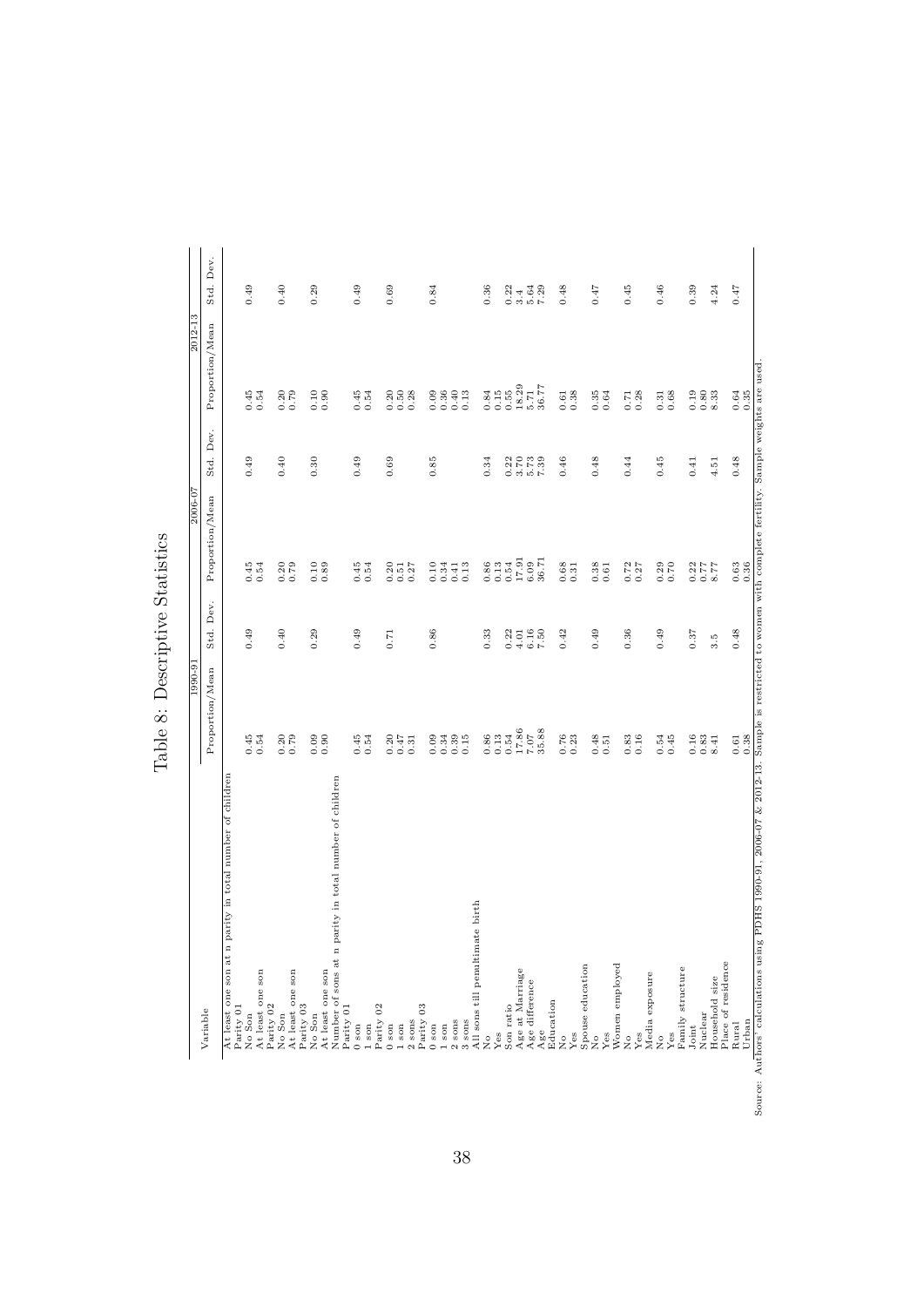<span id="page-38-0"></span>Figure 2: Presence of at least one son at parity n and subsequent birth spacing (Kaplan-Meier cumulative survival graph: PDHS 1990-91)



Source: Authors' calculations using PDHS 1990-91. Note: The 0 implies women with no son at parity n and 1 implies women with at least one son parity n. Sample is restricted to women with complete fertility.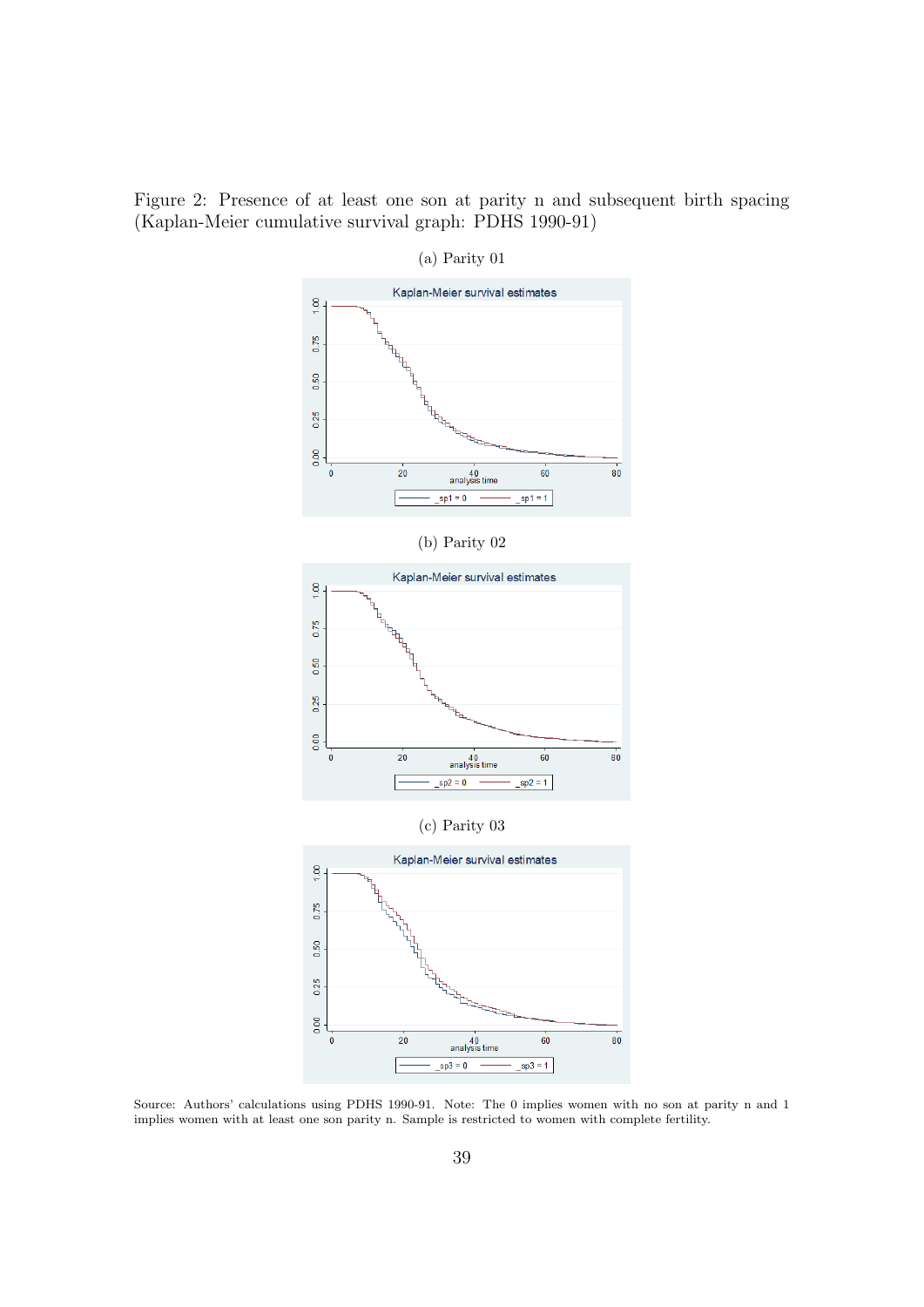Figure 3: Presence of at least one son at parity n and subsequent birth spacing (Kaplan-Meier cumulative survival graph: PDHS 2006-07)



(a) Parity 01

Source: Authors' calculations using PDHS 2006-07. Note: The 0 implies women with no son at parity n and 1 implies women with at least one son parity n. Sample is restricted to women with complete fertility.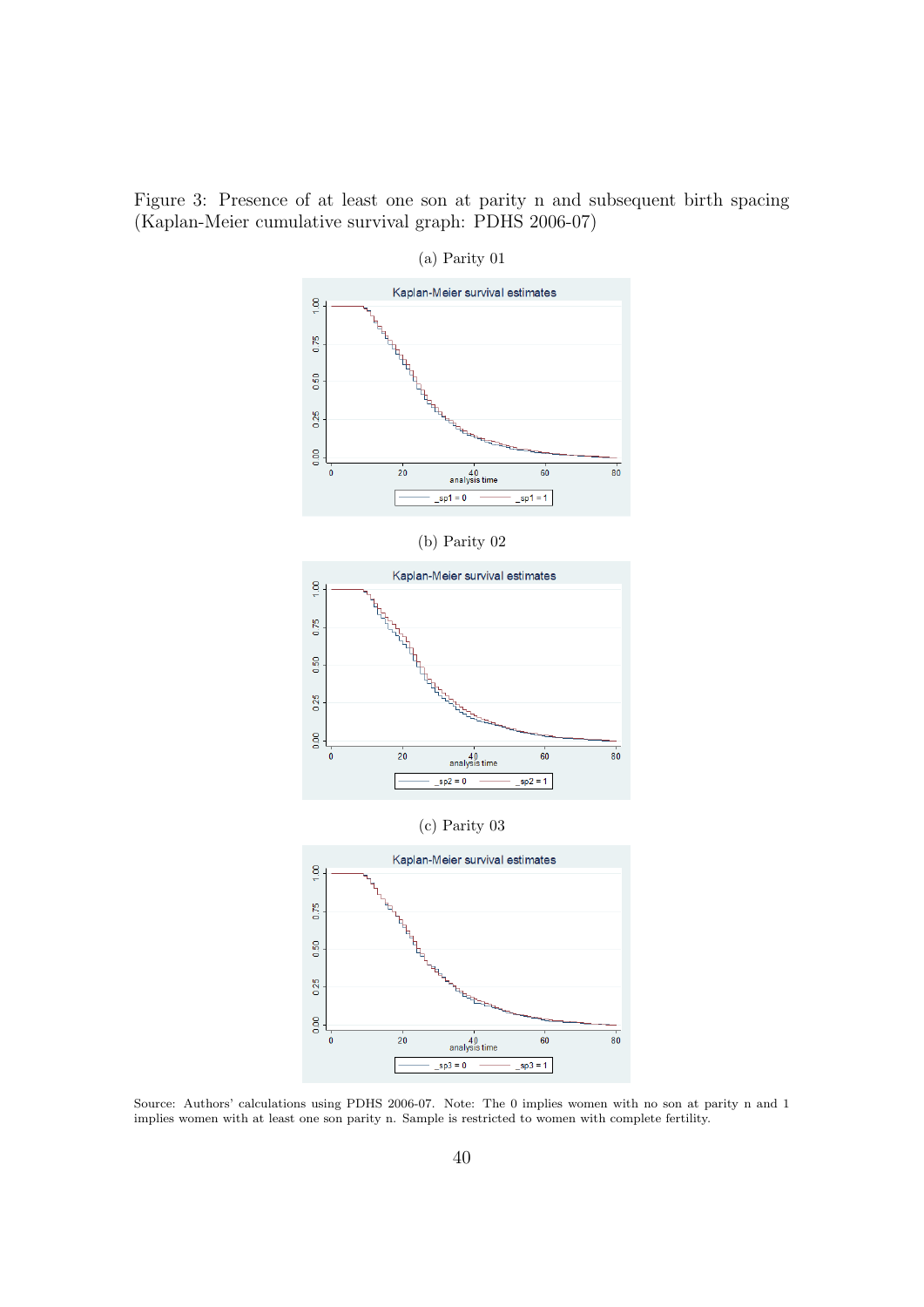<span id="page-40-0"></span>Figure 4: Presence of at least one son at parity n and subsequent birth spacing (Kaplan-Meier cumulative survival graph: PDHS 2012-13)



Source: Authors' calculations using PDHS 2012-13. Note: The 0 implies women with no son at parity n and 1 implies women with at least one son parity n. Sample is restricted to women with complete fertility.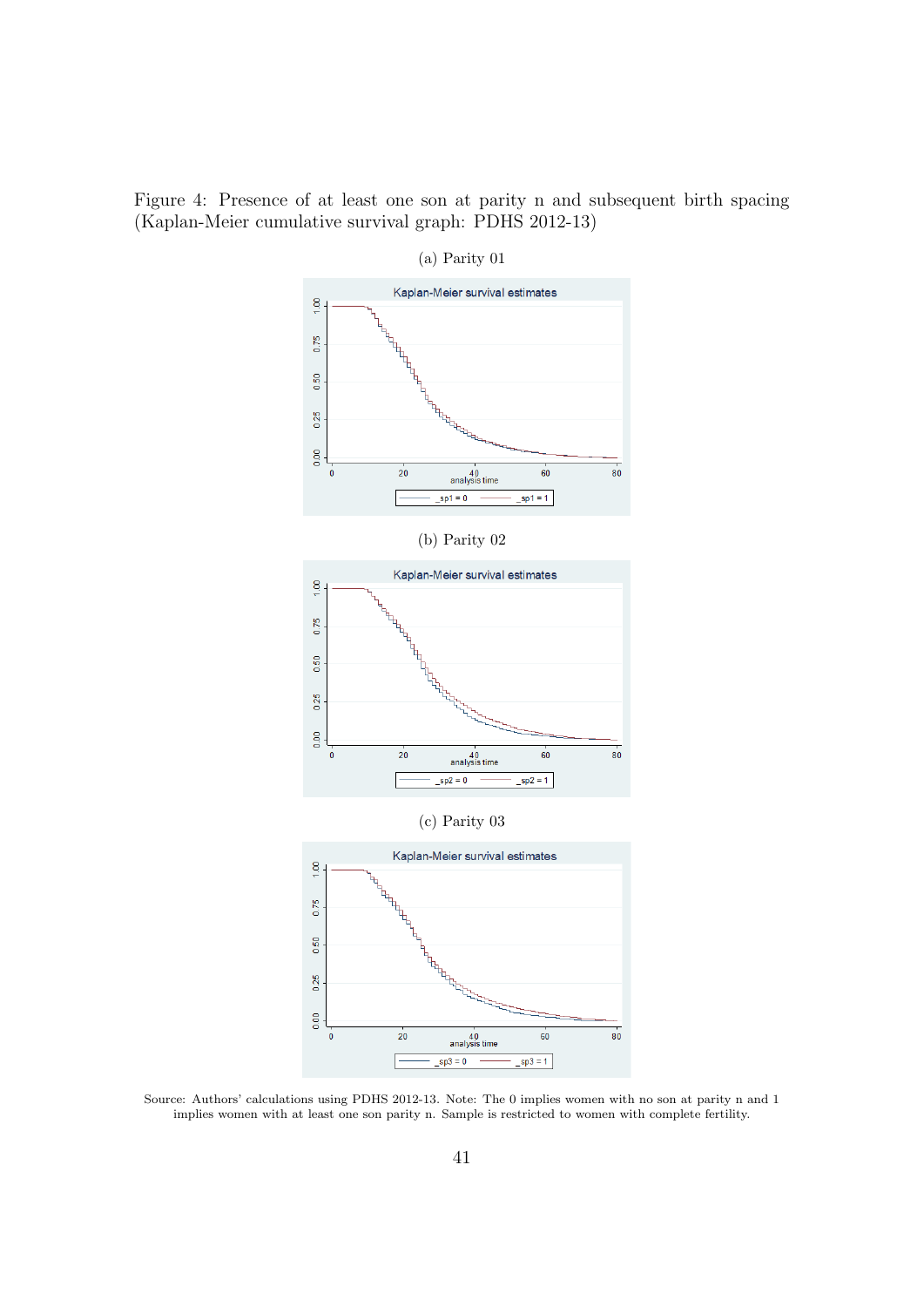|                                   | PDHS 1990-91 |            |            | PDHS 2006-07 |                                                              |                   | PDHS 2012-13                       |            |          |
|-----------------------------------|--------------|------------|------------|--------------|--------------------------------------------------------------|-------------------|------------------------------------|------------|----------|
| Hazard ratio                      | Duration     | Duration   | Duration   | Duration     | Duration                                                     | Duration          | Duration                           | Duration   | Duration |
|                                   | $1$ to $2$   | $2$ to $3$ | $3$ to $4$ | $1$ to $2$   | $2$ to $3$                                                   | $3 \text{ to } 4$ | $1$ to $2$                         | $2$ to $3$ | 3 to 4   |
| Parity 1                          |              |            |            |              |                                                              |                   |                                    |            |          |
| One son (ref:<br>no son)          | $0.875***$   |            |            | $0.900***$   |                                                              |                   | $0.889***$                         |            |          |
|                                   | (0.042)      |            |            | (0.029)      |                                                              |                   | (0.030)                            |            |          |
| Parity 2                          |              |            |            |              |                                                              |                   |                                    |            |          |
| At least one son<br>(ref: no son) |              | 0.932      |            |              | $0.850***$                                                   |                   |                                    | $0.903**$  |          |
|                                   |              | (0.059)    |            |              | (0.037)                                                      |                   |                                    | (0.040)    |          |
| Parity 3                          |              |            |            |              |                                                              |                   |                                    |            |          |
| At least one son<br>(ref: no son) |              |            | 0.929      |              |                                                              | 0.935             |                                    |            | 0.979    |
|                                   |              |            | (0.108)    |              |                                                              | (0.049)           |                                    |            | (0.088)  |
| Controls                          | Yes          | Yes        | Yes        | Yes          | Yes                                                          | $_{\rm Yes}$      | Yes                                | Yes        | Yes      |
| Observations                      | 2476         | 2316       | 2038       | 4586         | 4246                                                         | 3672              | 6057                               | 5535       | 4569     |
| Source:                           |              |            |            |              | Authors' calculations using PDHS 1990-91, 2006-07 & 2012-13. |                   | Sample is restricted to women with |            |          |

<span id="page-41-0"></span>Table 9: Presence of at least one son at parity n and subsequent birth spacing (Cox estimation)

complete fertility. Sample weights are used. Linearized standard errors in parentheses \*\*\* p<0.01, \*\* p<0.05, \*  $p<0.1$ 

|                | PDHS 1990-91 |            |                   | PDHS 2006-07 |            |            | PDHS 2012-13 |            |            |
|----------------|--------------|------------|-------------------|--------------|------------|------------|--------------|------------|------------|
| Hazard ratio   | Duration     | Duration   | Duration          | Duration     | Duration   | Duration   | Duration     | Duration   | Duration   |
|                | $1$ to $2$   | $2$ to $3$ | $3 \text{ to } 4$ | $1$ to $2$   | $2$ to $3$ | $3$ to $4$ | $1$ to $2$   | $2$ to $3$ | $3$ to $4$ |
| Parity 1       |              |            |                   |              |            |            |              |            |            |
| (ref: 0)       |              |            |                   |              |            |            |              |            |            |
|                | $0.875***$   |            |                   | $0.900***$   |            |            | $0.889***$   |            |            |
|                | (0.042)      |            |                   | (0.029)      |            |            | (0.030)      |            |            |
| Parity 2       |              |            |                   |              |            |            |              |            |            |
| (ref: 0)       |              |            |                   |              |            |            |              |            |            |
|                |              | 0.968      |                   |              | $0.856***$ |            |              | $0.917**$  |            |
|                |              | (0.064)    |                   |              | (0.040)    |            |              | (0.043)    |            |
| $\overline{2}$ |              | $0.878*$   |                   |              | $0.839***$ |            |              | $0.879***$ |            |
|                |              | (0.065)    |                   |              | (0.042)    |            |              | (0.046)    |            |
| Parity 3       |              |            |                   |              |            |            |              |            |            |
| (ref: 0)       |              |            |                   |              |            |            |              |            |            |
|                |              |            | 0.898             |              |            | 0.986      |              |            | 1.023      |
|                |              |            | (0.112)           |              |            | (0.058)    |              |            | (0.0940)   |
| $\overline{2}$ |              |            | 0.936             |              |            | $0.899*$   |              |            | 0.950      |
|                |              |            | (0.114)           |              |            | (0.051)    |              |            | (0.089)    |
| 3              |              |            | 0.993             |              |            | 0.918      |              |            | 0.948      |
|                |              |            | (0.125)           |              |            | (0.065)    |              |            | (0.097)    |
| Controls       | Yes          | Yes        | Yes               | Yes          | Yes        | Yes        | Yes          | Yes        | Yes        |
| Observations   | 2476         | 2316       | 2038              | 4586         | 4286       | 3672       | 6057         | 5535       | 4569       |

<span id="page-41-1"></span>Table 10: Number of sons at parity n and subsequent birth spacing (Cox estimation)

Observations 2476 2316 2038 4586 4286 3672 6057 5535 4569 Source: Authors' calculations using PDHS 1990-91, 2006-07 & 2012-13. Sample is restricted to women with complete fertility. Sample weights are used. Linearized standard errors in parentheses \*\*\* p<0.01, \*\* p<0.05, \*  $p<0.1$ 

<span id="page-41-2"></span>Table 11: Son Preference and Last birth spacing (Cox estimation)

|                                                                 |                       | Last space            |                       |
|-----------------------------------------------------------------|-----------------------|-----------------------|-----------------------|
| Hazard ratio                                                    | PDHS 1990-91          | PDHS 2006-07          | PDHS 2012-13          |
| All sons till penultimate birth<br>(ref: at least one daughter) | $0.825***$<br>(0.061) | $0.856***$<br>(0.043) | $0.819***$<br>(0.038) |
| Controls                                                        | Yes                   | Yes                   | $_{\rm Yes}$          |
| Observations                                                    | 2476                  | 4586                  | 6057                  |

Source: Authors' calculations using PDHS 1990-91, 2006-07 & 2012-13. Sample is restricted to women with complete fertility. Sample weights are used. Linearized standard errors in parentheses \*\*\* p<0.01, \*\* p<0.05, \*  $p<0.1$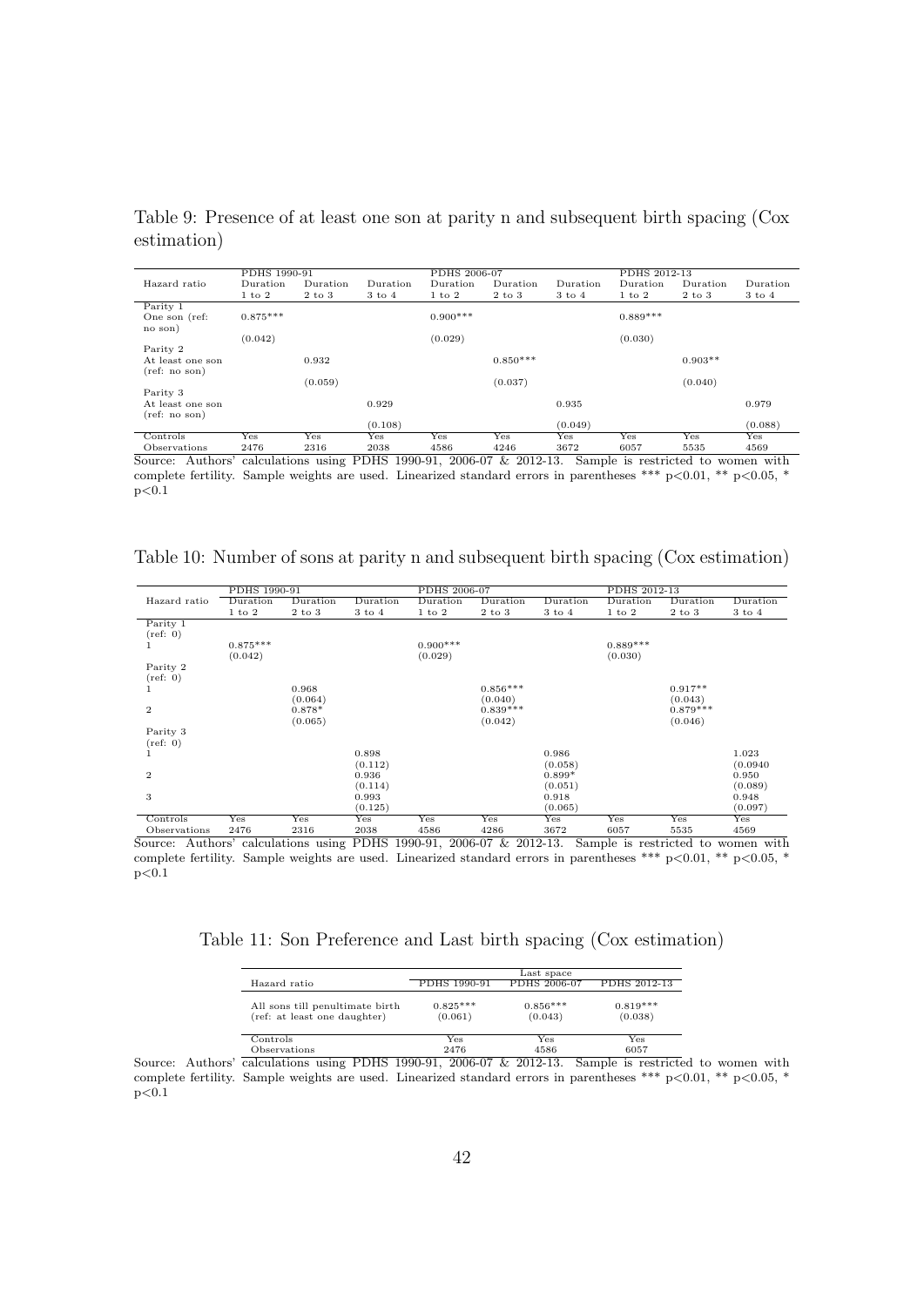<span id="page-42-0"></span>Table 12: Presence of at least one son at parity n and subsequent birth spacing (Survival-time regression adjustment)

|                                    |             | PDHS 1990-91 |             |                 | PDHS 2006-07    |           |                 | PDHS 2012-13    |            |
|------------------------------------|-------------|--------------|-------------|-----------------|-----------------|-----------|-----------------|-----------------|------------|
| Survival-time                      | Duration    | Duration     | Duration    | $\rm{Duration}$ | $\rm{Duration}$ | Duration  | $\rm{Duration}$ | $\rm{Duration}$ | Duration   |
| regression                         | $1 - 2$     | $2 - 3$      | $3 - 4$     | $1 - 2$         | $2 - 3$         | $3-4$     | $1 - 2$         | $2 - 3$         | $3 - 4$    |
| adjustment                         |             |              |             |                 |                 |           |                 |                 |            |
| ATE                                | $1.669**$   | $1.281*$     | $2.791**$   | $1.667***$      | $2.416***$      | $1.598**$ | $1.637***$      | $2.741***$      | $2.725***$ |
| At least one son(At                | (0.685)     | (0.799)      | (1.122)     | (0.509)         | (0.681)         | (0.791)   | (0.450)         | (0.520)         | (0.792)    |
| least one son vs No<br>son)        |             |              |             |                 |                 |           |                 |                 |            |
| POmean                             |             |              |             |                 |                 |           |                 |                 |            |
| At least one Son                   |             |              |             |                 |                 |           |                 |                 |            |
| No son                             | $25.319***$ | $26.350***$  | $25.522***$ | $27.034***$     | 27.388***       | 27.771*** | $26.838***$     | 27.871***       | 28.388***  |
|                                    | (0.486)     | (0.674)      | (1.050)     | (0.350)         | (0.603)         | (0.727)   | (0.314)         | (0.438)         | (0.734)    |
| $O$ because $\mathcal{L}$ is a set | 0.47c       | 0.91c        | 0.098       | A EOC           | $A \Omega$      | 2.672     | $C$ $\cap E$    | E EOE           | ECO        |

Observations 2,476 2,316 2,038 4,586 4,246 3,672 6,057 5,535 4,569 Source: Authors' calculations using PDHS 1990-91, 2006-07 & 2012-13. Sample is restricted to women with complete fertility. Sample weights are used. Robust standard errors in parentheses \*\*\*  $p<0.01$ , \*\*  $p<0.05$ , \*  $p<0.1$ 

<span id="page-42-1"></span>Table 13: Son to total children ratio and overall birth spacing (Cox estimation)

|                         | PDHS 1990-91        | PDHS 2006-07        | PDHS 2012-13        |
|-------------------------|---------------------|---------------------|---------------------|
|                         | Overall birth space | Overall birth space | Overall birth space |
| Son ratio               |                     |                     |                     |
|                         | $0.625***$          | $0.679***$          | $0.742***$          |
|                         | (0.077)             | (0.056)             | (0.063)             |
| Controls                | Yes                 | Yes                 | $_{\rm Yes}$        |
| Observations            | 2476                | 4586                | 6057                |
| colculations using PDHS | 1000 01             | 2006 07 L 2012 12   | Sample is rostric   |

Source: Authors' calculations using PDHS 1990-91, 2006-07 & 2012-13. Sample is restricted to women with complete fertility. Sample weights are used. Linearized standard errors in parentheses \*\*\* p<0.01, \*\* p<0.05, \*  $p < 0.1$ 

<span id="page-42-2"></span>Table 14: Sex of first child and overall birth spacing (Cox estimation)

|                   | PDHS 1990-91        | PDHS 2006-07        | PDHS 2012-13        |
|-------------------|---------------------|---------------------|---------------------|
|                   | Overall birth space | Overall birth space | Overall birth space |
| Parity 01         |                     |                     |                     |
| Sex (ref: female) |                     |                     |                     |
| Male              | $0.890**$           | $0.915***$          | $0.863***$          |
|                   | (0.044)             | (0.032)             | (0.031)             |
| Controls          | Yes                 | Yes                 | Yes                 |
| Observations      | 2476                | 4586                | 6057                |

 $\frac{\text{Observations}}{\text{Calculations}} \frac{2476}{\text{subpositions}} \frac{4586}{1990-91, 2006-07} \frac{4586}{\text{L}} \frac{6057}{\text{Sample is restricted to women with}}$ complete fertility. Sample weights are used. Linearized standard errors in parentheses \*\*\* p<0.01, \*\* p<0.05, \*  $p<0.1$ 

<span id="page-42-3"></span>Table 15: Presence of at least one son and current contraceptive use - probit estimation

|                           | PDHS 1990-91         | PDHS 2006-07         | PDHS 2012-13         |
|---------------------------|----------------------|----------------------|----------------------|
|                           | Use of Contraceptive | Use of Contraceptive | Use of Contraceptive |
| At least one son (ref: no |                      |                      |                      |
| son)                      |                      |                      |                      |
|                           | $0.719***$           | $0.225***$           | $0.298***$           |
|                           | (0.131)              | (0.081)              | (0.066)              |
|                           |                      |                      |                      |
| Marginal effect           | $0.038***$           | $0.052***$           | $0.084***$           |
|                           | (0.007)              | (0.017)              | (0.018)              |
| Controls                  | $_{\rm Yes}$         | Yes                  | Yes                  |
| Constant                  | $-2.827***$ (0.341)  | $-1.661***(0.228)$   | $-1.482***(0.206)$   |
| Observations              | 3525                 | 3107                 | 4564                 |

Observations 3525 3107 4564 Source: Authors' calculations using PDHS 1990-91, 2006-07 & 2012-13. Sample is restricted to women with incomplete fertility. Sample weights are used. Linearized standard errors in parentheses \*\*\* p<0.01, \*\* p<0.05, \*  $p<0.1$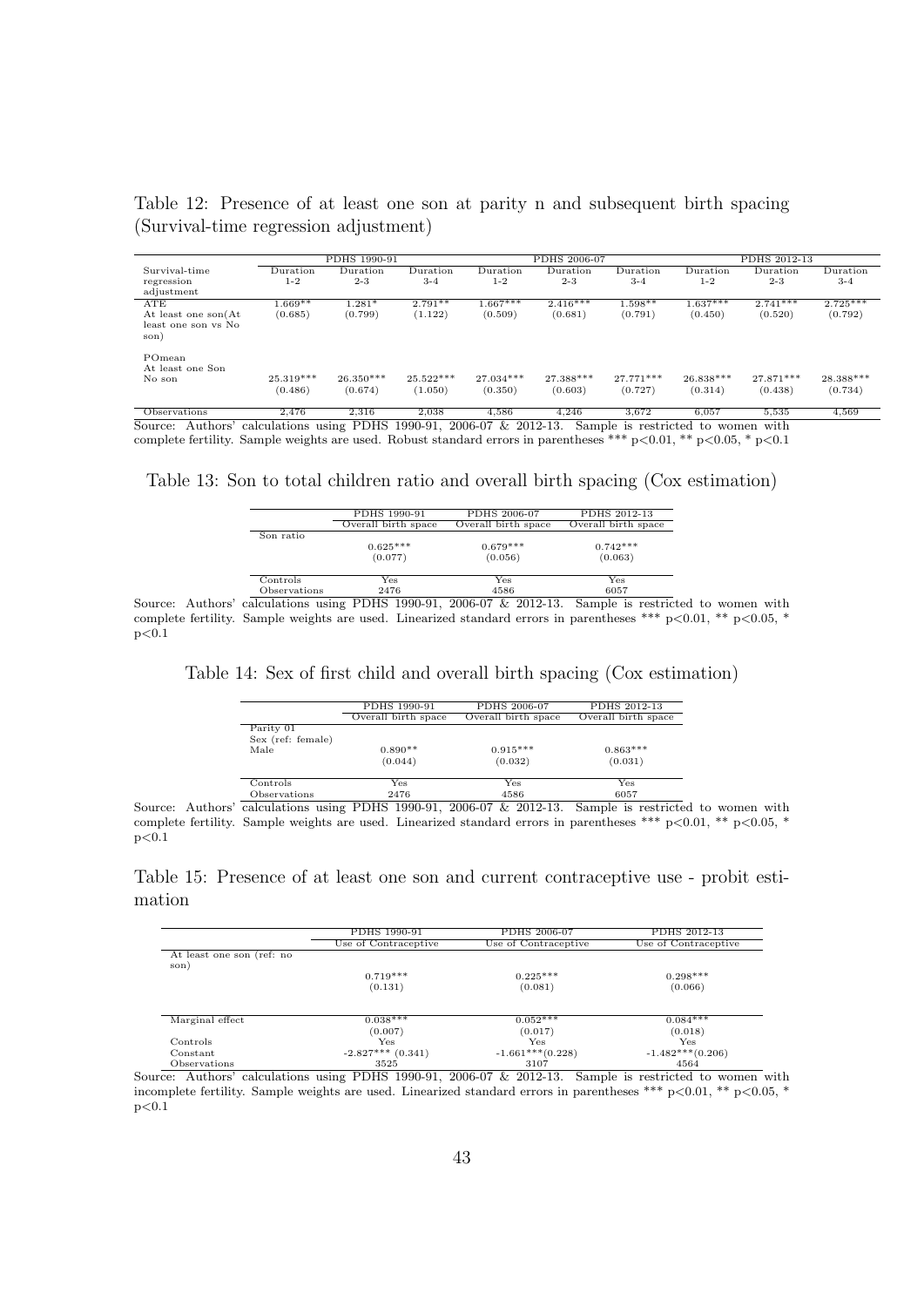| Variable                  |                   | 18 months         |                   |              | 24 months         |                 |
|---------------------------|-------------------|-------------------|-------------------|--------------|-------------------|-----------------|
| At least one son (ref: no | PDHS 1990-91      | PDHS 2006-07      | PDHS 2012-13      | PDHS 1990-91 | PDHS 2006-07      | PDHS 2012-13    |
| son)                      |                   |                   |                   |              |                   |                 |
| Duration                  | $0.179***(0.070)$ | $0.091**$ (0.046) | $0.128***(0.047)$ | 0.095(0.066) | $0.080*(0.043)$   | $0.085*(0.044)$ |
| 1 to 2                    |                   |                   |                   |              |                   |                 |
| Duration                  | $-0.000(0.092)$   | $0.185***(0.058)$ | 0.054(0.061)      | 0.058(0.083) | $0.127**$ (0.055) | 0.060(0.057)    |
| $2$ to $3$                |                   |                   |                   |              |                   |                 |
| Duration                  | 0.132(0.117)      | $-0.098(0.084)$   | 0.070(0.095)      | 0.094(0.115) | 0.026(0.077)      | 0.039(0.086)    |
| $3$ to $4$                |                   |                   |                   |              |                   |                 |
|                           |                   |                   |                   |              |                   |                 |
| Marginal effect           |                   |                   |                   |              |                   |                 |
| Duration                  | 0.057             | 0.029             | 0.042             | 0.037        | 0.031             | 0.032           |
| $1$ to $2$                |                   |                   |                   |              |                   |                 |
| Duration                  | $-0.000$          | 0.059             | 0.016             | 0.022        | 0.050             | 0.023           |
| $2$ to $3$                |                   |                   |                   |              |                   |                 |
| Duration                  | 0.042             | $-0.029$          | 0.021             | 0.037        | 0.010             | 0.015           |
| $3 \text{ to } 4$         |                   |                   |                   |              |                   |                 |
| Controls                  | Yes               | Yes               | Yes               | Yes          | Yes               | Yes             |

<span id="page-43-0"></span>Table 16: Preference of at least one son and short birth spacing (Probit estimations)

Source: Authors' calculations using PDHS 1990-91, 2006-07 & 2012-13. Sample is restricted to women with complete fertility. Sample weights are used. Standard errors in parentheses \*\*\* p<0.01, \*\* p<0.05, \* p<0.1

<span id="page-43-1"></span>Table 17: Presence of at least one son at parity n and subsequent birth spacing – poor vs non-poor households (Cox estimation)

|                                |            | Poor              |                   |                   | Non-poor   |                   |
|--------------------------------|------------|-------------------|-------------------|-------------------|------------|-------------------|
| Hazard ratio                   | Duration   | Duration          | Duration          | Duration          | Duration   | Duration          |
|                                | $1$ to $2$ | $2 \text{ to } 3$ | $3 \text{ to } 4$ | $1 \text{ to } 2$ | $2$ to $3$ | $3 \text{ to } 4$ |
| Parity 1                       |            |                   |                   |                   |            |                   |
| At least one son (ref: no son) | 0.970      |                   |                   | $0.847***$        |            |                   |
|                                | (0.054)    |                   |                   | (0.035)           |            |                   |
| Parity 2                       |            |                   |                   |                   |            |                   |
| At least one son (ref: no son) |            | 0.978             |                   |                   | $0.851***$ |                   |
|                                |            | (0.075)           |                   |                   | (0.045)    |                   |
| Parity 3                       |            |                   |                   |                   |            |                   |
| At least one son (ref: no son) |            |                   | 0.926             |                   |            | 1.014             |
|                                |            |                   | (0.135)           |                   |            | (0.114)           |
| Controls                       | Yes        | Yes               | Yes               | Yes               | <b>Yes</b> | Yes               |
| Observations                   | 2061       | 1956              | 1755              | 3996              | 3579       | 2814              |

Observations 2061 1956 1755 3996 3579 2814 Source: Authors' calculations using PDHS 2012-13. Sample is restricted to women with complete fertility. Sample weights are used. Linearized standard errors in parentheses \*\*\* p<0.01, \*\* p<0.05, \* p<0.1

<span id="page-43-2"></span>Table 18: Presence of at least one son at parity n and subsequent birth spacing wealthy vs non-wealthy households (Cox estimation)

|                                |            | Non wealthy |                   | Wealthy    |            |                   |  |
|--------------------------------|------------|-------------|-------------------|------------|------------|-------------------|--|
| Hazard ratio                   | Duration   | Duration    | Duration          | Duration   | Duration   | Duration          |  |
|                                | $1$ to $2$ | $2$ to $3$  | $3 \text{ to } 4$ | $1$ to $2$ | $2$ to $3$ | $3 \text{ to } 4$ |  |
| Parity 1                       |            |             |                   |            |            |                   |  |
| At least one son (ref: no son) | $0.905***$ |             |                   | $0.853**$  |            |                   |  |
|                                | (0.034)    |             |                   | (0.058)    |            |                   |  |
| Parity 2                       |            |             |                   |            |            |                   |  |
| At least one son (ref: no son) |            | 0.924       |                   |            | $0.814**$  |                   |  |
|                                |            | (0.047)     |                   |            | (0.067)    |                   |  |
| Parity 3                       |            |             |                   |            |            |                   |  |
| At least one son (ref: no son) |            |             | 0.913             |            |            | 1.244             |  |
|                                |            |             | (0.084)           |            |            | (0.248)           |  |
| Controls                       | Yes        | Yes         | Yes               | Yes        | Yes        | Yes               |  |
| Observations                   | 4461       | 4168        | 3604              | 1596       | 1367       | 965               |  |

Source: Authors' calculations using PDHS 2012-13. Sample is restricted to women with complete fertility. Sample weights are used. Linearized standard errors in parentheses \*\*\* p<0.01, \*\* p<0.05, \* p<0.1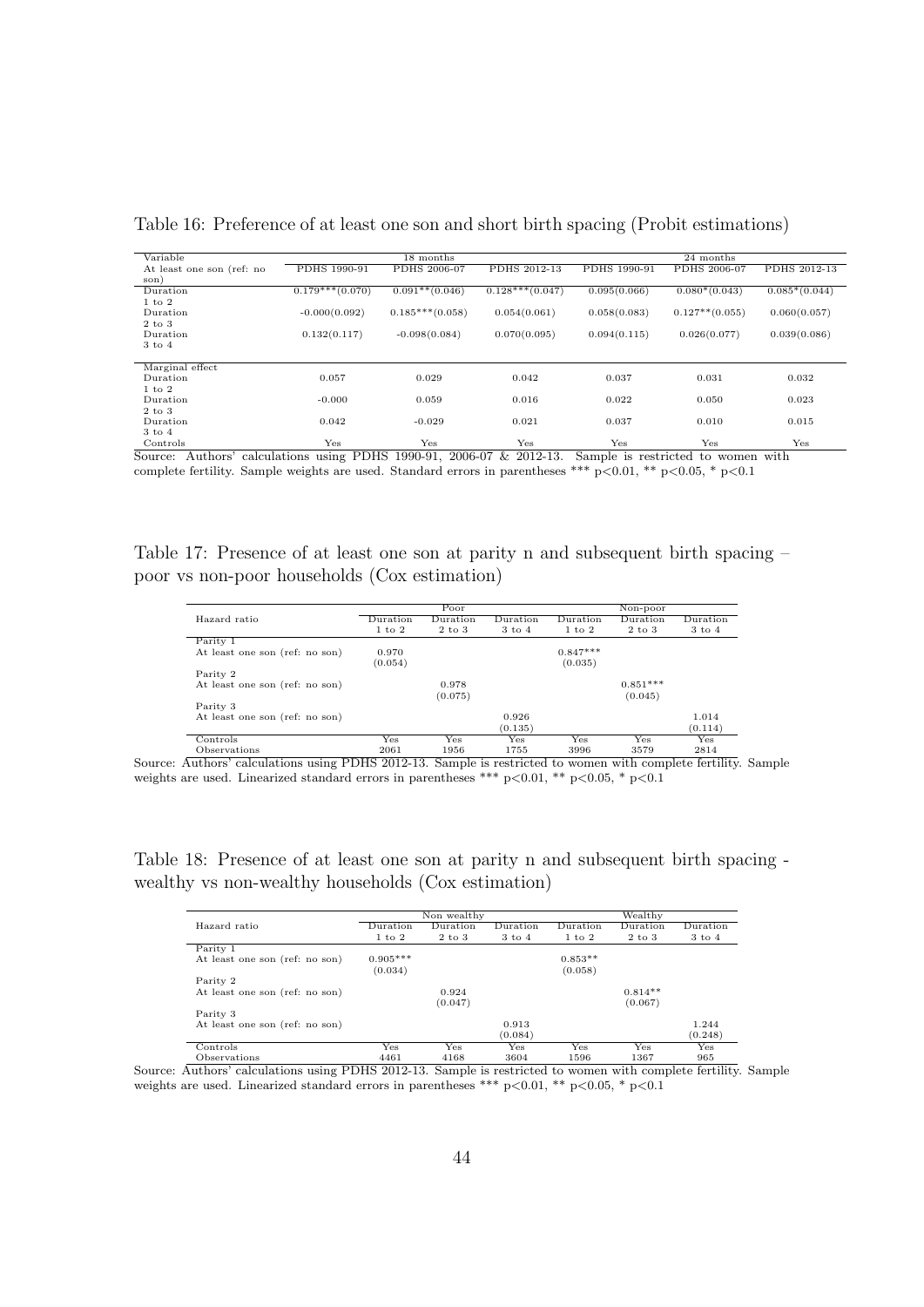|                                |            | Joint      |                   | Nuclear    |            |                   |  |
|--------------------------------|------------|------------|-------------------|------------|------------|-------------------|--|
| Hazard ratio                   | Duration   | Duration   | Duration          | Duration   | Duration   | Duration          |  |
|                                | $1$ to $2$ | $2$ to $3$ | $3 \text{ to } 4$ | 1 to 2     | $2$ to $3$ | $3 \text{ to } 4$ |  |
| Parity 1                       |            |            |                   |            |            |                   |  |
| At least one son (ref: no son) | 0.935      |            |                   | $0.880***$ |            |                   |  |
|                                | (0.069)    |            |                   | (0.033)    |            |                   |  |
| Parity 2                       |            |            |                   |            |            |                   |  |
| At least one son (ref: no son) |            | 0.995      |                   |            | $0.887**$  |                   |  |
|                                |            | (0.090)    |                   |            | (0.045)    |                   |  |
| Parity 3                       |            |            |                   |            |            |                   |  |
| At least one son (ref: no son) |            |            | $0.707**$         |            |            | 1.020             |  |
|                                |            |            | (0.119)           |            |            | (0.096)           |  |
| Controls                       | Yes        | Yes        | Yes               | <b>Yes</b> | Yes        | Yes               |  |
| Ohcomm <sub>tion</sub>         | 1105       | 000        | 709               | 1962       | A E Q G    | 2961              |  |

<span id="page-44-0"></span>Table 19: Presence of at least one son at parity n and subsequent birth spacing by family type (Cox estimation)

Observations 1195 999 708 4862 4536 3861 Source: Authors' calculations using PDHS 2012-13. Sample is restricted to women with complete fertility. Sample weights are used. Linearized standard errors in parentheses \*\*\* p<0.01, \*\* p<0.05, \* p<0.1

<span id="page-44-1"></span>Table 20: Presence of at least one son at parity n and subsequent birth spacing by consanguineous marriages (Cox estimation)

|                                |            | No-consanguineous marriage |            | Yes-consanguineous marriage |            |                   |
|--------------------------------|------------|----------------------------|------------|-----------------------------|------------|-------------------|
| Hazard ratio                   | Duration   | Duration                   | Duration   | Duration                    | Duration   | Duration          |
|                                | $1$ to $2$ | $2$ to $3$                 | $3$ to $4$ | $1$ to $2$                  | $2$ to $3$ | $3 \text{ to } 4$ |
| Parity 1                       |            |                            |            |                             |            |                   |
| At least one son (ref: no son) | $0.879**$  |                            |            | $0.887***$                  |            |                   |
|                                | (0.048)    |                            |            | (0.036)                     |            |                   |
| Parity 2                       |            |                            |            |                             |            |                   |
| At least one son (ref: no son) |            | 0.917                      |            |                             | $0.895**$  |                   |
|                                |            | (0.069)                    |            |                             | (0.051)    |                   |
| Parity 3                       |            |                            |            |                             |            |                   |
| At least one son (ref: no son) |            |                            | 1.098      |                             |            | 0.901             |
|                                |            |                            | (0.152)    |                             |            | (0.099)           |
| Controls                       | Yes        | Yes                        | Yes.       | Yes                         | Yes        | Yes               |
| Observations                   | 2387       | 2137                       | 1728       | 3668                        | 3396       | 2839              |

Source: Authors' calculations using PDHS 2012-13. Sample is restricted to women with complete fertility. Sample weights are used. Linearized standard errors in parentheses \*\*\* p<0.01, \*\* p<0.05, \* p<0.1

<span id="page-44-2"></span>Table 21: Presence of at least one son at parity n and subsequent birth space by place of residence (Cox estimation)

|                                |            | Rural      |            |            | Urban      |                   |
|--------------------------------|------------|------------|------------|------------|------------|-------------------|
| Hazard ratio                   | Duration   | Duration   | Duration   | Duration   | Duration   | Duration          |
|                                | $1$ to $2$ | $2$ to $3$ | $3$ to $4$ | $1$ to $2$ | $2$ to $3$ | $3 \text{ to } 4$ |
| Parity 1                       |            |            |            |            |            |                   |
| At least one son (ref: no son) | $0.901***$ |            |            | $0.862***$ |            |                   |
|                                | (0.039)    |            |            | (0.045)    |            |                   |
| Parity 2                       |            |            |            |            |            |                   |
| At least one son (ref: no son) |            | 0.936      |            |            | $0.837***$ |                   |
|                                |            | (0.054)    |            |            | (0.052)    |                   |
| Parity 3                       |            |            |            |            |            |                   |
| At least one son (ref: no son) |            |            | 0.926      |            |            | 1.085             |
|                                |            |            | (0.097)    |            |            | (0.181)           |
| Controls                       | Yes        | Yes        | Yes        | Yes        | Yes        | Yes               |
| Observations                   | 3075       | 2868       | 2482       | 2982       | 2667       | 2087              |

Source: Authors' calculations using PDHS 2012-13. Sample is restricted to women with complete fertility. Sample weights are used. Linearized standard errors in parentheses \*\*\* p<0.01, \*\* p<0.05, \* p<0.1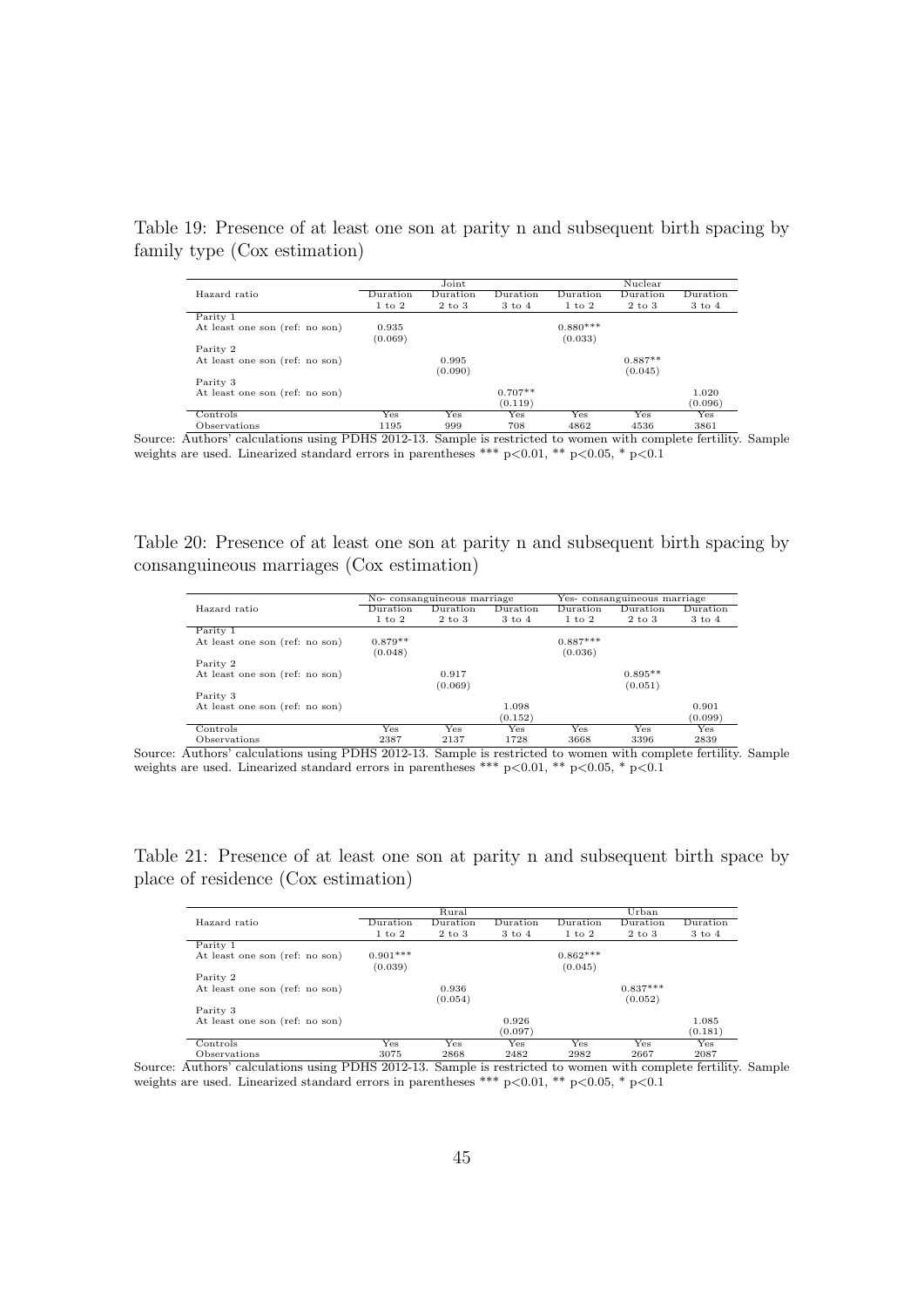<span id="page-45-0"></span>Table 22: Presence of at least one son at parity n and subsequent birth spacing by woman's age at marriage (Cox estimation)

|                                |            | Early $(<=18)$ |                   | Late $(>18)$ |                          |                   |  |
|--------------------------------|------------|----------------|-------------------|--------------|--------------------------|-------------------|--|
| Hazard ratio                   | Duration   | Duration       | Duration          | Duration     | $\mathop{\rm{Duration}}$ | Duration          |  |
|                                | $1$ to $2$ | $2$ to $3$     | $3 \text{ to } 4$ | $1$ to $2$   | $2$ to $3$               | $3 \text{ to } 4$ |  |
| Parity 1                       |            |                |                   |              |                          |                   |  |
| At least one son (ref: no son) | $0.846***$ |                |                   | 0.967        |                          |                   |  |
|                                | (0.037)    |                |                   | (0.050)      |                          |                   |  |
| Parity 2                       |            |                |                   |              |                          |                   |  |
| At least one son (ref: no son) |            | $0.910*$       |                   |              | 0.903                    |                   |  |
|                                |            | (0.052)        |                   |              | (0.066)                  |                   |  |
| Parity 3                       |            |                |                   |              |                          |                   |  |
| At least one son (ref: no son) |            |                | 0.991             |              |                          | 0.960             |  |
|                                |            |                | (0.122)           |              |                          | (0.093)           |  |
| Controls                       | Yes        | Yes            | Yes               | Yes          | Yes                      | Yes               |  |
| Observations                   | 3652       | 3482           | 3057              | 2526         | 2168                     | 1618              |  |

Source: Authors' calculations using PDHS 2012-13. Sample is restricted to women with complete fertility. Sample weights are used. Linearized standard errors in parentheses \*\*\* p $<0.01$ , \*\* p $<0.05$ , \* p $<0.1$ 

<span id="page-45-1"></span>Table 23: Presence of at least one son at parity n and subsequent birth spacing by participation in household decisionmaking (Cox estimation)

|                                |            | No say     |            |            | Have a say |                   |
|--------------------------------|------------|------------|------------|------------|------------|-------------------|
| Hazard ratio                   | Duration   | Duration   | Duration   | Duration   | Duration   | Duration          |
|                                | $1$ to $2$ | $2$ to $3$ | $3$ to $4$ | $1$ to $2$ | $2$ to $3$ | $3 \text{ to } 4$ |
| Parity 1                       |            |            |            |            |            |                   |
| At least one son (ref: no son) | 0.978      |            |            | $0.858***$ |            |                   |
|                                | (0.073)    |            |            | (0.034)    |            |                   |
| Parity 2                       |            |            |            |            |            |                   |
| At least one son (ref: no son) |            | 0.844      |            |            | $0.897**$  |                   |
|                                |            | (0.094)    |            |            | (0.047)    |                   |
| Parity 3                       |            |            |            |            |            |                   |
| At least one son (ref: no son) |            |            | 0.918      |            |            | 1.015             |
|                                |            |            | (0.104)    |            |            | (0.104)           |
| Controls                       | Yes        | Yes        | Yes        | Yes        | Yes        | Yes               |
| Observations                   | 1382       | 1297       | 1134       | 4074       | 3718       | 3042              |

Source: Authors' calculations using PDHS 2012-13. Sample is restricted to women with complete fertility. Sample weights are used. Linearized standard errors in parentheses \*\*\* p<0.01, \*\* p<0.05, \* p<0.1

<span id="page-45-2"></span>Table 24: Presence of at least one son at parity n and subsequent birth spacing by participation in healthcare decisions (Cox estimation)

|                                |                   | No-say in self health decisions |                   |                   | Yes-say in self health decisions |                   |  |
|--------------------------------|-------------------|---------------------------------|-------------------|-------------------|----------------------------------|-------------------|--|
| Hazard ratio                   | Duration          | Duration                        | Duration          | Duration          | Duration                         | Duration          |  |
|                                | $1 \text{ to } 2$ | $2 \text{ to } 3$               | $3 \text{ to } 4$ | $1 \text{ to } 2$ | 2 to 3                           | $3 \text{ to } 4$ |  |
| Parity 1                       |                   |                                 |                   |                   |                                  |                   |  |
| At least one son (ref: no son) | 0.940             |                                 |                   | $0.856***$        |                                  |                   |  |
|                                | (0.051)           |                                 |                   | (0.036)           |                                  |                   |  |
| Parity 2                       |                   |                                 |                   |                   |                                  |                   |  |
| At least one son (ref: no son) |                   | 0.940                           |                   |                   | $0.882**$                        |                   |  |
|                                |                   | (0.068)                         |                   |                   | (0.050)                          |                   |  |
| Parity 3                       |                   |                                 |                   |                   |                                  |                   |  |
| At least one son (ref: no son) |                   |                                 | 0.938             |                   |                                  | 0.982             |  |
|                                |                   |                                 | (0.077)           |                   |                                  | (0.111)           |  |
| Controls                       | Yes               | Yes                             | Yes               | Yes               | Yes                              | Yes               |  |
| Observations                   | 2517              | 2313                            | 1929              | 3515              | 3197                             | 2618              |  |

Source: Authors' calculations using PDHS 2012-13. Sample is restricted to women with complete fertility. Sample weights are used. Linearized standard errors in parentheses \*\*\* p<0.01, \*\* p<0.05, \* p<0.1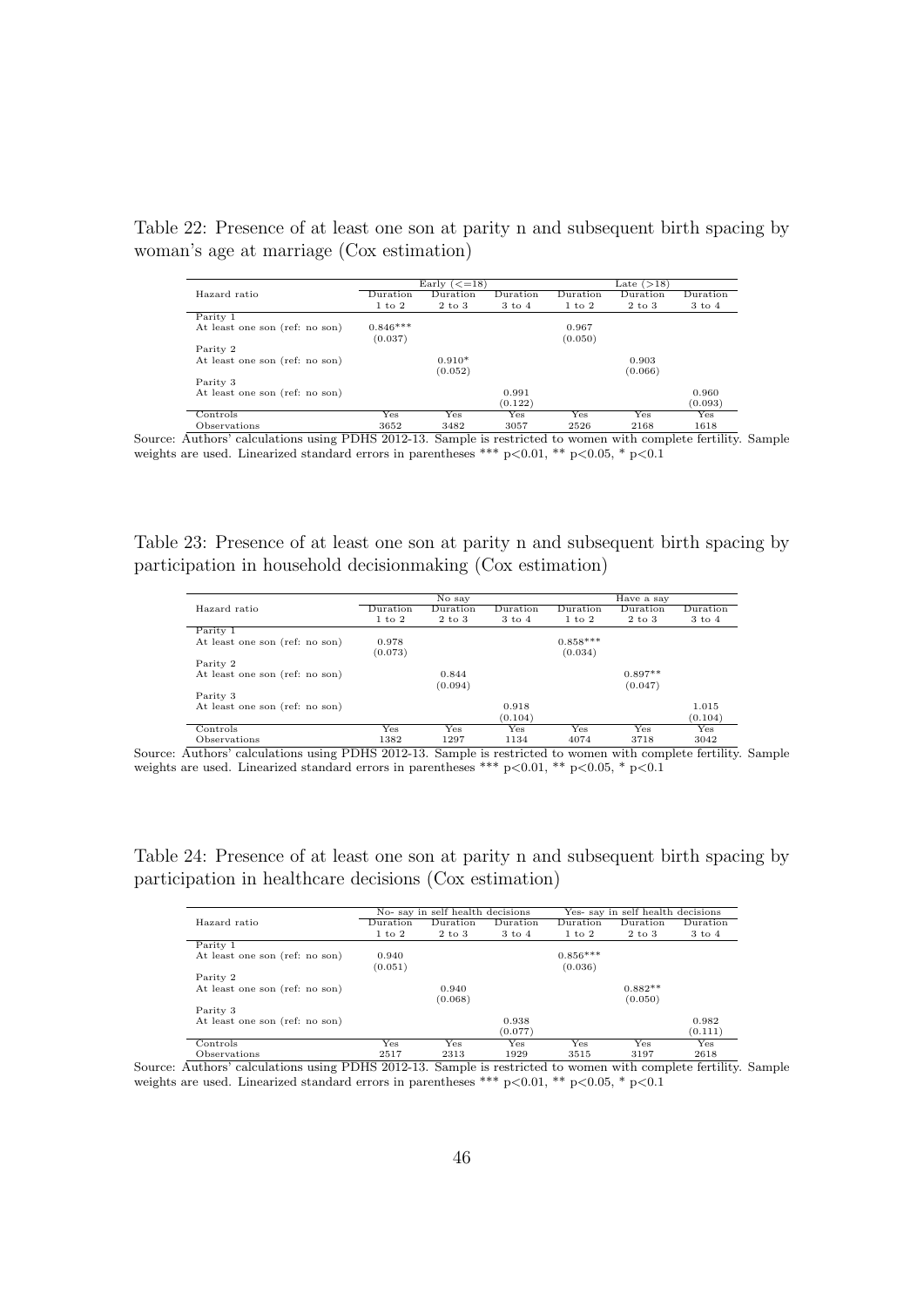|                                |                | PDHS 2012-13   |                |
|--------------------------------|----------------|----------------|----------------|
| Hazard ratio                   | Duration1 to 2 | Duration2 to 3 | Duration3 to 4 |
| Parity 1                       |                |                |                |
| At least one son (ref: no son) | $0.902*$       |                |                |
|                                | $-0.056$       |                |                |
| Parity 2                       |                |                |                |
| At least one son (ref: no son) |                | $0.875**$      |                |
|                                |                | $-0.058$       |                |
| Parity 3                       |                |                |                |
| At least one son (ref: no son) |                |                | 1.199          |
|                                |                |                | $-0.172$       |
| Controls                       | Yes            | Yes            | <b>Yes</b>     |
| Observations                   | 2231           | 2102           | 1856           |

<span id="page-46-0"></span>Table 25: Presence of at least one son at parity n and subsequent birth spacing-Subsample of women who are 40 years or above

<span id="page-46-1"></span>Table 26: Presence of at least one son at parity n and subsequent birth spacing – Subsample with no child loss (Cox estimation)

|                                   |            | PDHS 1990-91             |                   |                 | PDHS 2006-07    |                   |                 | PDHS 2012-13 |                 |
|-----------------------------------|------------|--------------------------|-------------------|-----------------|-----------------|-------------------|-----------------|--------------|-----------------|
| Hazard ratio                      | Duration   | $\mathop{\rm{Duration}}$ | Duration          | $\rm{Duration}$ | $\rm{Duration}$ | Duration          | $\rm{Duration}$ | Duration     | $\rm{Duration}$ |
|                                   | $1$ to $2$ | $2$ to $3$               | $3 \text{ to } 4$ | $1$ to $2$      | $2$ to $3$      | $3 \text{ to } 4$ | $1$ to $2$      | $2$ to $3$   | 3 to 4          |
| Parity 1                          |            |                          |                   |                 |                 |                   |                 |              |                 |
| At least one son<br>(ref: no son) | $0.899**$  |                          |                   | $0.844***$      |                 |                   | $0.892***$      |              |                 |
|                                   | (0.049)    |                          |                   | (0.032)         |                 |                   | (0.033)         |              |                 |
| Parity 2                          |            |                          |                   |                 |                 |                   |                 |              |                 |
| At least one son<br>(ref: no son) |            | 0.920                    |                   |                 | $0.806***$      |                   |                 | $0.922*$     |                 |
|                                   |            | (0.062)                  |                   |                 | (0.039)         |                   |                 | (0.046)      |                 |
| Parity 3                          |            |                          |                   |                 |                 |                   |                 |              |                 |
| At least one son<br>(ref: no son) |            |                          | 0.910             |                 |                 | 0.932             |                 |              | 0.964           |
|                                   |            |                          | (0.100)           |                 |                 | (0.057)           |                 |              | (0.100)         |
| Controls                          | Yes        | Yes                      | Yes               | Yes             | Yes             | Yes               | Yes             | Yes          | Yes             |
| Observations                      | 1850       | 1695                     | 1437              | 3707            | 3369            | 2828              | 4945            | 4428         | 3498            |

Observations 1850 1695 1437 3707 3369 2828 4945 4428 3498 Source: Authors' calculations using PDHS 1990-91, 2006-07 & 2012-13. Sample is restricted to women with complete fertility. Sample weights are used. Linearized standard errors in parentheses \*\*\* p<0.01, \*\* p<0.05, \*  $p<0.1$ 

<span id="page-46-2"></span>Table 27: Presence of at least one son at parity n and subsequent birth spacing (Propensity score matching)

| Propensity   |            | PDHS 1990-91    |                          |            | PDHS 2006-07 |                   |            | PDHS 2012-13 |                   |
|--------------|------------|-----------------|--------------------------|------------|--------------|-------------------|------------|--------------|-------------------|
| score match  | Duration   | $\rm{Duration}$ | $\mathop{\rm{Duration}}$ | Duration   | Duration     | Duration          | Duration   | Duration     | Duration          |
|              | $1$ to $2$ | $2$ to $3$      | $3 \text{ to } 4$        | $1$ to $2$ | $2$ to $3$   | $3 \text{ to } 4$ | $1$ to $2$ | 2 to 3       | $3 \text{ to } 4$ |
| Parity 01    |            |                 |                          |            |              |                   |            |              |                   |
| ATE          | $1.729**$  |                 |                          | $1.425*$   |              |                   | $1.522***$ |              |                   |
|              | (0.678)    |                 |                          | (0.572)    |              |                   | (0.480)    |              |                   |
| Parity 02    |            |                 |                          |            |              |                   |            |              |                   |
| ATE          |            | 1.182           |                          |            | $2.565***$   |                   |            | $2.404***$   |                   |
|              |            | (0.900)         |                          |            | (0.778)      |                   |            | (0.578)      |                   |
| Parity 03    |            |                 |                          |            |              |                   |            |              |                   |
| ATE          |            |                 | 2.030                    |            |              | 0.754             |            |              | 1.437             |
|              |            |                 | (1.284)                  |            |              | (0.967)           |            |              | (0.997)           |
| Observations | 2483       | 2323            | 2044                     | 4486       | 4246         | 3732              | 6057       | 5535         | 4569              |

Observations 2483 2323 2044 4486 4246 3732 6057 5535 4569 Source: Authors' calculations using PDHS 1990-91, 2006-07 & 2012-13. Sample is restricted to women with complete fertility. Sample weights are used. Standard errors in parentheses \*\*\* p<0.01, \*\* p<0.05, \* p<0.1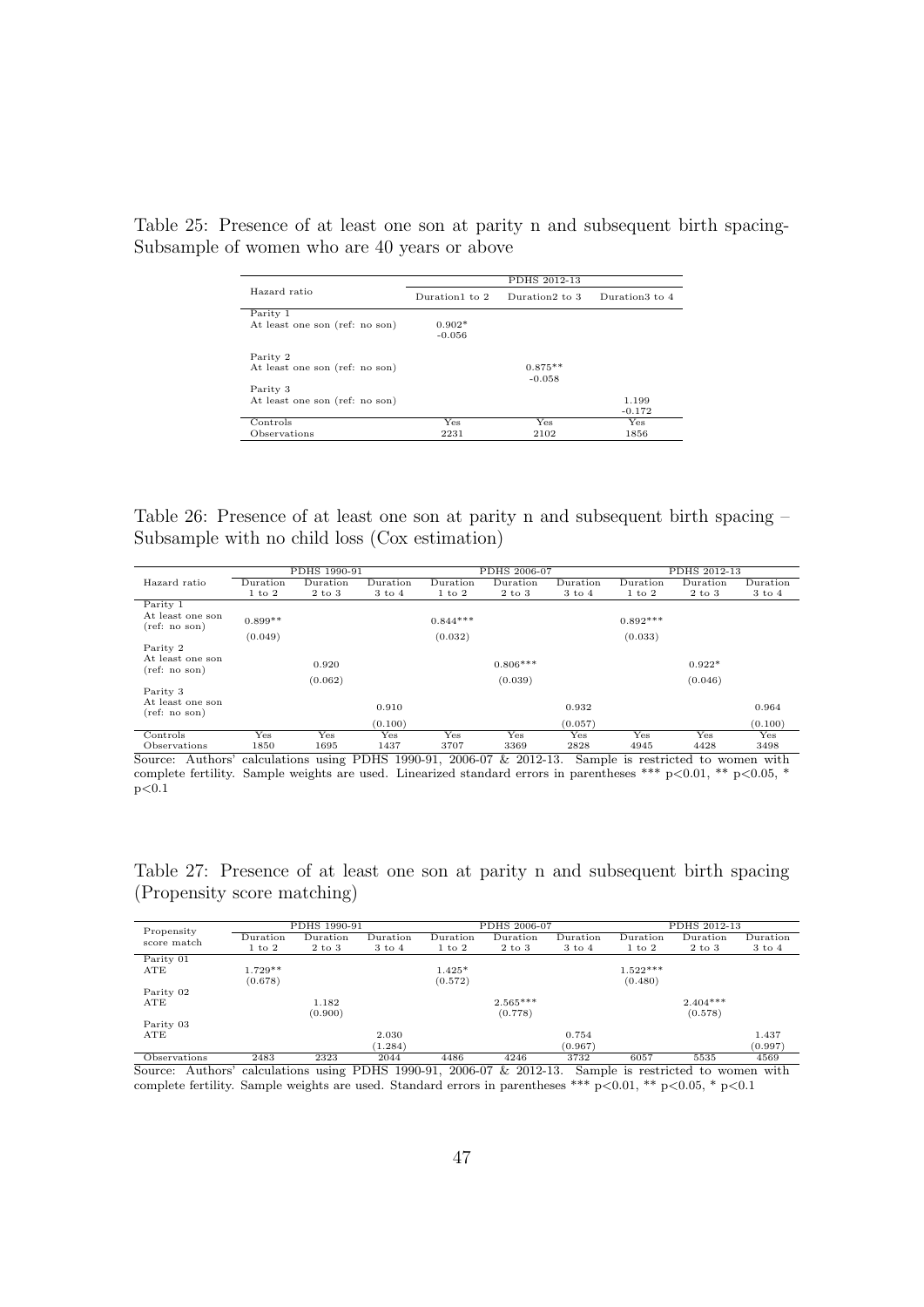<span id="page-47-0"></span>Table 28: Presence of at least one son at parity n and subsequent birth spacing (Parametric survival model)

|                                   |            | PDHS 1990-91 |                   |            | PDHS 2006-07 |                   |                 | PDHS 2012-13 |            |
|-----------------------------------|------------|--------------|-------------------|------------|--------------|-------------------|-----------------|--------------|------------|
| Hazard ratio                      | Duration   | Duration     | Duration          | Duration   | Duration     | Duration          | Duration        | Duration     | Duration   |
|                                   | $1$ to $2$ | $2$ to $3$   | $3 \text{ to } 4$ | $1$ to $2$ | $2$ to $3$   | $3 \text{ to } 4$ | $1$ to $2$      | $2$ to $3$   | $3$ to $4$ |
| Parity 1                          |            |              |                   |            |              |                   |                 |              |            |
| At least one son<br>(ref: no son) | $0.925***$ |              |                   | $0.942***$ |              |                   | $0.931***$      |              |            |
|                                   | (0.024)    |              |                   | (0.018)    |              |                   | (0.030)         |              |            |
| Parity 2<br>At least one son      |            | 0.959        |                   |            | $0.911***$   |                   |                 | $0.947**$    |            |
| (ref: no son)                     |            | (0.034)      |                   |            | (0.023)      |                   |                 | (0.024)      |            |
| Parity 3                          |            |              |                   |            |              |                   |                 |              |            |
| At least one son<br>(ref: no son) |            |              | 0.966             |            |              | 0.960             |                 |              | 0.990      |
|                                   |            |              | (0.066)           |            |              | (0.029)           |                 |              | (0.054)    |
| Controls                          | Yes        | Yes          | Yes               | Yes        | Yes          | Yes               | Yes             | Yes          | Yes        |
| $\bigcap$ homeonations $\bigcap$  | 0.47c      | 0.21c        | 0020              | A E Q C    | AOAC         | 2070              | $C$ $C$ $E$ $D$ | EEQE         | A E C      |

Controls Yes Yes Yes Yes Yes Yes Yes Yes Yes Observations 2476 2316 2038 4586 4246 3672 6057 5535 4569 Source: Authors' calculations using PDHS 1990-91, 2006-07 & 2012-13. Sample is restricted to women with complete fertility. Sample weights are used. Linearized standard errors in parentheses \*\*\* p<0.01, \*\* p<0.05, \*  $p<0.1$ 

<span id="page-47-1"></span>

| Table 29: Placebo test – Month of interview as outcome ( $\cos$ estimation) |  |
|-----------------------------------------------------------------------------|--|
|-----------------------------------------------------------------------------|--|

|                  |                    | PDHS 1990-91          |                                        |                 | PDHS 2006-07     |                          |                                    | PDHS 2012-13                       |                      |
|------------------|--------------------|-----------------------|----------------------------------------|-----------------|------------------|--------------------------|------------------------------------|------------------------------------|----------------------|
| Hazard ratio     | Duration           | $\rm{Duration}$       | $\rm{Duration}$                        | $\rm{Duration}$ | Duration         | $\rm{Duration}$          | Duration                           | Duration                           | Duration             |
|                  | $1$ to $2$         | $2$ to $3$            | $3 \text{ to } 4$                      | $1$ to $2$      | $2$ to $3$       | $3 \text{ to } 4$        | $1 \text{ to } 2$                  | $2$ to $3$                         | $3$ to $4$           |
| Parity 1         |                    |                       |                                        |                 |                  |                          |                                    |                                    |                      |
| One son (ref:    | 0.999              |                       |                                        | 1.039           |                  |                          | 1.039                              |                                    |                      |
| no son)          |                    |                       |                                        |                 |                  |                          |                                    |                                    |                      |
|                  | (0.035)            |                       |                                        | (0.027)         |                  |                          | (0.024)                            |                                    |                      |
| Parity 2         |                    |                       |                                        |                 |                  |                          |                                    |                                    |                      |
| At least one son |                    | 0.937                 |                                        |                 | 0.944            |                          |                                    | 1.009                              |                      |
| (ref: no son)    |                    |                       |                                        |                 |                  |                          |                                    |                                    |                      |
|                  |                    | (0.039)               |                                        |                 | (0.032)          |                          |                                    | (0.028)                            |                      |
| Parity 3         |                    |                       |                                        |                 |                  |                          |                                    |                                    |                      |
| At least one son |                    |                       | 0.903                                  |                 |                  | 0.936                    |                                    |                                    | 0.996                |
| (ref: no son)    |                    |                       |                                        |                 |                  |                          |                                    |                                    |                      |
|                  |                    |                       |                                        |                 |                  |                          |                                    |                                    |                      |
| Controls         |                    |                       |                                        |                 |                  |                          |                                    |                                    | $_{\rm Yes}$         |
| $\sim$ $\sim$    | Yes<br>$\sim$ $ -$ | Yes<br>$\sim$ $ \sim$ | (0.055)<br>Yes<br>$\sim$ $\sim$ $\sim$ | Yes<br>$\cdots$ | Yes<br>$- - - -$ | (0.044)<br>Yes<br>$\sim$ | Yes<br>$\sim$ $\sim$ $\sim$ $\sim$ | Yes<br>$\sim$ $\sim$ $\sim$ $\sim$ | (0.040)<br>$- - - -$ |

Controls Yes Yes Yes Yes Yes Yes Yes Yes Yes Observations 2540 2476 2316 4666 4586 4246 6205 6057 5535 Source: Authors' calculations using PDHS 1990-91, 2006-07 & 2012-13. Sample is restricted to women with complete fertility. Sample weights are used. Linearized standard errors in parentheses \*\*\* p<0.01, \*\* p<0.05, \*  $p<0.1$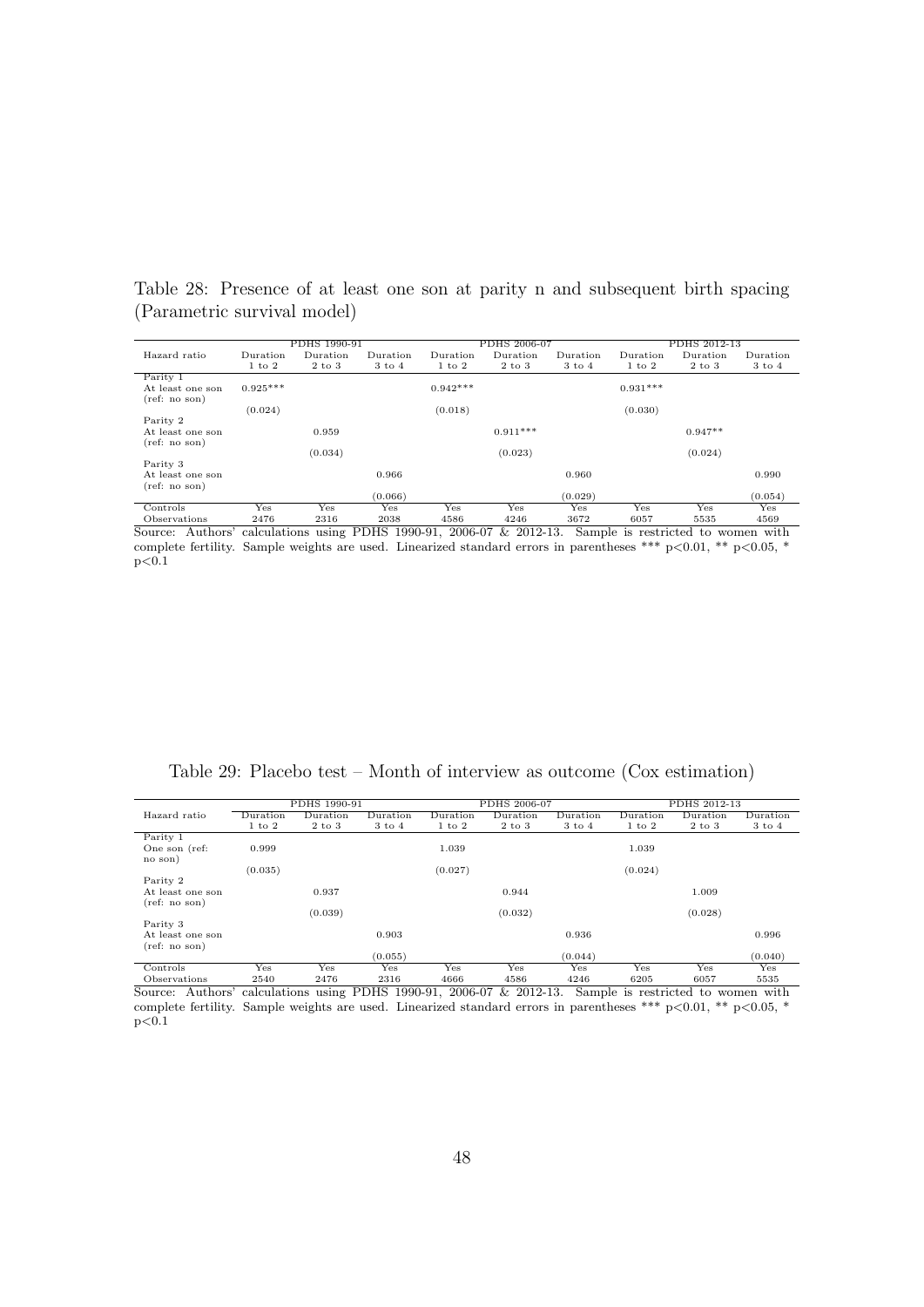## Appendix

|                             | 1990-91 | 2006-07             | 2012-13 |
|-----------------------------|---------|---------------------|---------|
| Household sample size       | 7,193   | 95,441              | 12,943  |
| Number of women (ever       | 6,611   | 10,023              | 13,558  |
| married, age $15$ to $49$ ) |         |                     |         |
| Women with complete         | 2,732   | 5,545               | 6,849   |
| fertility                   |         |                     |         |
| Number of men               | 1,354   | No male respondents | 3,134   |
| Number of births            | 27,369  | 39,049              | 50,238  |
| Total fertility rate        | 5.4     | 4.1                 | 3.8     |
| Sex ratio at birth          | 105.6   | 107.27              | 108.13  |
|                             |         |                     |         |

### Table A1: Summary of datasets

Source: Authors' calculations using PDHS 1990-91, 2006-07  $\&$  2012-13.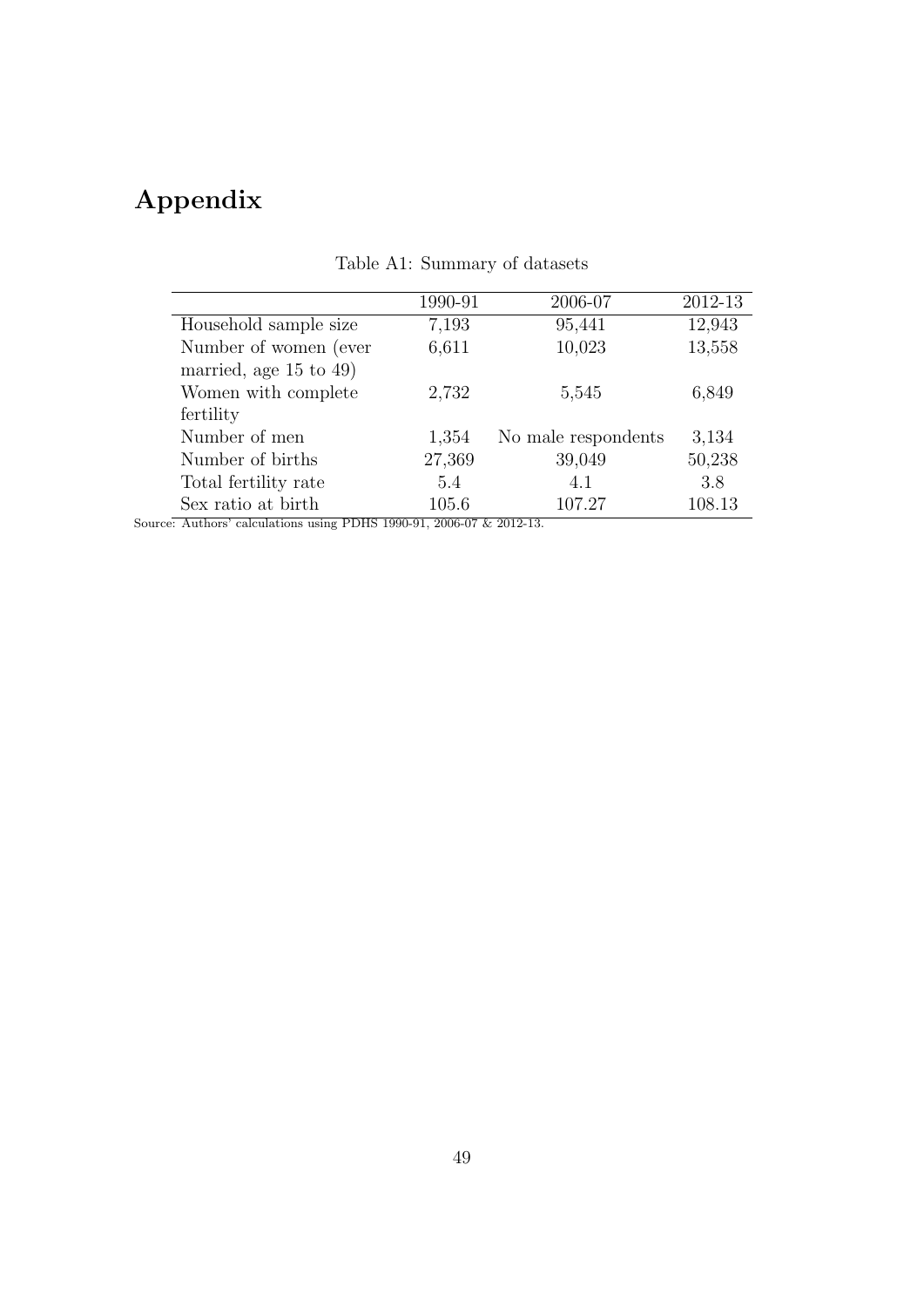Figure A1: Presence of at least one son at parity n and subsequent birth spacing – poor vs non-poor households (Kaplan-Meier cumulative survival graph)



(a) Parity 01

Source: Authors' calculations using PDHS 2012-13. Note: The 0 implies women with no son at parity n and 1 implies women with at least one son parity n. Sample is restricted to women with complete fertility.

150

 $sp3 = 1$ 

 $\overline{200}$ 

0.00

 $\overline{\mathbf{0}}$ 

 $50$ 

100<br>analysis time  $sp3 = 0$ 

0.00

 $\overline{0}$ 

 $50$ 

100<br>analysis time

 $sp3 = 0$ 

 $150$ 

 $\frac{1}{\text{sp3}} = 1$ 

 $200$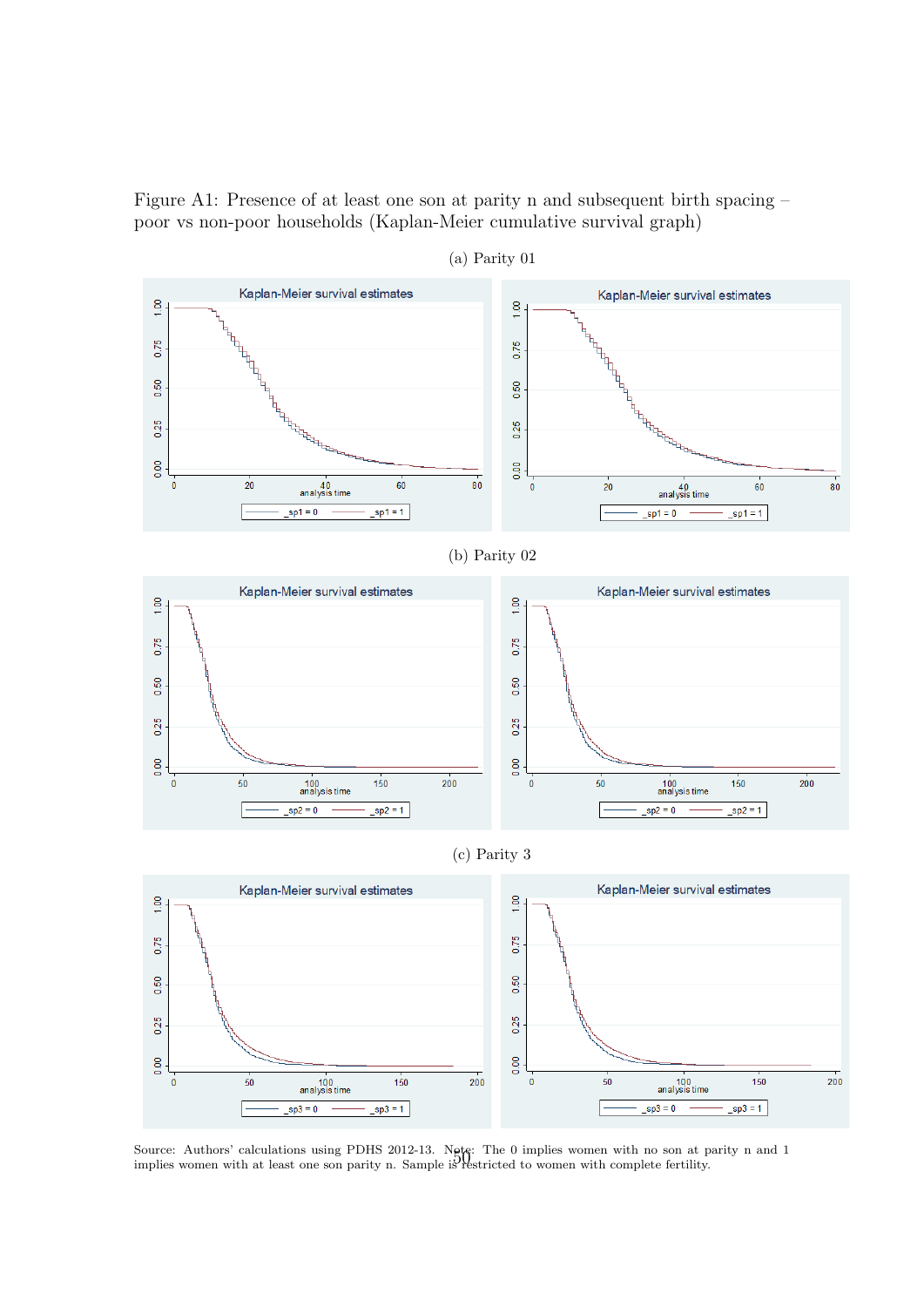Figure A2: Presence of at least one son at parity n and subsequent birth spacing wealthy vs non-wealthy households (Kaplan-Meier cumulative survival graph)



(a) Parity 01

Source: Authors' calculations using PDHS 2012-13. Note: The 0 implies women with no son at parity n and 1 implies women with at least one son parity n. Sample is restricted to women with complete fertility.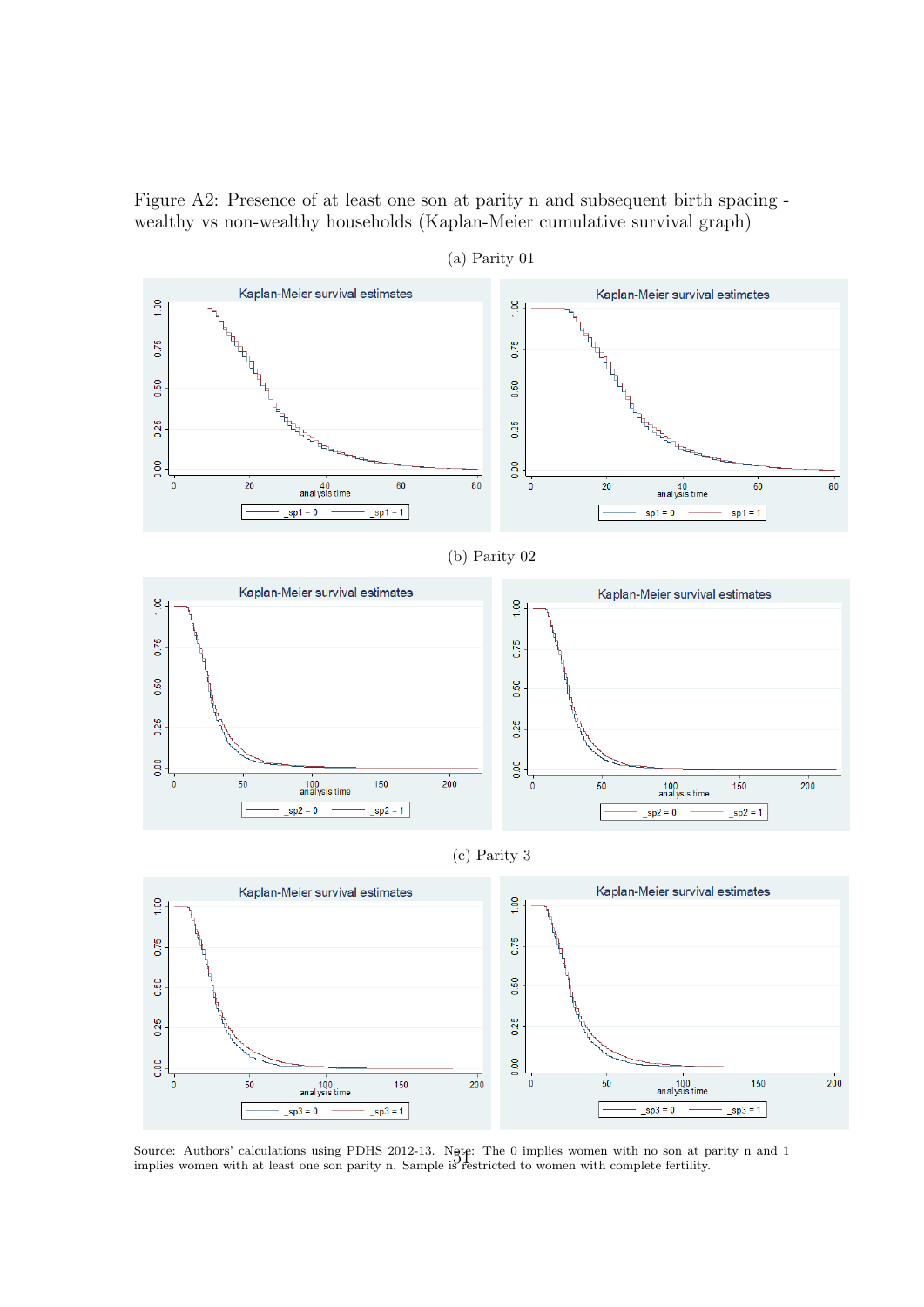Figure A3: Presence of at least one son at parity n and subsequent birth spacing by family type (Kaplan-Meier cumulative survival graph)



(a) Parity 01

Source: Authors' calculations using PDHS 2012-13. Note: The 0 implies women with no son at parity n and 1 implies women with at least one son parity n. Sample is restricted to women with complete fertility.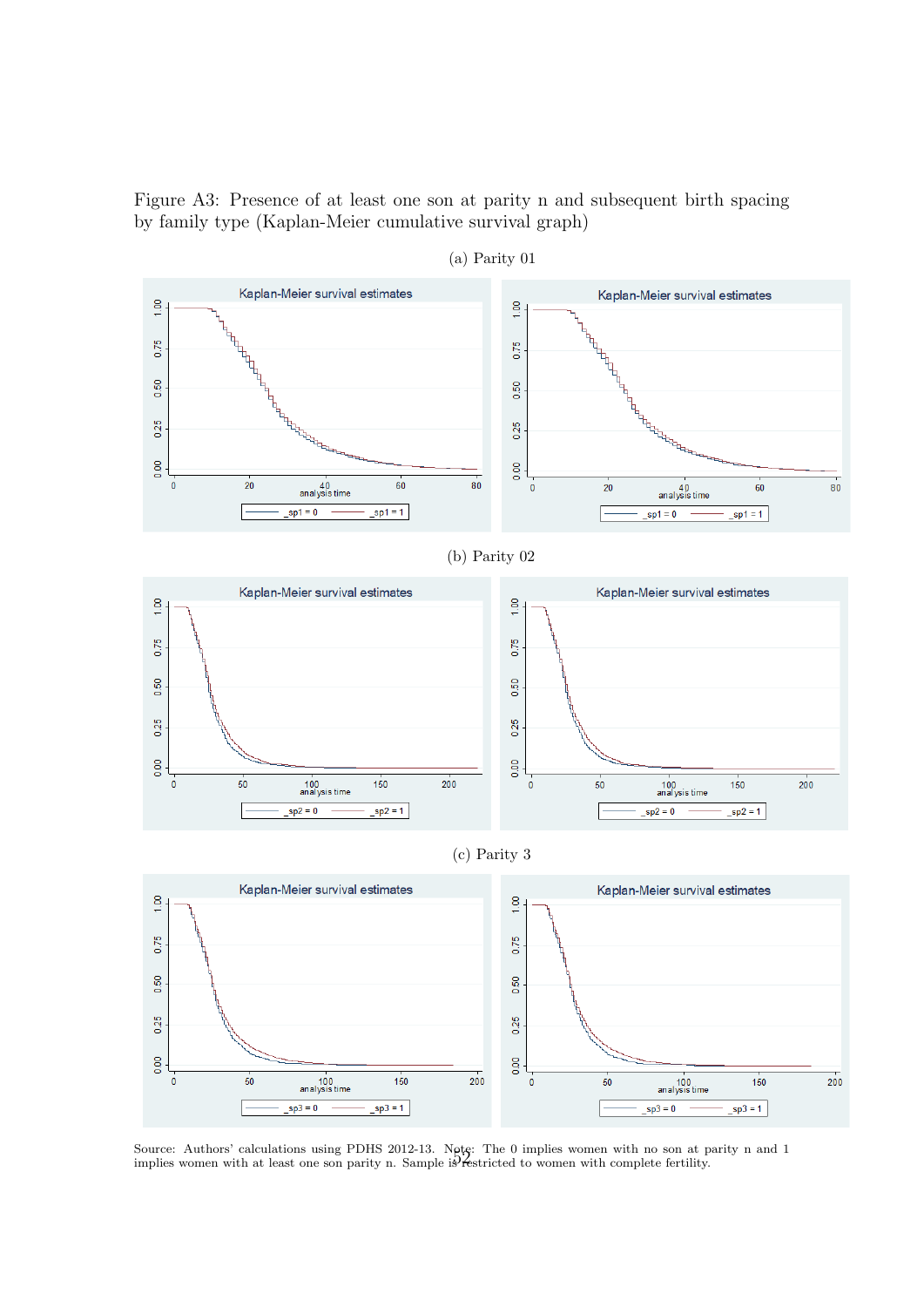Figure A4: Presence of at least one son at parity n and subsequent birth spacing by consanguineous marriages (Kaplan-Meier cumulative survival graph)



(a) Parity 01

Source: Authors' calculations using PDHS 2012-13. Note: The 0 implies women with no son at parity n and 1 implies women with at least one son parity n. Sample is restricted to women with complete fertility.

 $\overline{200}$ 

 $150$ 

 $sp3 = 1$ 

0.00

 $\overline{\mathbf{0}}$ 

 $50$ 

100<br>analysis time

 $\frac{1}{2}$ 

 $\overline{200}$ 

 $150$ 

 $sp3=1$ 

0.00

 $\overline{\mathbf{0}}$ 

 $50$ 

100<br>analysis time

 $\frac{1}{2}$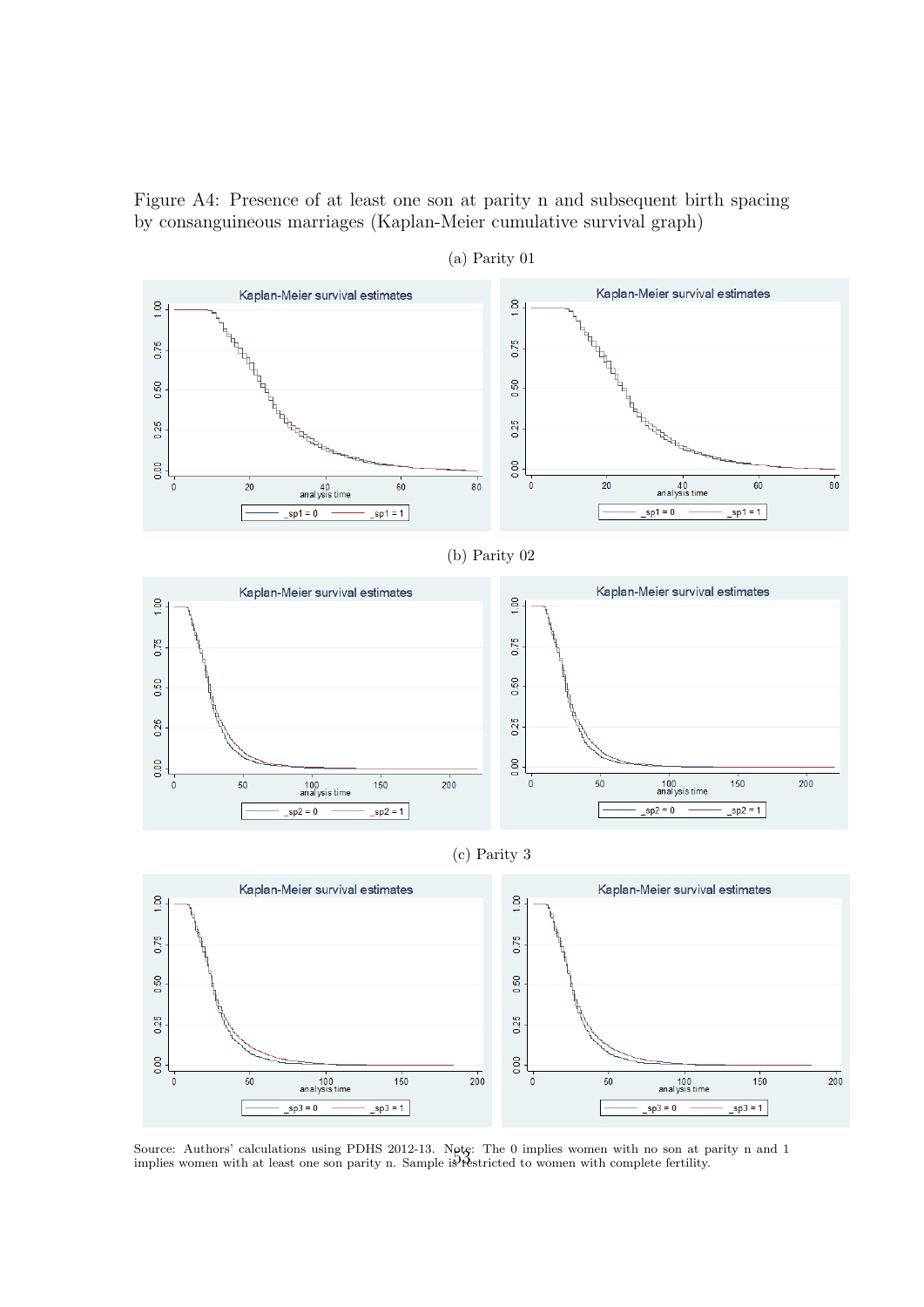Figure A5: Presence of at least one son at parity n and subsequent birth space by place of residence (Kaplan-Meier cumulative survival graph)



(a) Parity 01

Source: Authors' calculations using PDHS 2012-13. Note: The 0 implies women with no son at parity n and 1 implies women with at least one son parity n. Sample is restricted to women with complete fertility.

 $\overline{200}$ 

150

 $sp3 = 1$ 

0.25

0.00

 $\overline{\mathbf{0}}$ 

 $50$ 

100<br>analysis time

 $\frac{\text{sp3} = 0}{\text{sp3}}$ 

150

 $sp3 = 1$ 

 $200$ 

0.25

0.00

 $\overline{0}$ 

 $50$ 

100<br>analysis time

 $s$ p3 = 0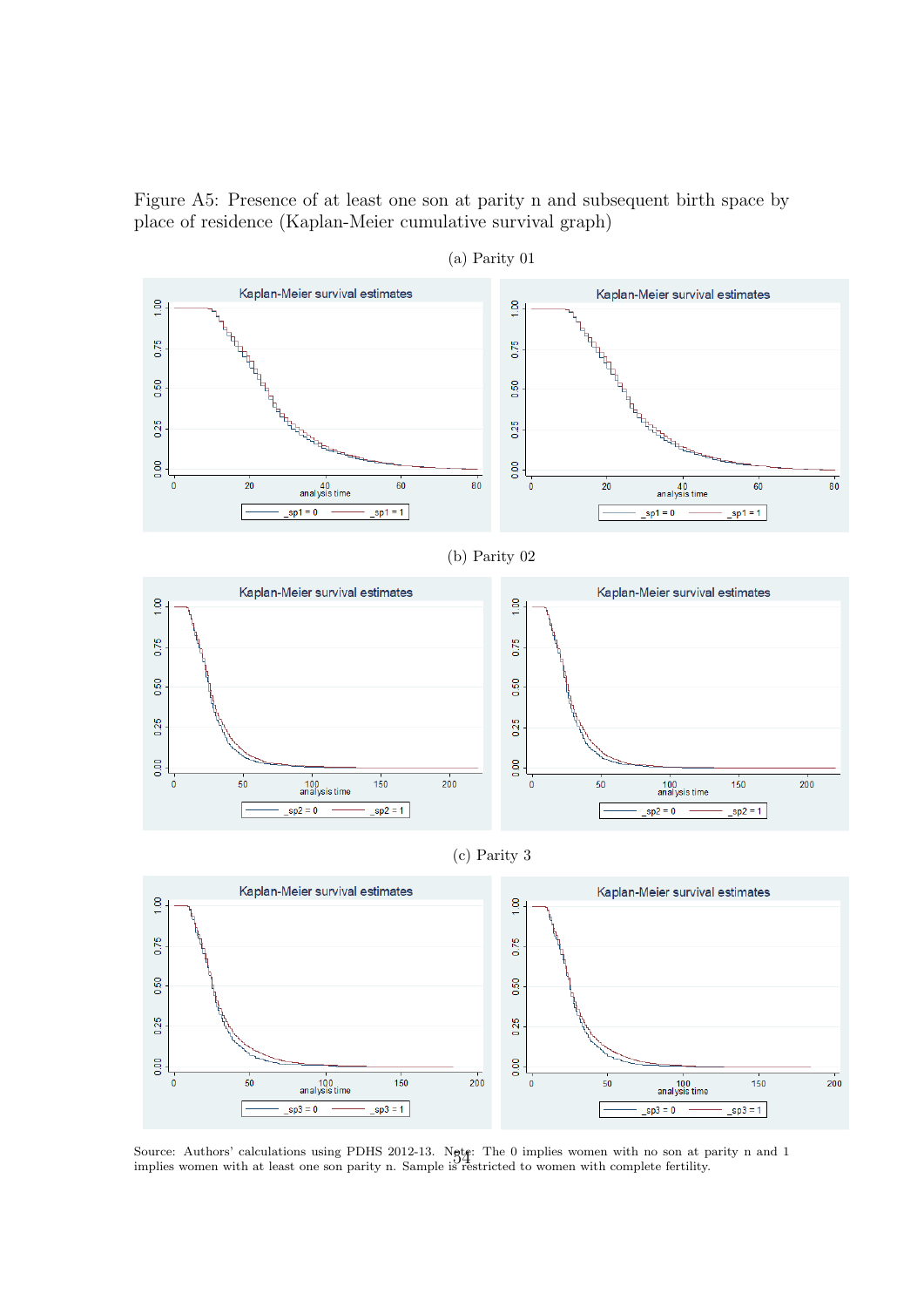Figure A6: Presence of at least one son at parity n and subsequent birth spacing by age at marriage (Kaplan-Meier cumulative survival graph)



(a) Parity 01

Source: Authors' calculations using PDHS 2012-13. Note: The 0 implies women with no son at parity n and 1 implies women with at least one son parity n. Sample is restricted to women with complete fertility.

 $sp3 = 1$ 

 $sp3 = 0$ 

 $sp3 = 0$ 

 $sp3 = 1$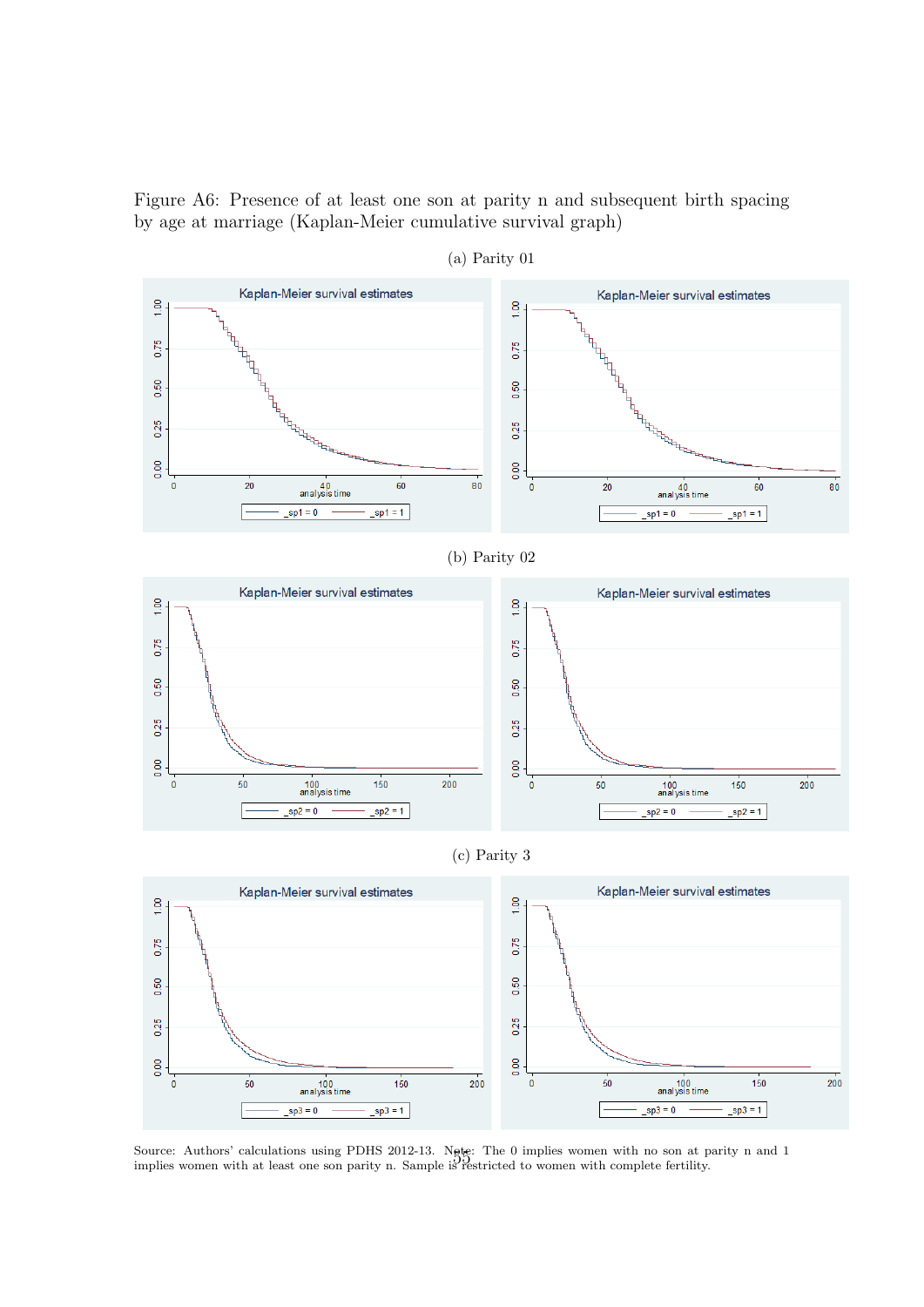Figure A7: Presence of at least one son at parity n and subsequent birth spacing by participation in decisionmaking (Kaplan-Meier cumulative survival graph)



(a) Parity 01

Source: Authors' calculations using PDHS 2012-13. Note: The 0 implies women with no son at parity n and 1 implies women with at least one son parity n. Sample is Restricted to women with complete fertility.

 $sp3 = 0$ 

 $sp3 = 1$ 

100<br>analysis time

 $sp3 = 0$ 

 $sps = 1$ 

 $\overline{\mathbf{0}}$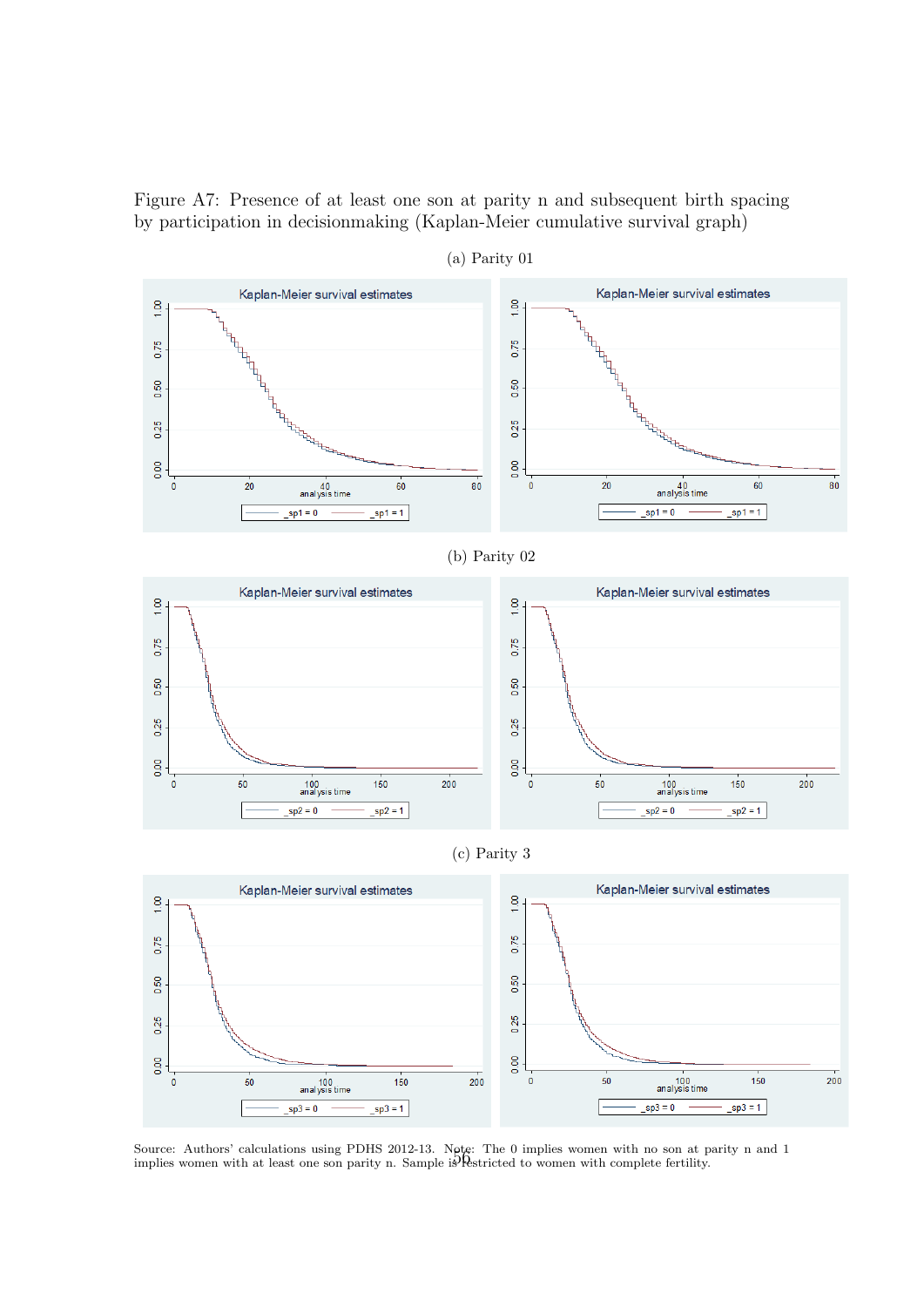Figure A8: Presence of at least one son at parity n and subsequent birth spacing by participation in healthcare decisions (Kaplan-Meier cumulative survival graph)



(a) Parity 01

Source: Authors' calculations using PDHS 2012-13. Note: The 0 implies women with no son at parity n and 1 implies women with at least one son parity n. Sample is restricted to women with complete fertility.

 $200$ 

150

 $sp3 = 1$ 

 $0.00$ 

 $\pmb{0}$ 

 $50$ 

100<br>analysis time

 $sp3 = 0$ 

 $150$ 

 $sp3 = 1$ 

 $200$ 

0.00

 $\overline{0}$ 

 $50$ 

100<br>analysis time

 $sp3 = 0$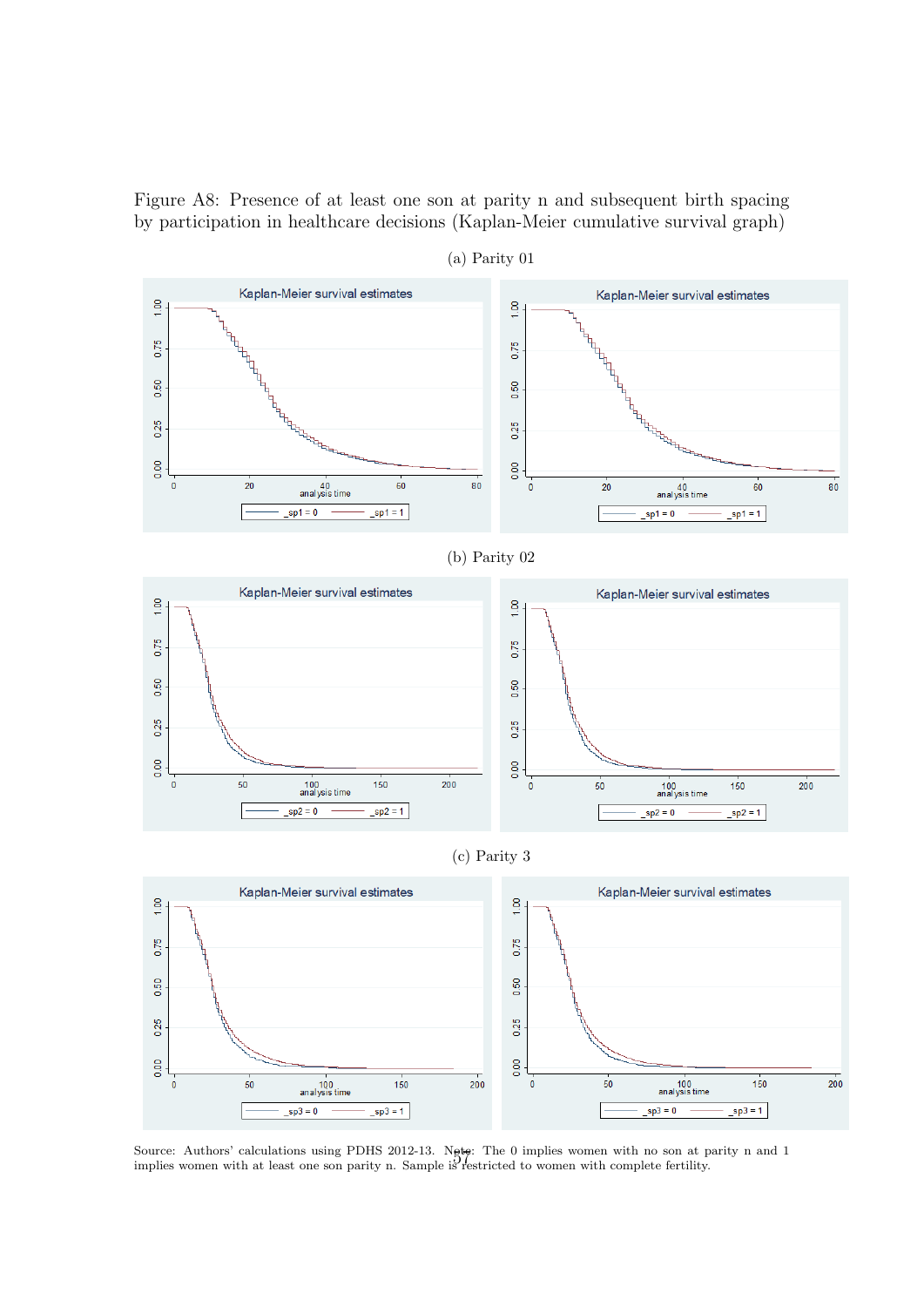

Figure A9: Kernel density plots after Propensity score matching (PDHS 1990-91)

Source: Authors' calculations using PDHS 1990-91. Sample is restricted to women with complete fertility.

control

 $t$ reated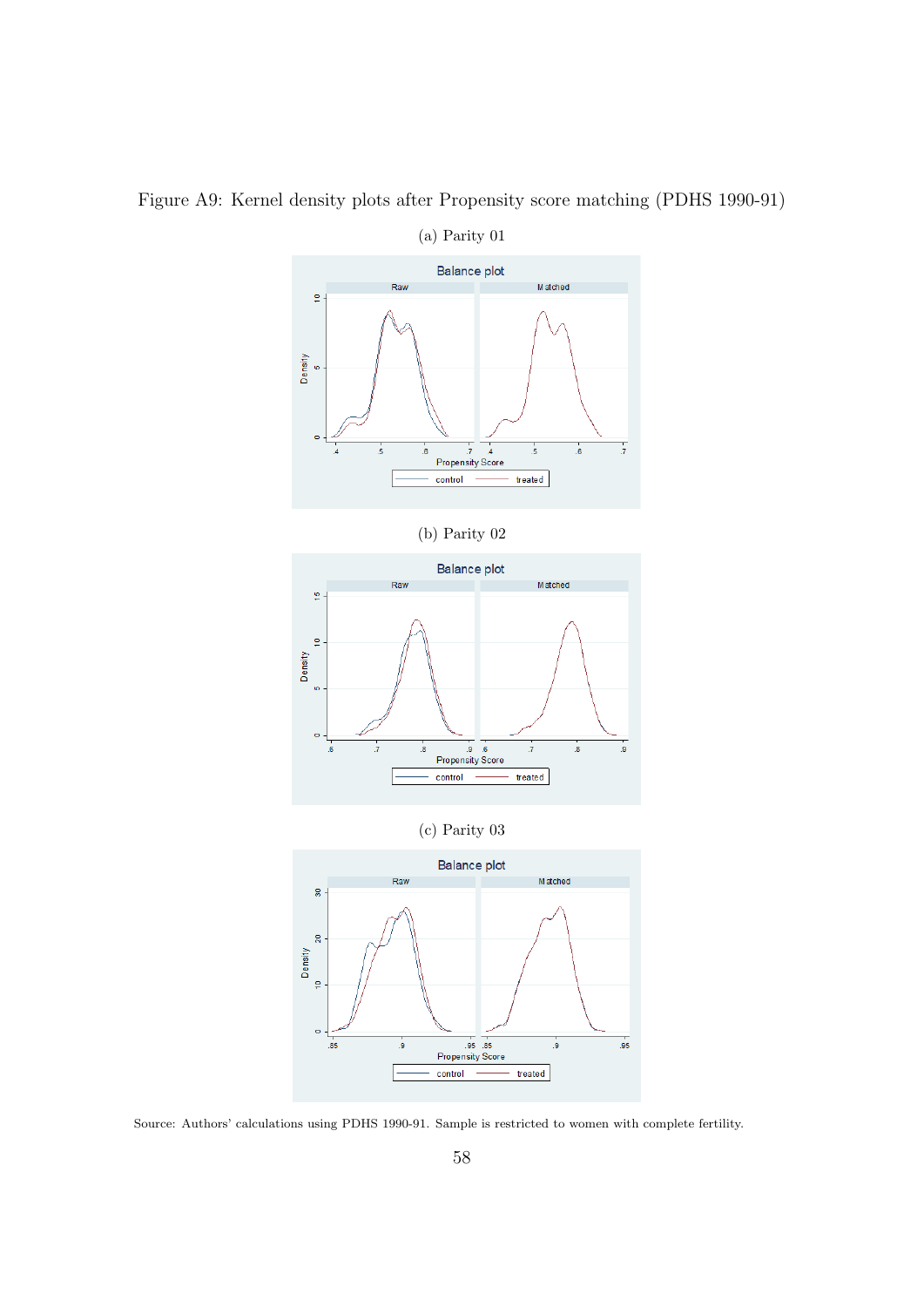

Figure A10: Kernel density plots after Propensity score matching (PDHS 2006-07)

(a) Parity 01



Source: Authors' calculations using PDHS 2006-07. Sample is restricted to women with complete fertility.